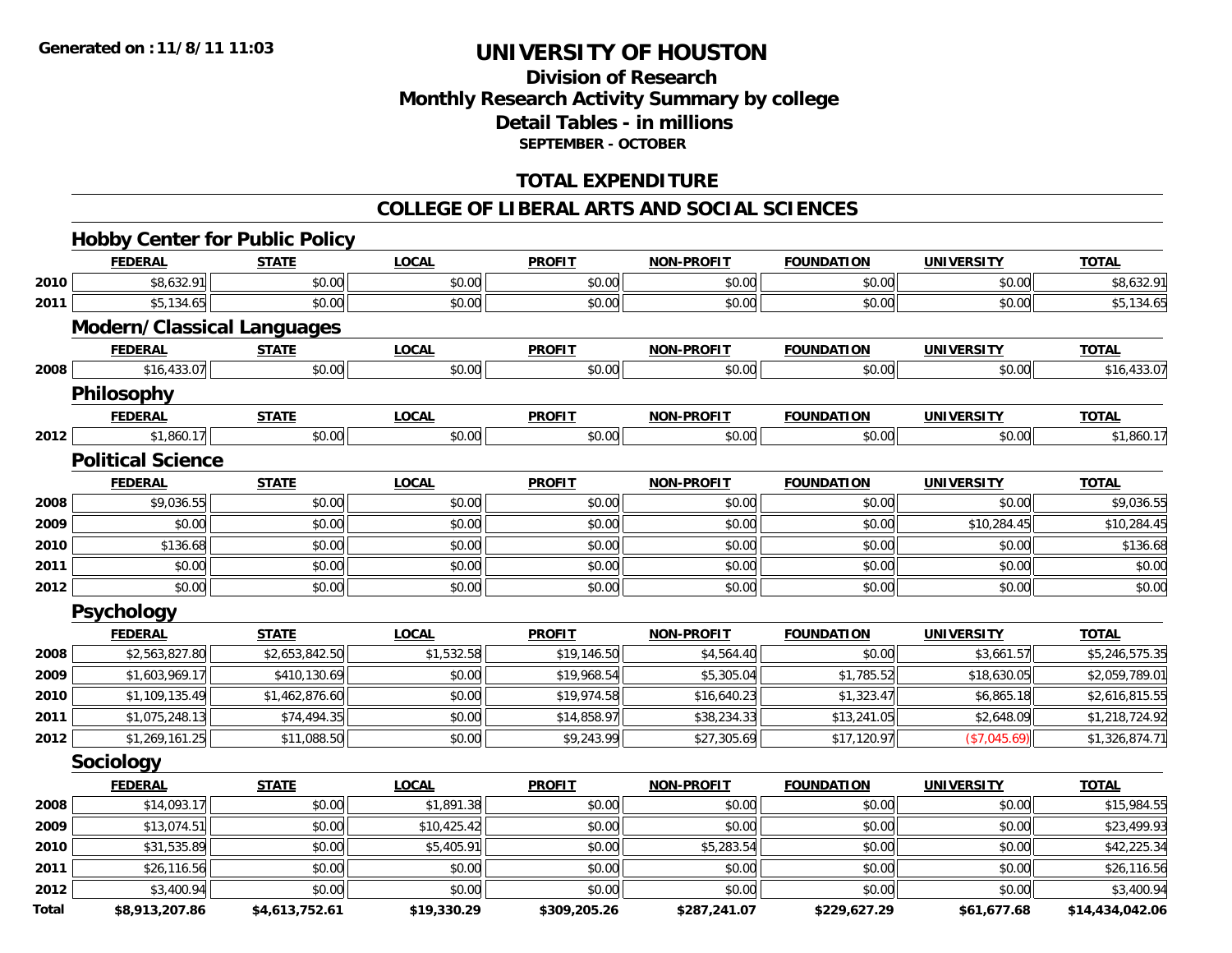### **Division of ResearchMonthly Research Activity Summary by college Detail Tables - in millions SEPTEMBER - OCTOBER**

#### **TOTAL EXPENDITURE**

#### **COLLEGE OF NATURAL SCIENCES AND MATHEMATICS**

# **Allied Geophysical Laboratories**

|      | <b>FEDERAL</b>                                         | <b>STATE</b>   | <b>LOCAL</b> | <b>PROFIT</b> | <b>NON-PROFIT</b> | <b>FOUNDATION</b> | <b>UNIVERSITY</b> | <b>TOTAL</b>   |
|------|--------------------------------------------------------|----------------|--------------|---------------|-------------------|-------------------|-------------------|----------------|
| 2012 | \$0.00                                                 | \$0.00         | \$0.00       | \$7,072.20    | \$0.00            | \$0.00            | \$0.00            | \$7,072.20     |
|      | <b>Biology/Biochemistry</b>                            |                |              |               |                   |                   |                   |                |
|      | <b>FEDERAL</b>                                         | <b>STATE</b>   | <b>LOCAL</b> | <b>PROFIT</b> | <b>NON-PROFIT</b> | <b>FOUNDATION</b> | <b>UNIVERSITY</b> | <b>TOTAL</b>   |
| 2008 | \$478,121.03                                           | \$13,641.20    | \$0.00       | \$0.00        | \$6,209.15        | \$74,760.47       | \$0.00            | \$572,731.85   |
| 2009 | \$259,784.90                                           | \$21,722.66    | \$0.00       | \$0.00        | \$2,625.05        | \$89,362.10       | \$0.00            | \$373,494.71   |
| 2010 | \$650,218.34                                           | \$20,241.14    | \$0.00       | \$0.00        | \$27,563.14       | \$39,046.26       | \$0.00            | \$737,068.88   |
| 2011 | \$656,154.74                                           | \$51,023.77    | \$0.00       | \$0.00        | \$72,108.34       | \$29,979.67       | \$0.00            | \$809,266.52   |
| 2012 | \$580,681.29                                           | \$101,790.87   | \$0.00       | \$0.00        | \$133,520.82      | \$30,730.70       | \$0.00            | \$846,723.68   |
|      | <b>Center for Nuclear Receptors and Cell Signaling</b> |                |              |               |                   |                   |                   |                |
|      | <b>FEDERAL</b>                                         | <b>STATE</b>   | <b>LOCAL</b> | <b>PROFIT</b> | <b>NON-PROFIT</b> | <b>FOUNDATION</b> | <b>UNIVERSITY</b> | <b>TOTAL</b>   |
| 2010 | \$25,472.36                                            | \$1,284,671.87 | \$0.00       | \$0.00        | \$0.00            | \$0.00            | \$0.00            | \$1,310,144.23 |
| 2011 | \$104,198.89                                           | \$978.15       | \$0.00       | \$0.00        | \$2,504.62        | \$5,455.54        | \$0.00            | \$113,137.20   |
| 2012 | \$227,907.48                                           | \$40,416.88    | \$0.00       | \$20,394.80   | (\$31.67)         | \$46,143.45       | \$0.00            | \$334,830.94   |
|      | <b>Chemistry</b>                                       |                |              |               |                   |                   |                   |                |
|      | <b>FEDERAL</b>                                         | <b>STATE</b>   | <b>LOCAL</b> | <b>PROFIT</b> | <b>NON-PROFIT</b> | <b>FOUNDATION</b> | <b>UNIVERSITY</b> | <b>TOTAL</b>   |
| 2008 | \$910,977.09                                           | \$0.00         | \$0.00       | \$4,490.27    | \$19,671.91       | \$185,110.58      | \$0.00            | \$1,120,249.84 |
| 2009 | \$353,495.12                                           | \$23,249.71    | \$0.00       | \$18,115.54   | \$33,030.37       | \$205,178.00      | \$13,013.36       | \$646,082.10   |
| 2010 | \$748,287.67                                           | \$1,313,746.07 | \$0.00       | \$14,420.44   | \$4,440.52        | \$176,825.74      | \$30,657.15       | \$2,288,377.58 |
| 2011 | \$545,615.31                                           | \$174,223.44   | \$0.00       | \$12,731.40   | \$12,154.38       | \$206,443.09      | (\$77.51)         | \$951,090.11   |
| 2012 | \$476,384.80                                           | \$352,941.19   | \$0.00       | \$7,033.33    | \$5,846.13        | \$557,563.36      | (\$3,180.82)      | \$1,396,587.99 |
|      | <b>Computer Science</b>                                |                |              |               |                   |                   |                   |                |
|      | <b>FEDERAL</b>                                         | <b>STATE</b>   | <b>LOCAL</b> | <b>PROFIT</b> | <b>NON-PROFIT</b> | <b>FOUNDATION</b> | <b>UNIVERSITY</b> | <b>TOTAL</b>   |
| 2008 | \$469,883.87                                           | \$23,583.03    | \$0.00       | \$3,011.47    | \$0.00            | \$0.00            | \$0.00            | \$496,478.37   |
| 2009 | \$307,291.78                                           | \$28,935.23    | \$0.00       | \$16,590.30   | \$26,076.09       | \$0.00            | \$0.00            | \$378,893.40   |
| 2010 | \$596,793.73                                           | \$21,738.13    | \$0.00       | \$19,637.23   | \$43,401.80       | \$0.00            | \$0.00            | \$681,570.90   |
| 2011 | \$959,325.96                                           | \$23,265.90    | \$0.00       | \$31,934.89   | \$6,725.98        | \$0.00            | \$0.00            | \$1,021,252.73 |
| 2012 | \$552,341.29                                           | \$7,569.27     | \$0.00       | \$93,837.78   | \$18,183.81       | \$11,805.74       | \$0.00            | \$683,737.89   |
|      | <b>Dean, Natural Sciences and Mathematics</b>          |                |              |               |                   |                   |                   |                |
|      | <b>FEDERAL</b>                                         | <b>STATE</b>   | <b>LOCAL</b> | <b>PROFIT</b> | <b>NON-PROFIT</b> | <b>FOUNDATION</b> | <b>UNIVERSITY</b> | <b>TOTAL</b>   |
| 2008 | \$0.00                                                 | \$0.00         | \$0.00       | \$0.00        | \$0.00            | \$0.00            | \$0.00            | \$0.00         |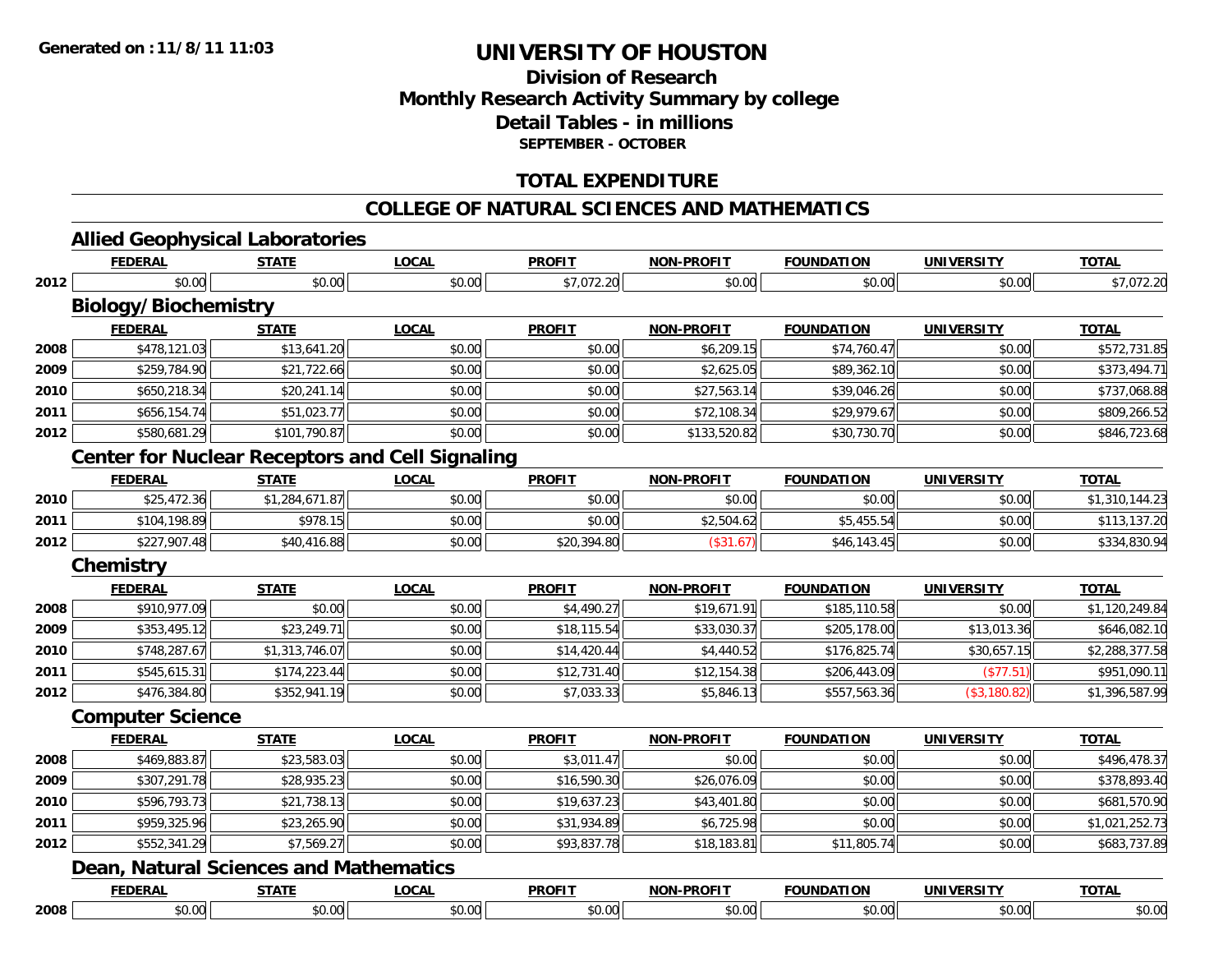### **Division of ResearchMonthly Research Activity Summary by college Detail Tables - in millionsSEPTEMBER - OCTOBER**

#### **TOTAL EXPENDITURE**

#### **COLLEGE OF NATURAL SCIENCES AND MATHEMATICS**

### **Dean, Natural Sciences and Mathematics**

|              | <b>FEDERAL</b>     | <b>STATE</b>   | <b>LOCAL</b> | <b>PROFIT</b>  | <b>NON-PROFIT</b> | <b>FOUNDATION</b> | <b>UNIVERSITY</b> | <b>TOTAL</b>    |
|--------------|--------------------|----------------|--------------|----------------|-------------------|-------------------|-------------------|-----------------|
| 2009         | \$0.00             | \$0.00         | \$0.00       | \$0.00         | \$0.00            | \$0.00            | \$0.00            | \$0.00          |
| 2010         | \$15,399.60        | \$0.00         | \$0.00       | \$0.00         | \$0.00            | \$0.00            | \$0.00            | \$15,399.60     |
| 2011         | \$80,440.94        | \$0.00         | \$0.00       | \$0.00         | \$0.00            | \$0.00            | \$0.00            | \$80,440.94     |
| 2012         | \$79,077.91        | \$0.00         | \$0.00       | \$0.00         | \$0.00            | \$0.00            | \$0.00            | \$79,077.91     |
|              | <b>Geosciences</b> |                |              |                |                   |                   |                   |                 |
|              | <b>FEDERAL</b>     | <b>STATE</b>   | <b>LOCAL</b> | <b>PROFIT</b>  | <b>NON-PROFIT</b> | <b>FOUNDATION</b> | <b>UNIVERSITY</b> | <b>TOTAL</b>    |
| 2008         | \$143,056.58       | \$60,074.07    | \$0.00       | \$178,022.79   | \$48,992.25       | \$0.00            | \$9,779.50        | \$439,925.19    |
| 2009         | \$201,941.88       | \$6,079.48     | \$0.00       | \$252,615.31   | \$57,228.49       | \$0.00            | \$52.00           | \$517,917.16    |
| 2010         | \$573,862.00       | \$33,278.75    | \$0.00       | \$328,246.11   | \$285,559.67      | \$0.00            | \$0.00            | \$1,220,946.53  |
| 2011         | \$163,674.76       | \$107,114.66   | \$0.00       | \$358,137.21   | \$48,011.84       | \$0.00            | \$0.00            | \$676,938.47    |
| 2012         | \$403,580.57       | \$135,359.31   | \$0.00       | \$256,313.20   | \$35,207.29       | \$0.00            | \$0.00            | \$830,460.37    |
|              | <b>Mathematics</b> |                |              |                |                   |                   |                   |                 |
|              | <b>FEDERAL</b>     | <b>STATE</b>   | <b>LOCAL</b> | <b>PROFIT</b>  | <b>NON-PROFIT</b> | <b>FOUNDATION</b> | <b>UNIVERSITY</b> | <b>TOTAL</b>    |
| 2008         | \$115,881.51       | \$27,812.65    | \$0.00       | \$5,268.07     | \$3,455.08        | \$0.00            | \$0.00            | \$152,417.30    |
| 2009         | \$122,955.78       | \$29,610.56    | \$0.00       | \$0.00         | \$13,606.75       | \$1,007.43        | \$0.00            | \$167,180.53    |
| 2010         | \$199,402.30       | \$29,178.30    | \$0.00       | \$0.00         | \$5,231.83        | \$5,797.21        | \$0.00            | \$239,609.63    |
| 2011         | \$111,117.98       | \$79,252.93    | \$0.00       | \$12,688.94    | \$36,357.89       | \$1,642.45        | \$5,031.78        | \$246,091.97    |
| 2012         | \$102,157.78       | \$45,167.09    | \$0.00       | \$22,993.19    | \$32,931.05       | \$13,871.78       | \$3,089.32        | \$220,210.21    |
|              | <b>Physics</b>     |                |              |                |                   |                   |                   |                 |
|              | <b>FEDERAL</b>     | <b>STATE</b>   | <b>LOCAL</b> | <b>PROFIT</b>  | <b>NON-PROFIT</b> | <b>FOUNDATION</b> | <b>UNIVERSITY</b> | <b>TOTAL</b>    |
| 2008         | \$305,919.75       | \$0.00         | \$0.00       | \$116,095.19   | \$1,140.80        | \$36,052.81       | \$0.00            | \$459,208.55    |
| 2009         | \$162,648.96       | \$14,426.26    | \$0.00       | \$67,812.28    | \$36,123.57       | \$24,807.14       | \$0.00            | \$305,818.21    |
| 2010         | \$242,128.74       | \$14,694.45    | \$0.00       | \$136,844.41   | \$18,020.70       | \$23,925.09       | \$0.00            | \$435,613.39    |
| 2011         | \$296,879.63       | \$5,410.41     | \$0.00       | \$165,408.78   | \$3,489.45        | \$7,338.79        | \$0.00            | \$478,527.06    |
| 2012         | \$481,879.30       | \$0.00         | \$0.00       | \$86,270.68    | \$11,327.76       | \$32,519.49       | \$0.00            | \$611,997.22    |
| <b>Total</b> | \$12,704,941.65    | \$4,091,197.41 | \$0.00       | \$2,235,985.80 | \$1,050,714.85    | \$1,805,366.89    | \$58,364.78       | \$21,946,571.38 |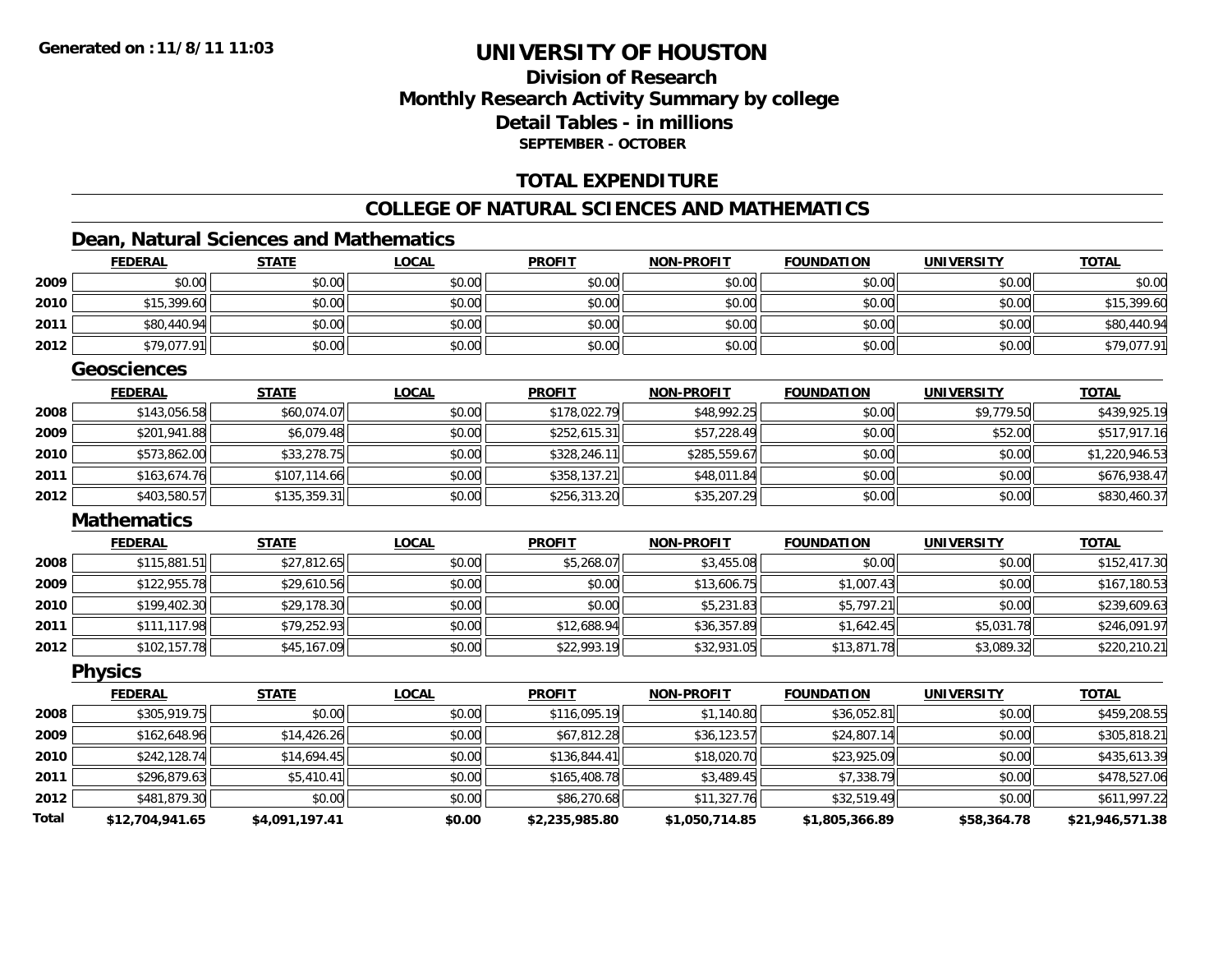### **Division of ResearchMonthly Research Activity Summary by college Detail Tables - in millions SEPTEMBER - OCTOBER**

#### **TOTAL EXPENDITURE**

#### **COLLEGE OF OPTOMETRY**

### **Optometry, Community**

|       | <b>FEDERAL</b> | <b>STATE</b> | <b>LOCAL</b> | <b>PROFIT</b> | <b>NON-PROFIT</b> | <b>FOUNDATION</b> | <b>UNIVERSITY</b> | <b>TOTAL</b>   |
|-------|----------------|--------------|--------------|---------------|-------------------|-------------------|-------------------|----------------|
| 2008  | \$510,633.54   | \$0.00       | \$0.00       | \$67,332.44   | \$264.00          | \$6,975.29        | \$66,833.92       | \$652,039.20   |
| 2009  | \$358,121.52   | \$13.677.42  | \$0.00       | \$26,897.34   | ( \$71.73)        | \$609.69          | \$73.691.45       | \$472,925.69   |
| 2010  | \$620,272.83   | \$32,689.07  | \$0.00       | \$64,938.94   | \$2,189.89        | \$7,555.56        | \$90,552.98       | \$818,199.27   |
| 2011  | \$501,929.24   | \$11,847.14  | \$0.00       | \$34,230.78   | \$40.32           | \$0.00            | \$49,731.55       | \$597,779.03   |
| 2012  | \$592.757.76   | \$0.00       | \$0.00       | \$74,009.57   | (S105.00)         | \$4,878.41        | \$41,871.58       | \$713,412.32   |
| Total | \$2,583,714.89 | \$58,213.63  | \$0.00       | \$267,409.07  | \$2,317.48        | \$20,018.95       | \$322,681.48      | \$3,254,355.50 |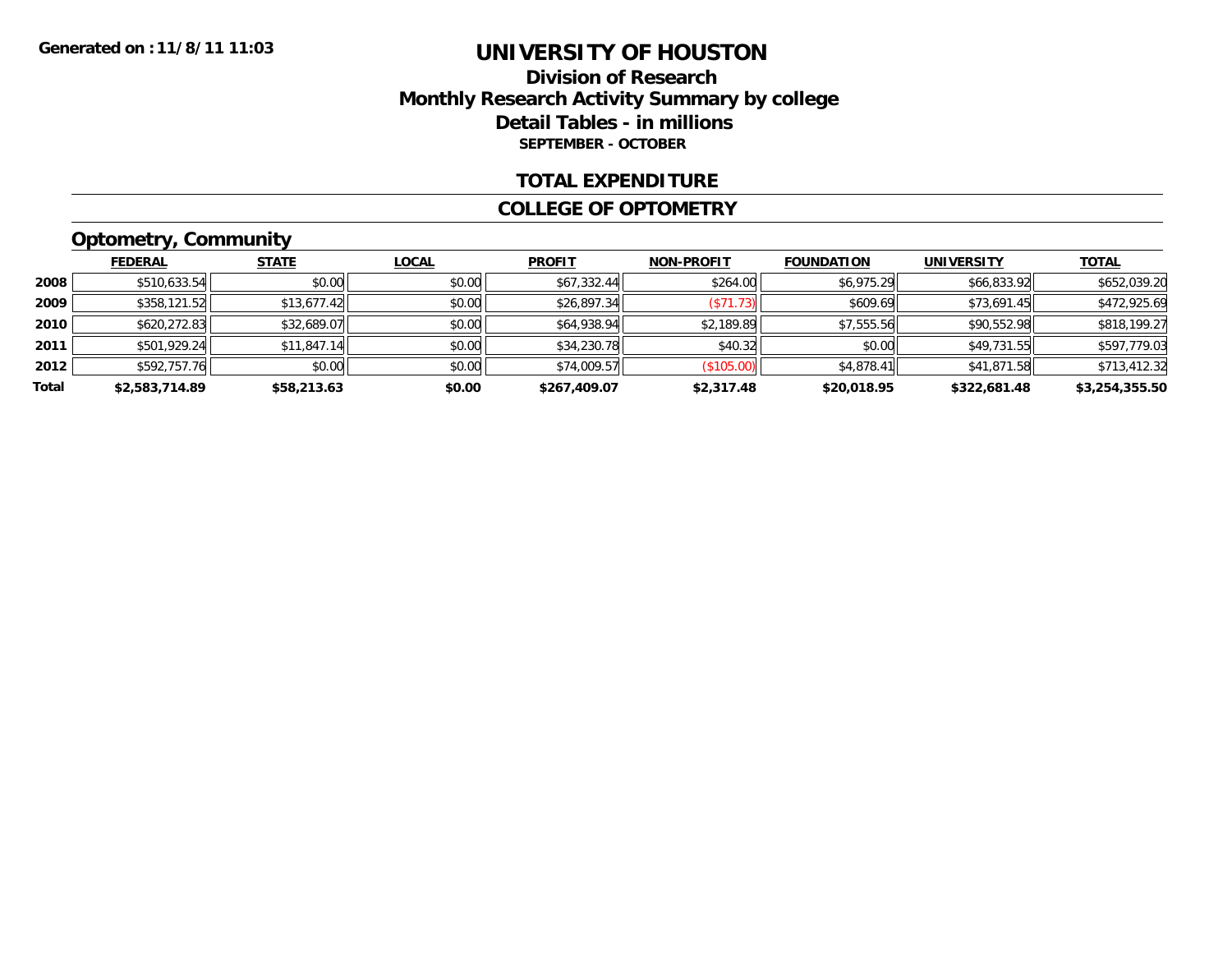### **Division of ResearchMonthly Research Activity Summary by college Detail Tables - in millions SEPTEMBER - OCTOBER**

#### **TOTAL EXPENDITURE**

#### **COLLEGE OF PHARMACY**

#### **Clinical Sciences and Administration**

|      | <b>FEDERAL</b> | <b>STATE</b> | <b>LOCAL</b> | <b>PROFIT</b> | <b>NON-PROFIT</b> | <b>FOUNDATION</b> | <b>UNIVERSITY</b> | <b>TOTAL</b> |
|------|----------------|--------------|--------------|---------------|-------------------|-------------------|-------------------|--------------|
| 2008 | \$45,328.82    | \$0.00       | \$0.00       | \$47.979.42   | \$1,826.49        | \$6,190.60        | \$0.00            | \$101,325.33 |
| 2009 | \$52,992.42    | \$0.00       | \$0.00       | \$75,483.18   | \$183.22          | \$13,962.73       | \$0.00            | \$142,621.55 |
| 2010 | \$22,535.14    | \$0.00       | \$0.00       | \$61,968.44   | \$19,577.17       | \$4,319.59        | \$1,038.01        | \$109,438.35 |
| 2011 | \$31,130.05    | \$0.00       | \$0.00       | \$18,796.89   | \$28,682.83       | \$0.00            | \$0.00            | \$78,609.77  |
| 2012 | \$31,557.47    | \$9,577.30   | \$0.00       | \$17,582.79   | (\$6,072.46)      | \$0.00            | \$0.00            | \$52,645.10  |

### **Pharmacological and Pharmaceutical Sciences**

|       | <b>FEDERAL</b> | <b>STATE</b> | <b>LOCAL</b> | <b>PROFIT</b> | <b>NON-PROFIT</b> | <b>FOUNDATION</b> | <b>UNIVERSITY</b> | <b>TOTAL</b>   |
|-------|----------------|--------------|--------------|---------------|-------------------|-------------------|-------------------|----------------|
| 2008  | \$314,263.53   | \$0.00       | \$0.00       | \$18,894.56   | \$24,161.39       | \$10,916.08       | \$0.00            | \$368,235.56   |
| 2009  | \$272,364.14   | \$12,015.56  | \$0.00       | \$19,109.26   | \$14,031.42       | \$11,357.70       | \$0.00            | \$328,878.08   |
| 2010  | \$368,348.97   | \$25,842.57  | \$0.00       | \$6,811.67    | \$20,162.76       | \$5,323.39        | \$0.00            | \$426,489.36   |
| 2011  | \$392,143.20   | \$17,303.38  | \$0.00       | \$0.00        | \$26,707.71       | \$11,609.44       | \$0.00            | \$447,763.73   |
| 2012  | \$124,260.20   | \$0.00       | \$0.00       | \$0.00        | \$11,722.19       | \$1,301.93        | \$0.00            | \$137,284.32   |
| Total | \$1,654,923.94 | \$64,738.81  | \$0.00       | \$266,626.21  | \$140,982.72      | \$64,981.46       | \$1,038.01        | \$2,193,291.15 |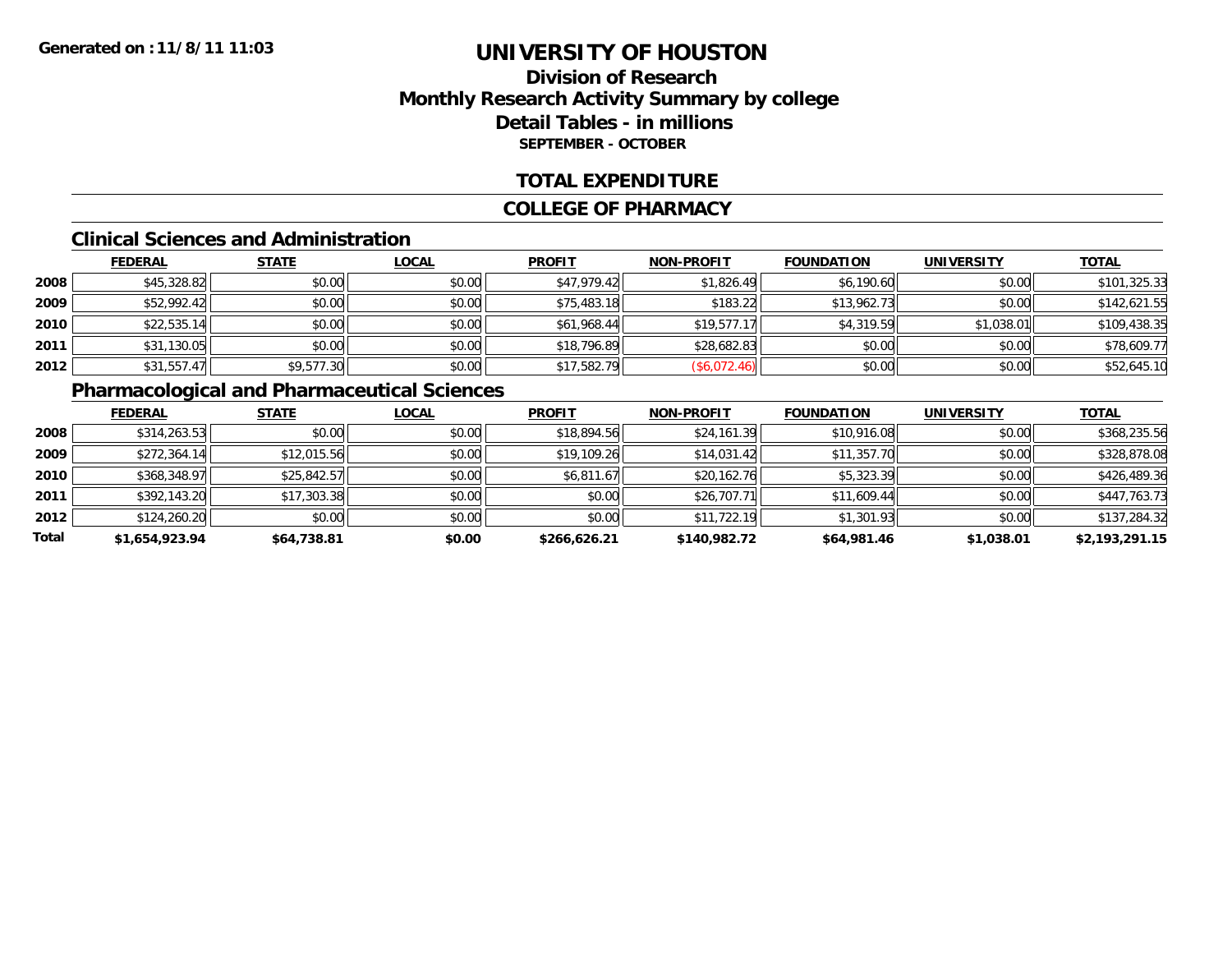### **Division of ResearchMonthly Research Activity Summary by college Detail Tables - in millionsSEPTEMBER - OCTOBER**

#### **TOTAL EXPENDITURE**

#### **COLLEGE OF TECHNOLOGY**

### **Center for Technology Literacy**

|      | <b>FEDERAL</b> | <b>STATE</b> | <u>LOCAL</u> | <b>PROFIT</b> | <b>NON-PROFIT</b> | <b>FOUNDATION</b> | <b>UNIVERSITY</b> | <b>TOTAL</b> |
|------|----------------|--------------|--------------|---------------|-------------------|-------------------|-------------------|--------------|
| 2008 | \$0.00         | \$0.00       | \$0.00       | \$0.00        | \$0.00            | \$0.00            | \$0.00            | \$0.00       |
| 2009 | \$0.00         | \$0.00       | \$0.00       | \$0.00        | \$0.00            | \$0.00            | \$0.00            | \$0.00       |
| 2010 | \$0.00         | \$0.00       | \$0.00       | \$0.00        | \$0.00            | \$0.00            | \$0.00            | \$0.00       |
| 2011 | \$93,764.70    | \$0.00       | \$0.00       | \$0.00        | \$0.00            | \$0.00            | \$0.00            | \$93,764.70  |
| 2012 | \$295,768.75   | \$0.00       | \$0.00       | \$0.00        | \$0.00            | \$0.00            | \$0.00            | \$295,768.75 |

### **Dean, Technology**

|      | <b>FEDERAL</b> | <b>STATE</b> | <u>LOCAL</u> | <b>PROFIT</b> | <b>NON-PROFIT</b> | <b>FOUNDATION</b> | <b>UNIVERSITY</b> | <u>TOTAL</u> |
|------|----------------|--------------|--------------|---------------|-------------------|-------------------|-------------------|--------------|
| 2008 | \$64,770.49    | \$0.00       | \$0.00       | \$0.00        | \$0.00            | \$0.00            | \$0.00            | \$64,770.49  |
| 2009 | \$52,325.13    | \$0.00       | \$0.00       | \$0.00        | \$0.00            | \$0.00            | \$0.00            | \$52,325.13  |
| 2010 | \$42,194.08    | \$0.00       | \$0.00       | \$0.00        | \$0.00            | \$0.00            | \$0.00            | \$42,194.08  |
| 2011 | \$19,502.83    | \$0.00       | \$0.00       | \$0.00        | \$0.00            | \$0.00            | \$0.00            | \$19,502.83  |
| 2012 | \$0.00         | \$0.00       | \$0.00       | \$0.00        | \$0.00            | \$0.00            | \$0.00            | \$0.00       |

### **Engineering Technology**

|      | <b>FEDERAL</b> | <b>STATE</b> | <b>LOCAL</b> | <b>PROFIT</b> | <b>NON-PROFIT</b> | <b>FOUNDATION</b> | <b>UNIVERSITY</b> | <u>TOTAL</u> |
|------|----------------|--------------|--------------|---------------|-------------------|-------------------|-------------------|--------------|
| 2008 | \$254,401.23   | \$0.00       | \$0.00       | \$4,165.92    | \$1,010.00        | \$0.00            | \$0.00            | \$259,577.15 |
| 2009 | \$248,541.55   | \$0.00       | \$0.00       | \$3,491.05    | \$1,232.71        | \$0.00            | \$7,302.07        | \$260,567.37 |
| 2010 | \$114,018.21   | \$0.00       | \$0.00       | \$5,066.23    | \$1,759.70        | \$33,746.44       | \$229.32          | \$154,819.90 |
| 2011 | \$74,084.61    | \$0.00       | \$0.00       | \$1,695.72    | \$0.00            | \$18,482.27       | \$0.00            | \$94,262.60  |
| 2012 | \$83,030.31    | \$0.00       | \$0.00       | \$5,710.35    | (\$3,366.00)      | \$9,265.36        | \$0.00            | \$94,640.02  |

#### **Human Development and Consumer Science**

|      | <b>FEDERAL</b> | <b>STATE</b> | <b>LOCAL</b> | <b>PROFIT</b> | <b>NON-PROFIT</b> | <b>FOUNDATION</b> | <b>UNIVERSITY</b> | <b>TOTAL</b> |
|------|----------------|--------------|--------------|---------------|-------------------|-------------------|-------------------|--------------|
| 2008 | \$16,848.93    | \$1,163.60   | \$0.00       | \$0.00        | \$0.00            | \$0.00            | \$0.00            | \$18,012.53  |
| 2009 | \$8,912.80     | \$21,435.02  | \$0.00       | \$1,811.46    | \$0.00            | \$0.00            | \$0.00            | \$32,159.29  |
| 2010 | \$1,592.93     | \$0.00       | \$0.00       | \$2,147.06    | \$0.00            | \$0.00            | \$0.00            | \$3,739.99   |
| 2011 | \$711.70       | \$0.00       | \$0.00       | \$1,085.93    | \$0.00            | \$0.00            | \$0.00            | \$1,797.63   |
| 2012 | \$540.29       | \$0.00       | \$0.00       | \$0.00        | \$0.00            | \$0.00            | \$0.00            | \$540.29     |

### **Information & Logistics Technology**

|      | <b>FEDERAL</b>                     | <b>STATE</b>          | LOCAL                  | <b>PROFIT</b> | <b>NON-PROFIT</b>                                           | <b>FOUNDATION</b> | <b>UNIVERSITY</b>         | <b>TOTAL</b>  |
|------|------------------------------------|-----------------------|------------------------|---------------|-------------------------------------------------------------|-------------------|---------------------------|---------------|
| 2008 | 107.0<br>ぐつん<br>34.OY<br>. ن.<br>ں | \$0.00                | ሖ へ<br>$\sim$<br>vv.vv | 0000<br>DU.UG | $\mathfrak{g} \cap \mathfrak{g} \cap \mathfrak{g}$<br>DU.UG | \$0.00            | $\sim$ 00<br><b>JU.UU</b> | \$34,697.83   |
| 2009 | \$30.539.26                        | $4.45$ $0.4$<br>145.U | ሶስ ሰሰ<br>90.UU         | 0000<br>DU.UU | $\circ$ $\circ$ $\circ$<br>DU.UG                            | \$0.00            | 0.00<br><b>JU.UU</b>      | .684.2'<br>ັບ |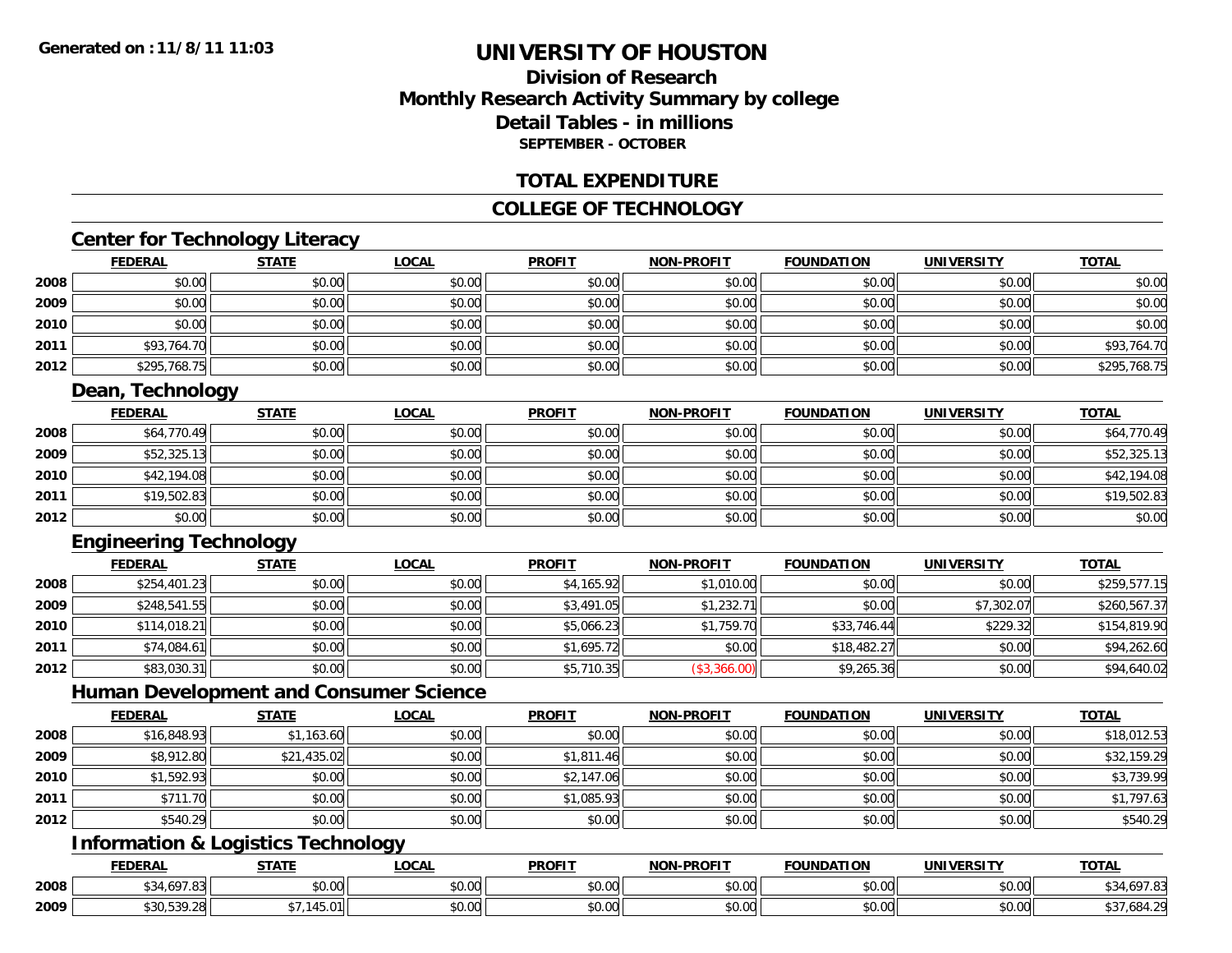### **Division of ResearchMonthly Research Activity Summary by college Detail Tables - in millions SEPTEMBER - OCTOBER**

#### **TOTAL EXPENDITURE**

#### **COLLEGE OF TECHNOLOGY**

### **Information & Logistics Technology**

|      | <b>FEDERAL</b>           | <b>STATE</b> | <b>LOCAL</b> | <b>PROFIT</b> | <b>NON-PROFIT</b> | <b>FOUNDATION</b> | <b>UNIVERSITY</b> | <b>TOTAL</b> |
|------|--------------------------|--------------|--------------|---------------|-------------------|-------------------|-------------------|--------------|
| 2010 | \$3,608.93               | \$0.00       | \$0.00       | \$0.00        | \$2,052.00        | \$0.00            | \$0.00            | \$5,660.93   |
| 2011 | \$9,123.54               | \$0.00       | \$0.00       | \$0.00        | \$731.88          | \$0.00            | \$0.00            | \$9,855.42   |
| 2012 | <sup>ا 1</sup> 4,598.26, | \$0.00       | \$0.00       | \$0.00        | \$0.00            | \$0.00            | \$0.00            | 1,598.26     |

### **Texas Manufacturing Assistance Center**

|       | <b>FEDERAL</b> | <b>STATE</b> | <u>LOCAL</u> | <b>PROFIT</b> | <b>NON-PROFIT</b> | <b>FOUNDATION</b> | <b>UNIVERSITY</b> | <u>TOTAL</u>   |
|-------|----------------|--------------|--------------|---------------|-------------------|-------------------|-------------------|----------------|
| 2009  | \$0.00         | \$0.00       | \$0.00       | \$0.00        | \$0.00            | \$0.00            | \$0.00            | \$0.00         |
| 2010  | \$0.00         | \$0.00       | \$0.00       | \$0.00        | \$0.00            | \$0.00            | \$0.00            | \$0.00         |
| 2011  | \$0.00         | \$0.00       | \$0.00       | \$0.00        | \$0.00            | \$0.00            | \$0.00            | \$0.00         |
| Total | \$1,463,576.36 | \$29,743.63  | \$0.00       | \$25,173.72   | \$3,420.29        | \$61,494.07       | \$7,531.39        | \$1,590,939.46 |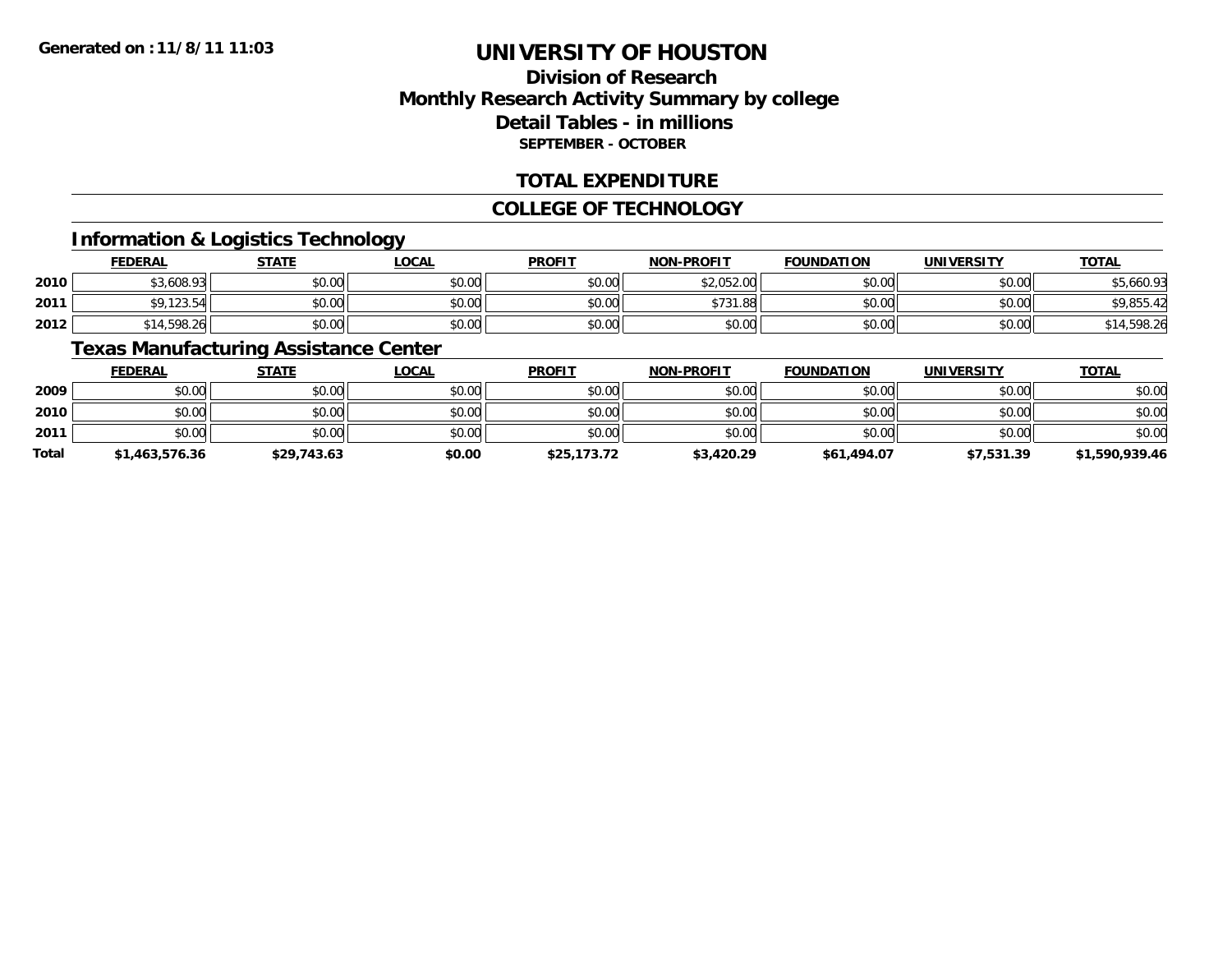### **Division of ResearchMonthly Research Activity Summary by college Detail Tables - in millionsSEPTEMBER - OCTOBER**

#### **TOTAL EXPENDITURE**

#### **CULLEN COLLEGE OF ENGINEERING**

# **Biomedical Engineering**

|      | <b>FEDERAL</b> | <b>STATE</b> | <b>LOCAL</b> | <b>PROFIT</b> | <b>NON-PROFIT</b> | <b>FOUNDATION</b> | <b>UNIVERSITY</b> | <b>TOTAL</b> |
|------|----------------|--------------|--------------|---------------|-------------------|-------------------|-------------------|--------------|
| 2008 | \$24,715.12    | \$0.00       | \$0.00       | \$0.00        | \$0.00            | \$2,925.30        | \$0.00            | \$27,640.42  |
| 2009 | \$11,666.23    | \$0.00       | \$0.00       | \$0.00        | \$6,982.72        | (\$310.55)        | \$0.00            | \$18,338.40  |
| 2010 | \$33,442.99    | \$0.00       | \$0.00       | \$0.00        | \$3,430.39        | \$0.00            | \$0.00            | \$36,873.38  |
| 2011 | \$53,482.85    | \$0.00       | \$0.00       | \$0.00        | \$0.00            | \$0.00            | \$0.00            | \$53,482.85  |
| 2012 | \$73,498.57    | \$0.00       | \$0.00       | \$0.00        | \$0.00            | \$0.00            | \$0.00            | \$73,498.57  |

### **Chemical Engineering**

|      | <b>FEDERAL</b> | <b>STATE</b>   | <b>LOCAL</b> | <b>PROFIT</b> | <b>NON-PROFIT</b> | <b>FOUNDATION</b> | <b>UNIVERSITY</b> | <u>TOTAL</u>   |
|------|----------------|----------------|--------------|---------------|-------------------|-------------------|-------------------|----------------|
| 2008 | \$226,018.00   | \$22,962.95    | \$119,830.51 | \$45,502.46   | \$3,408.29        | \$12,021.31       | \$0.00            | \$429,743.52   |
| 2009 | \$229,281.15   | \$208,443.88   | \$27,602.65  | \$107,597.48  | \$37,876.88       | \$19,432.32       | \$0.00            | \$630,234.35   |
| 2010 | \$277.147.98   | \$1,206,317.31 | \$1,530.31   | \$67,965.86   | \$1,919.00        | \$14.274.37       | \$29,039.57       | \$1,598,194.39 |
| 2011 | \$919,667.73   | \$200,146.11   | \$0.00       | \$108,300.97  | \$0.00            | \$25,095.59       | \$23,099.36       | \$1,276,309.77 |
| 2012 | \$831,811.42   | \$26,684.36    | \$0.00       | \$119,568.68  | \$800.00          | \$12,202.84       | \$0.02            | \$991,067.32   |

### **Civil Engineering**

|      | <b>FEDERAL</b> | <b>STATE</b> | <b>LOCAL</b> | <b>PROFIT</b> | <b>NON-PROFIT</b> | <b>FOUNDATION</b> | <b>UNIVERSITY</b> | <b>TOTAL</b> |
|------|----------------|--------------|--------------|---------------|-------------------|-------------------|-------------------|--------------|
| 2008 | \$292,853.22   | \$70,794.47  | \$4,456.20   | \$417.00      | \$31.27           | \$0.00            | \$0.00            | \$368,552.15 |
| 2009 | \$287,746.46   | \$45,334.90  | \$1,681.14   | \$477.79      | \$3,715.76        | \$46,080.48       | \$0.00            | \$385,036.53 |
| 2010 | \$337,700.35   | \$66,299.36  | \$13,470.63  | \$34,789.81   | \$12,844.12       | \$51,555.03       | \$0.00            | \$516,659.29 |
| 2011 | \$220,542.54   | \$55,882.51  | \$0.00       | \$41,363.71   | \$15,046.28       | \$32,562.50       | \$15,534.49       | \$380,932.02 |
| 2012 | \$303,012.95   | \$79,903.42  | \$22,517.05  | \$28,678.31   | \$5,551.99        | \$658.67          | \$0.00            | \$440,322.39 |

### **Composites Engineering and Applications Center**

|      | <b>FEDERAL</b>          | <b>STATI</b>                                                  | LOCAI                  | <b>PROFIT</b> | <b>I-PROFIT</b><br>NON- | ΊΟΝ<br>FOI INDA'                     | UNIVERSITY     | <b>TOTAL</b>  |
|------|-------------------------|---------------------------------------------------------------|------------------------|---------------|-------------------------|--------------------------------------|----------------|---------------|
| 2011 | 0000<br>ט.טי            | $\uparrow$ $\uparrow$ $\uparrow$ $\uparrow$ $\uparrow$<br>ט.ט | $\sim$ $\sim$<br>vv.vv | 0.00<br>JU.UU | 0 <sub>n</sub><br>vu.vu | $\sim$ $\sim$ $\sim$ $\sim$<br>10.00 | 0.00<br>∕∪.∪∪  | 0000<br>DU.UU |
| 2012 | 0 <sub>0</sub><br>pu.uu | $\sim$<br>ט.ט                                                 | 0000<br>JU.UU          | 0.00<br>JU.UU | 0000<br>ง∪.∪บ           | $+ - - -$<br>ww.                     | ልስ ባህ<br>DU.UG | \$0.00        |

#### **Dean, Engineering**

|      | <b>FEDERAL</b> | <b>STATE</b>     | <b>LOCAL</b> | <b>PROFIT</b> | <b>NON-PROFIT</b> | <b>FOUNDATION</b> | <b>UNIVERSITY</b> | <b>TOTAL</b> |
|------|----------------|------------------|--------------|---------------|-------------------|-------------------|-------------------|--------------|
| 2008 | \$0.00         | \$1,871.18       | \$0.00       | \$0.00        | \$0.00            | \$1,212.67        | \$0.00            | \$3,083.85   |
| 2009 | \$4,709.98     | $($ \$48.96) $ $ | \$0.00       | \$0.00        | \$0.00            | \$0.00            | \$0.00            | \$4,661.02   |
| 2010 | \$33,926.54    | \$0.00           | \$0.00       | \$0.00        | \$0.00            | \$0.00            | \$0.00            | \$33,926.54  |
| 2011 | \$25,314.58    | \$0.00           | \$0.00       | \$0.00        | \$0.00            | \$0.00            | \$0.00            | \$25,314.58  |
| 2012 | \$52,826.78    | \$0.00           | \$0.00       | \$0.00        | \$0.00            | \$0.00            | \$0.00            | \$52,826.78  |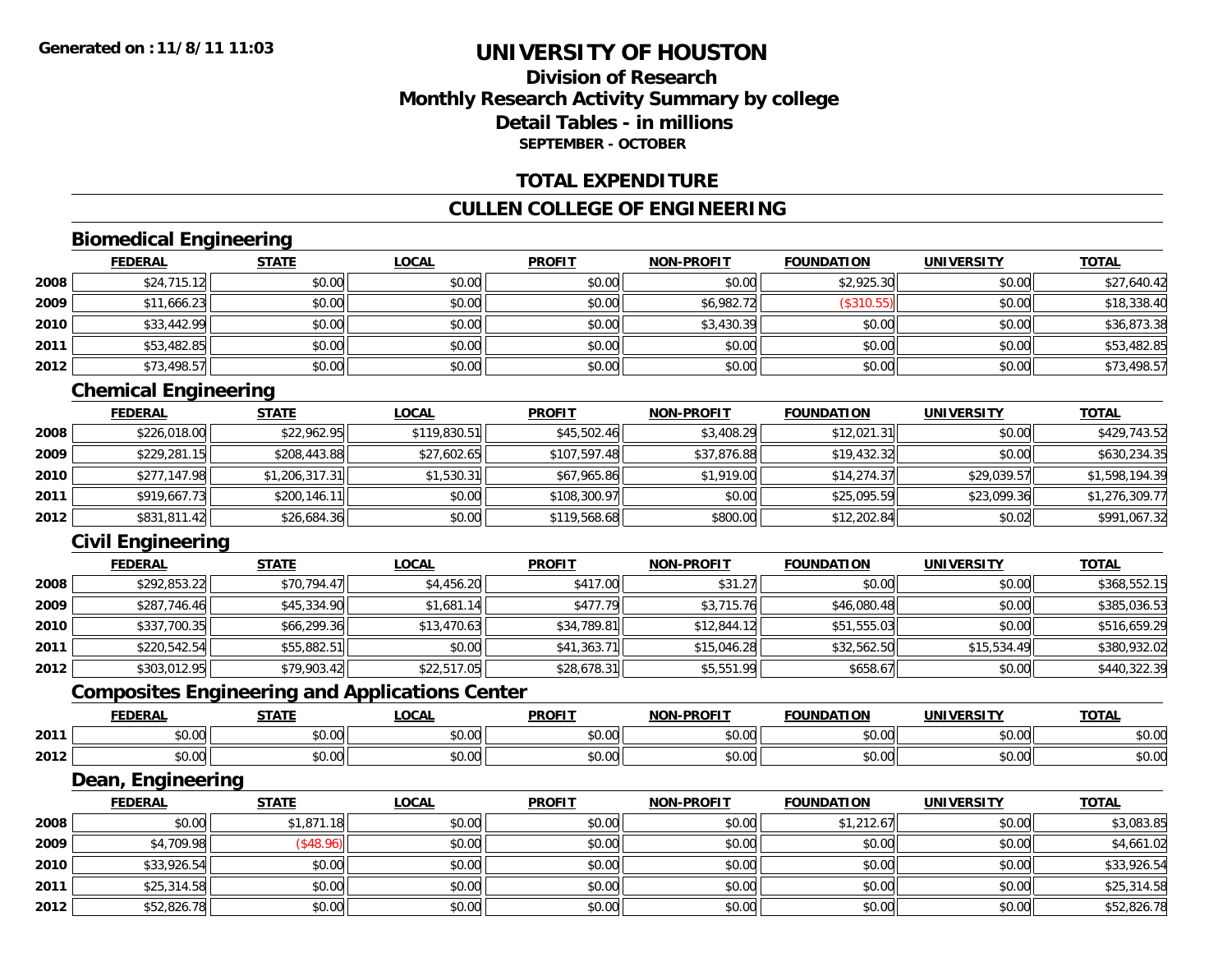### **Division of ResearchMonthly Research Activity Summary by college Detail Tables - in millionsSEPTEMBER - OCTOBER**

#### **TOTAL EXPENDITURE**

#### **CULLEN COLLEGE OF ENGINEERING**

### **Electrical & Computer Engineering**

|      | <b>FEDERAL</b> | <b>STATE</b> | <b>LOCAL</b> | <b>PROFIT</b> | <b>NON-PROFIT</b> | <b>FOUNDATION</b> | <b>UNIVERSITY</b> | <b>TOTAL</b> |
|------|----------------|--------------|--------------|---------------|-------------------|-------------------|-------------------|--------------|
| 2008 | \$313,752.95   | \$117,344.74 | \$0.00       | \$9.715.36    | \$12,517.90       | (\$12.12)         | \$0.00            | \$453,318.83 |
| 2009 | \$352,187.16   | \$49,783.85  | \$0.00       | \$63,218.49   | \$20,203.76       | \$0.00            | \$17.038.15       | \$502,431.42 |
| 2010 | \$287,401.64   | \$42,037.47  | \$0.00       | \$101,350.58  | \$28,044.01       | \$0.00            | \$465.12          | \$459,298.82 |
| 2011 | \$510,291.06   | \$65,845.24  | \$0.00       | \$30,589.63   | \$22,025.25       | \$5,424.12        | \$4,070.43        | \$638,245.72 |
| 2012 | \$703,757.19   | \$21,468.13  | \$0.00       | \$75,434.69   | \$4,629.93        | (S34, 911.88)     | \$0.21            | \$770,378.27 |

### **Industrial Engineering**

|      | <b>FEDERAL</b> | <b>STATE</b> | <u>LOCAL</u> | <b>PROFIT</b> | <b>NON-PROFIT</b> | <b>FOUNDATION</b> | <b>UNIVERSITY</b> | <b>TOTAL</b> |
|------|----------------|--------------|--------------|---------------|-------------------|-------------------|-------------------|--------------|
| 2008 | \$59.52        | \$0.00       | \$0.00       | \$0.00        | \$0.00            | \$0.00            | \$0.00            | \$59.52      |
| 2009 | \$24,631.61    | \$0.00       | \$0.00       | \$0.00        | \$0.00            | \$0.00            | \$0.00            | \$24,631.61  |
| 2010 | \$23,373.18    | \$0.00       | \$0.00       | \$0.00        | \$0.00            | \$0.00            | \$0.00            | \$23,373.18  |
| 2011 | \$28,600.61    | \$6,393.03   | \$9,885.38   | \$0.00        | \$0.00            | \$0.00            | \$0.00            | \$44,879.02  |
| 2012 | \$28,357.95    | \$0.00       | \$11,565.02  | \$0.00        | \$0.00            | \$0.00            | \$0.00            | \$39,922.97  |

### **Mechanical Engineering**

|      | <u>FEDERAL</u> | <b>STATE</b> | <b>LOCAL</b> | <b>PROFIT</b> | <b>NON-PROFIT</b> | <b>FOUNDATION</b> | <b>UNIVERSITY</b> | <b>TOTAL</b> |
|------|----------------|--------------|--------------|---------------|-------------------|-------------------|-------------------|--------------|
| 2008 | \$205,371.48   | \$19,057.91  | \$0.00       | \$48,650.94   | (\$179.98)        | \$0.00            | \$0.00            | \$272,900.35 |
| 2009 | \$191,858.10   | \$10,108.88  | \$0.00       | \$52,356.23   | \$7,679.69        | \$0.00            | \$13,102.21       | \$275,105.11 |
| 2010 | \$329,829.00   | \$7,900.00   | \$0.00       | \$49,549.00   | \$27,088.07       | \$0.00            | \$17,242.14       | \$431,608.21 |
| 2011 | \$459,130.74   | \$168,081.05 | \$0.00       | \$126,021.17  | \$31,145.42       | \$9,380.65        | \$0.00            | \$793,759.03 |
| 2012 | \$425,294.75   | \$145,810.04 | \$0.00       | \$99,588.21   | \$19,723.99       | \$26,034.42       | \$0.00            | \$716,451.40 |

#### **National Wind Energy Center**

|       | <b>FEDERAL</b> | <b>STATE</b>   | <u>LOCAL</u> | <b>PROFIT</b>  | <b>NON-PROFIT</b> | <b>FOUNDATION</b> | <b>UNIVERSITY</b> | <b>TOTAL</b>    |
|-------|----------------|----------------|--------------|----------------|-------------------|-------------------|-------------------|-----------------|
| 2011  | \$0.00         | \$0.00         | \$0.00       | \$0.00         | \$0.00            | \$0.00            | \$0.00            | \$0.00          |
| 2012  | \$0.00         | \$0.00         | \$0.00       | \$0.00         | \$0.00            | \$0.00            | \$0.00            | \$0.00          |
| Total | \$8,123,262.38 | \$2,638,421.80 | \$212,538.89 | \$1,211,136.36 | \$264,484,74      | \$223,625.71      | \$119,591.70      | \$12,793,061.59 |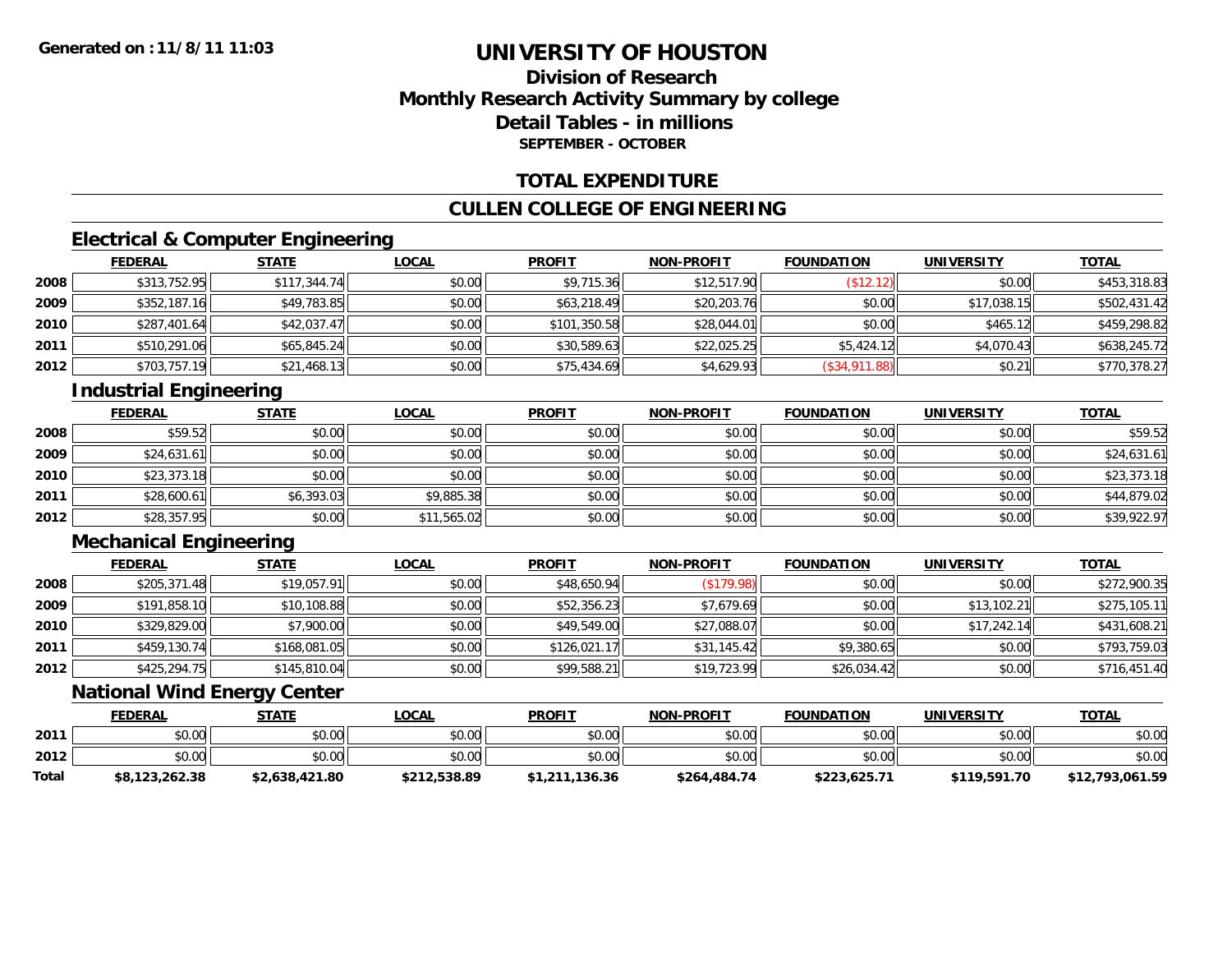**2011**

# **UNIVERSITY OF HOUSTON**

### **Division of ResearchMonthly Research Activity Summary by college Detail Tables - in millions SEPTEMBER - OCTOBER**

#### **TOTAL EXPENDITURE**

#### **DIVISION OF RESEARCH**

# **Center for Advanced Materials**

|      | <b>FEDERAL</b>                            | <b>STATE</b> | <b>LOCAL</b>                                              | <b>PROFIT</b> | <b>NON-PROFIT</b> | <b>FOUNDATION</b> | <b>UNIVERSITY</b> | <b>TOTAL</b> |
|------|-------------------------------------------|--------------|-----------------------------------------------------------|---------------|-------------------|-------------------|-------------------|--------------|
| 2008 | \$0.00                                    | \$0.00       | \$0.00                                                    | \$0.00        | \$0.00            | \$0.00            | \$0.00            | \$0.00       |
| 2009 | \$0.00                                    | \$0.00       | \$0.00                                                    | \$0.00        | \$0.00            | \$0.00            | \$0.00            | \$0.00       |
| 2010 | \$0.00                                    | \$0.00       | \$0.00                                                    | \$0.00        | \$0.00            | \$0.00            | \$0.00            | \$0.00       |
| 2011 | \$0.00                                    | \$0.00       | \$0.00                                                    | \$0.00        | \$0.00            | \$0.00            | \$0.00            | \$0.00       |
|      |                                           |              | <b>Center for Biomedical &amp; Environmental Genomics</b> |               |                   |                   |                   |              |
|      | <b>FEDERAL</b>                            | <b>STATE</b> | <b>LOCAL</b>                                              | <b>PROFIT</b> | <b>NON-PROFIT</b> | <b>FOUNDATION</b> | <b>UNIVERSITY</b> | <b>TOTAL</b> |
| 2008 | \$0.00                                    | \$0.00       | \$0.00                                                    | \$0.00        | \$0.00            | \$0.00            | \$0.00            | \$0.00       |
| 2009 | \$0.00                                    | \$0.00       | \$0.00                                                    | \$0.00        | \$0.00            | \$0.00            | \$0.00            | \$0.00       |
| 2010 | \$0.00                                    | \$0.00       | \$0.00                                                    | \$0.00        | \$0.00            | \$0.00            | \$0.00            | \$0.00       |
| 2011 | \$0.00                                    | \$0.00       | \$0.00                                                    | \$0.00        | \$0.00            | \$0.00            | \$0.00            | \$0.00       |
| 2012 | \$0.00                                    | \$0.00       | \$0.00                                                    | \$0.00        | \$0.00            | \$0.00            | \$0.00            | \$0.00       |
|      | <b>Center for Industrial Partnerships</b> |              |                                                           |               |                   |                   |                   |              |
|      | <b>FEDERAL</b>                            | <b>STATE</b> | <b>LOCAL</b>                                              | <b>PROFIT</b> | <b>NON-PROFIT</b> | <b>FOUNDATION</b> | <b>UNIVERSITY</b> | <b>TOTAL</b> |
| 2009 | \$0.00                                    | \$0.00       | \$0.00                                                    | \$2,835.02    | \$0.00            | \$0.00            | \$0.00            | \$2,835.02   |
|      | <b>Division of Research</b>               |              |                                                           |               |                   |                   |                   |              |
|      | <b>FEDERAL</b>                            | <b>STATE</b> | <b>LOCAL</b>                                              | <b>PROFIT</b> | <b>NON-PROFIT</b> | <b>FOUNDATION</b> | <b>UNIVERSITY</b> | <b>TOTAL</b> |
| 2010 | \$5,376.55                                | \$0.00       | \$0.00                                                    | \$0.00        | \$0.00            | \$0.00            | \$0.00            | \$5,376.55   |
| 2011 | (\$680.30)                                | \$0.00       | \$0.00                                                    | \$0.00        | \$0.00            | \$0.00            | \$0.00            | (\$680.30)   |
|      | <b>Institute for Molecular Design</b>     |              |                                                           |               |                   |                   |                   |              |
|      | <b>FEDERAL</b>                            | <b>STATE</b> | <b>LOCAL</b>                                              | <b>PROFIT</b> | <b>NON-PROFIT</b> | <b>FOUNDATION</b> | <b>UNIVERSITY</b> | <b>TOTAL</b> |
| 2009 | \$0.00                                    | \$0.00       | \$0.00                                                    | \$0.00        | \$0.00            | \$0.00            | \$0.00            | \$0.00       |
| 2010 | \$0.00                                    | \$0.00       | \$0.00                                                    | \$0.00        | \$0.00            | \$0.00            | \$0.00            | \$0.00       |
| 2011 | \$0.00                                    | \$0.00       | \$0.00                                                    | \$0.00        | \$0.00            | \$0.00            | \$0.00            | \$0.00       |
| 2012 | \$0.00                                    | \$0.00       | \$0.00                                                    | \$0.00        | \$0.00            | \$0.00            | \$0.00            | \$0.00       |
|      | <b>TcSAM</b>                              |              |                                                           |               |                   |                   |                   |              |
|      | <b>FEDERAL</b>                            | <b>STATE</b> | <b>LOCAL</b>                                              | <b>PROFIT</b> | <b>NON-PROFIT</b> | <b>FOUNDATION</b> | <b>UNIVERSITY</b> | <b>TOTAL</b> |
| 2008 | \$0.00                                    | \$0.00       | \$0.00                                                    | \$0.00        | \$0.00            | \$0.00            | \$0.00            | \$0.00       |
| 2009 | \$0.00                                    | \$0.00       | \$0.00                                                    | \$0.00        | \$0.00            | \$0.00            | \$0.00            | \$0.00       |
| 2010 | \$0.00                                    | \$0.00       | \$0.00                                                    | \$0.00        | \$0.00            | \$0.00            | \$0.00            | \$0.00       |

\$0.00 \$0.00 \$0.00 \$0.00 \$0.00 \$0.00 \$0.00 \$0.00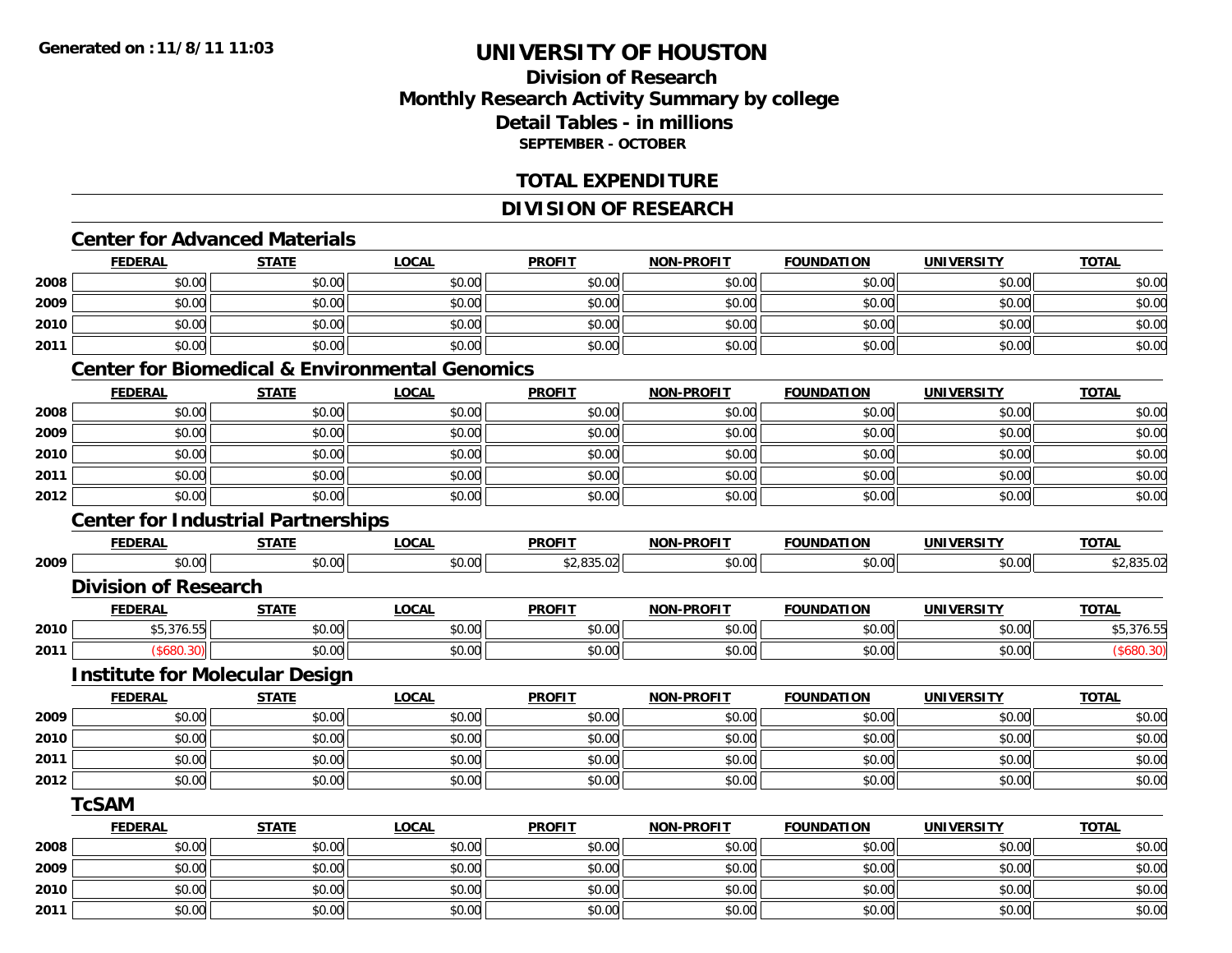### **Division of ResearchMonthly Research Activity Summary by college Detail Tables - in millions SEPTEMBER - OCTOBER**

#### **TOTAL EXPENDITURE**

#### **DIVISION OF RESEARCH**

|              | <b>TcSAM</b>                             |              |              |               |                   |                   |                   |              |
|--------------|------------------------------------------|--------------|--------------|---------------|-------------------|-------------------|-------------------|--------------|
|              | <b>FEDERAL</b>                           | <b>STATE</b> | <b>LOCAL</b> | <b>PROFIT</b> | <b>NON-PROFIT</b> | <b>FOUNDATION</b> | <b>UNIVERSITY</b> | <b>TOTAL</b> |
| 2012         | \$0.00                                   | \$0.00       | \$0.00       | \$0.00        | \$0.00            | \$0.00            | \$0.00            | \$0.00       |
|              | <b>TcSUH</b>                             |              |              |               |                   |                   |                   |              |
|              | <b>FEDERAL</b>                           | <b>STATE</b> | <b>LOCAL</b> | <b>PROFIT</b> | <b>NON-PROFIT</b> | <b>FOUNDATION</b> | <b>UNIVERSITY</b> | <b>TOTAL</b> |
| 2008         | \$4,618.77                               | \$0.00       | \$0.00       | \$0.00        | \$0.00            | (\$512.33)        | \$0.00            | \$4,106.44   |
| 2009         | \$1,266.68                               | \$0.00       | \$0.00       | \$0.00        | \$0.00            | \$1,915.30        | \$0.00            | \$3,181.98   |
| 2010         | \$9,517.70                               | \$0.00       | \$0.00       | \$160.76      | \$0.00            | \$0.00            | \$0.00            | \$9,678.46   |
| 2011         | \$20,641.53                              | \$0.00       | \$0.00       | \$10,374.07   | \$0.00            | \$0.00            | \$0.00            | \$31,015.60  |
| 2012         | \$38,929.20                              | \$22,221.98  | \$0.00       | \$12,711.72   | \$0.00            | \$0.00            | \$0.00            | \$73,862.91  |
|              | <b>Texas Learning/Computation Center</b> |              |              |               |                   |                   |                   |              |
|              | <b>FEDERAL</b>                           | <b>STATE</b> | <b>LOCAL</b> | <b>PROFIT</b> | <b>NON-PROFIT</b> | <b>FOUNDATION</b> | <b>UNIVERSITY</b> | <b>TOTAL</b> |
| 2011         | \$0.00                                   | \$0.00       | \$0.00       | \$0.00        | \$0.00            | \$0.00            | \$0.00            | \$0.00       |
| 2012         | \$0.00                                   | \$0.00       | \$0.00       | \$0.00        | \$0.00            | \$0.00            | \$0.00            | \$0.00       |
|              | <b>TIMES</b>                             |              |              |               |                   |                   |                   |              |
|              | <b>FEDERAL</b>                           | <b>STATE</b> | <b>LOCAL</b> | <b>PROFIT</b> | <b>NON-PROFIT</b> | <b>FOUNDATION</b> | <b>UNIVERSITY</b> | <b>TOTAL</b> |
| 2008         | \$0.00                                   | \$0.00       | \$0.00       | \$0.00        | \$0.00            | \$0.00            | \$0.00            | \$0.00       |
| 2009         | \$0.00                                   | \$0.00       | \$0.00       | \$0.00        | \$0.00            | \$0.00            | \$0.00            | \$0.00       |
| 2010         | \$0.00                                   | \$0.00       | \$0.00       | \$0.00        | \$0.00            | \$0.00            | \$0.00            | \$0.00       |
| 2011         | \$0.00                                   | \$0.00       | \$0.00       | \$0.00        | \$0.00            | \$0.00            | \$0.00            | \$0.00       |
| 2012         | \$45,280.75                              | \$0.00       | \$0.00       | \$0.00        | \$0.00            | \$0.00            | \$0.00            | \$45,280.75  |
| <b>Total</b> | \$124,950.87                             | \$22,221.98  | \$0.00       | \$26,081.57   | \$0.00            | \$1,402.97        | \$0.00            | \$174,657.40 |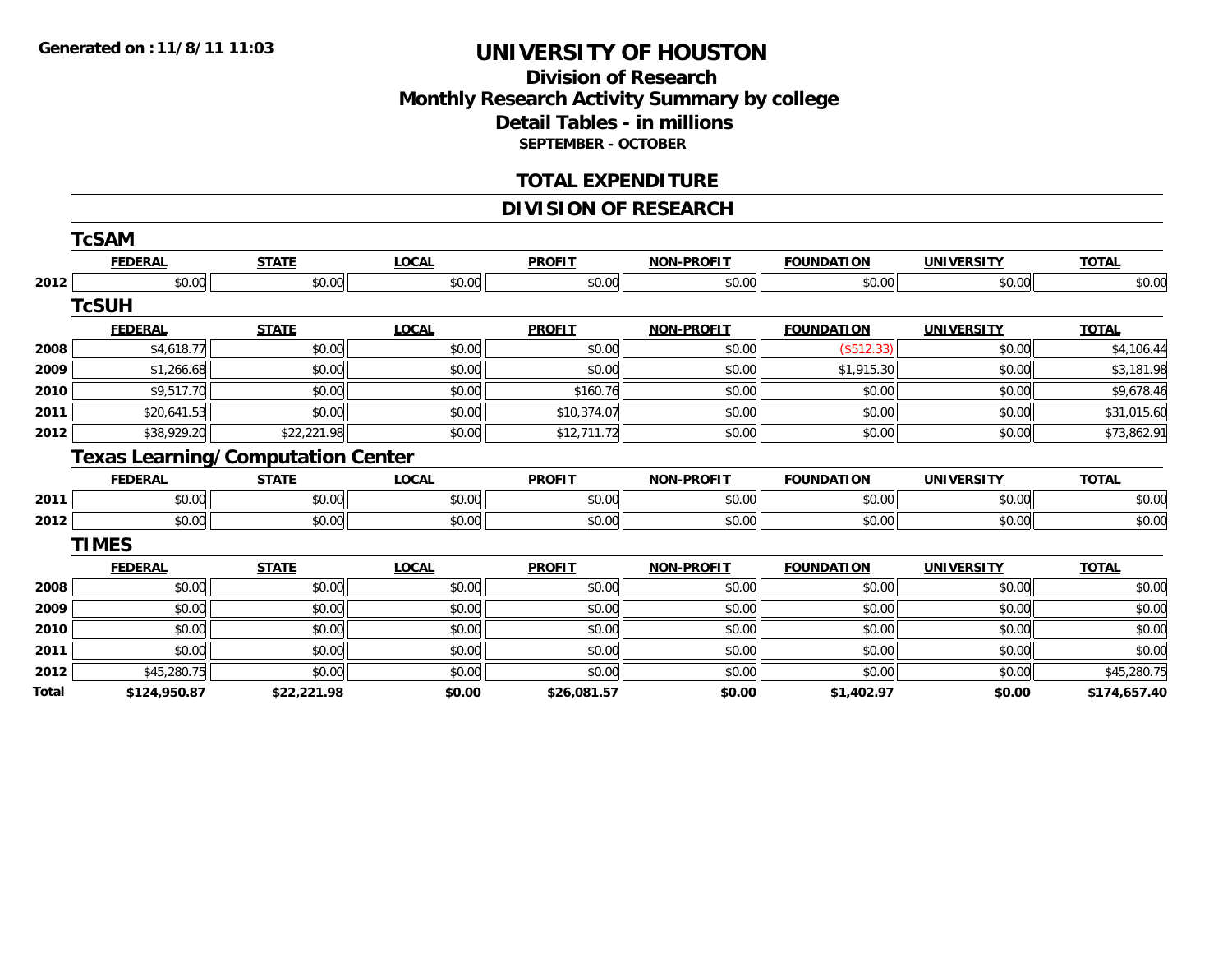### **Division of ResearchMonthly Research Activity Summary by college Detail Tables - in millionsSEPTEMBER - OCTOBER**

#### **TOTAL EXPENDITURE**

#### **GRADUATE COLLEGE OF SOCIAL WORK**

### **Child & Family for Innovative Research**

|      | <b>FEDERAL</b> | <b>STATE</b> | <b>LOCAL</b> | <b>PROFIT</b> | <b>NON-PROFIT</b> | <b>FOUNDATION</b> | <b>UNIVERSITY</b> | <b>TOTAL</b> |
|------|----------------|--------------|--------------|---------------|-------------------|-------------------|-------------------|--------------|
| 2009 | \$0.00         | \$0.00       | \$0.00       | \$0.00        | \$0.00            | \$0.00            | \$0.00            | \$0.00       |
| 2010 | \$0.00         | \$0.00       | \$0.00       | \$0.00        | \$0.00            | \$0.00            | \$0.00            | \$0.00       |
| 2011 | \$0.00         | \$0.00       | \$0.00       | \$0.00        | \$0.00            | \$0.00            | \$0.00            | \$0.00       |
| 2012 | \$0.00         | \$0.00       | \$0.00       | \$0.00        | \$0.00            | \$0.00            | \$0.00            | \$0.00       |

#### **Community Projects - Social Work**

|      | <b>FEDERAL</b> | <b>STATE</b> | <b>LOCAL</b> | <b>PROFIT</b> | <b>NON-PROFIT</b> | <b>FOUNDATION</b> | <b>UNIVERSITY</b> | <u>TOTAL</u> |
|------|----------------|--------------|--------------|---------------|-------------------|-------------------|-------------------|--------------|
| 2008 | \$32,113.07    | \$0.00       | \$0.00       | \$0.00        | \$2,240.88        | \$0.00            | \$0.00            | \$34,353.95  |
| 2009 | \$47,559.20    | \$0.00       | \$0.00       | \$0.00        | \$0.00            | \$0.00            | \$0.00            | \$47,559.20  |
| 2010 | \$0.00         | \$0.00       | \$0.00       | \$0.00        | \$0.00            | \$0.00            | \$0.00            | \$0.00       |
| 2011 | \$0.00         | \$0.00       | \$0.00       | \$0.00        | \$0.00            | \$0.00            | \$0.00            | \$0.00       |
| 2012 | \$0.00         | \$0.00       | \$0.00       | \$0.00        | \$0.00            | \$0.00            | \$0.00            | \$0.00       |

### **Dean, Social Work**

|      | <b>FEDERAL</b> | <b>STATE</b> | <b>LOCAL</b> | <b>PROFIT</b> | <b>NON-PROFIT</b> | <b>FOUNDATION</b> | <b>UNIVERSITY</b> | <b>TOTAL</b> |
|------|----------------|--------------|--------------|---------------|-------------------|-------------------|-------------------|--------------|
| 2008 | \$371,113.78   | \$108,785.01 | \$0.00       | \$0.00        | \$7,993.85        | \$0.00            | \$0.00            | \$487,892.64 |
| 2009 | \$273,497.65   | \$206,029.64 | \$0.00       | \$0.00        | \$14,932.60       | \$0.00            | \$0.00            | \$494,459.89 |
| 2010 | \$463,463.97   | \$112,766.58 | \$0.00       | \$0.00        | \$5,466.67        | \$478.00          | \$0.00            | \$582,175.22 |
| 2011 | \$385,149.96   | \$13,980.01  | \$0.00       | \$0.00        | \$0.00            | \$21,472.72       | \$0.00            | \$420,602.69 |
| 2012 | \$233,414.68   | (\$107.66)   | \$0.00       | \$0.00        | \$0.00            | \$20,453.95       | \$182.28          | \$253,943.25 |

### **Drug and Social Policy Research**

|       | <b>FEDERAL</b> | <b>STATE</b> | LOCAL  | <b>PROFIT</b> | <b>NON-PROFIT</b> | <b>FOUNDATION</b> | <b>UNIVERSITY</b> | <b>TOTAL</b>   |
|-------|----------------|--------------|--------|---------------|-------------------|-------------------|-------------------|----------------|
| 2010  | \$0.00         | \$0.00       | \$0.00 | \$0.00        | \$0.00            | \$0.00            | \$0.00            | \$0.00         |
| 2011  | \$0.00         | \$0.00       | \$0.00 | \$0.00        | \$0.00            | \$0.00            | \$0.00            | \$0.00         |
| 2012  | \$0.00         | \$0.00       | \$0.00 | \$0.00        | \$0.00            | \$0.00            | \$0.00            | \$0.00         |
| Total | \$1,806,312.31 | \$441,453.58 | \$0.00 | \$0.00        | \$30,634,00       | \$42,404.67       | \$182.28          | \$2,320,986.84 |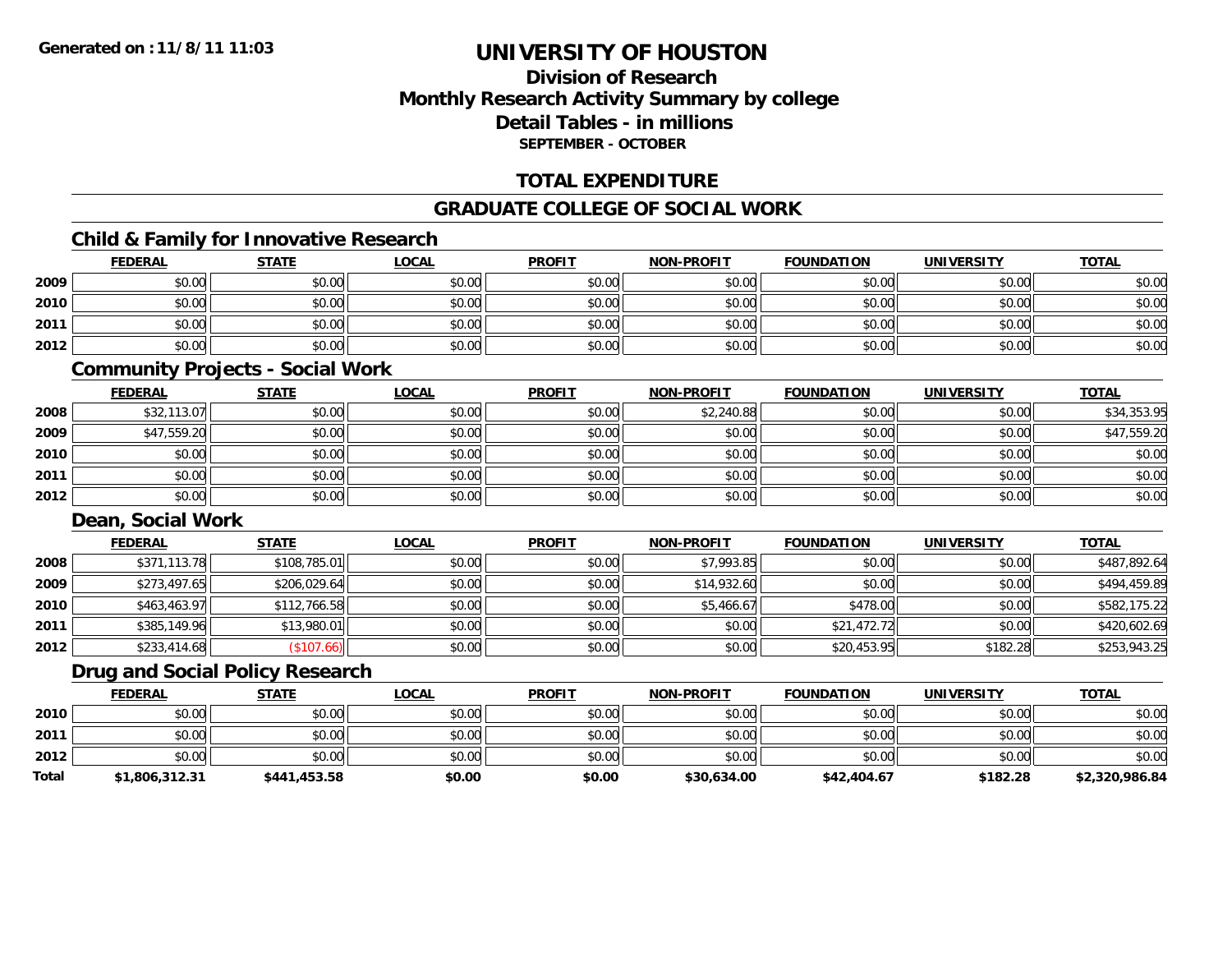### **Division of ResearchMonthly Research Activity Summary by college Detail Tables - in millions SEPTEMBER - OCTOBER**

#### **TOTAL EXPENDITURE**

#### **HILTON COLLEGE OF HOTEL AND RESTAURANT MANAGEMENT**

### **Hotel and Restaurant Management**

|              | <b>FEDERAL</b> | <b>STATE</b> | <b>LOCAL</b> | <b>PROFIT</b> | <b>NON-PROFIT</b> | <b>FOUNDATION</b> | <b>UNIVERSITY</b> | <b>TOTAL</b> |
|--------------|----------------|--------------|--------------|---------------|-------------------|-------------------|-------------------|--------------|
| 2008         | \$0.00         | \$3,865.31   | \$0.00       | \$0.00        | \$0.00            | \$0.00            | \$0.00            | \$3,865.31   |
| 2011         | \$0.00         | \$0.00       | \$0.00       | \$0.00        | \$1,065.30        | \$0.00            | \$0.00            | \$1,065.30   |
| 2012         | \$5,983.48     | \$0.00       | \$0.00       | \$0.00        | \$0.00            | \$0.00            | \$0.00            | \$5,983.48   |
| <b>Total</b> | \$5,983.48     | \$3,865.31   | \$0.00       | \$0.00        | \$1,065.30        | \$0.00            | \$0.00            | \$10,914.09  |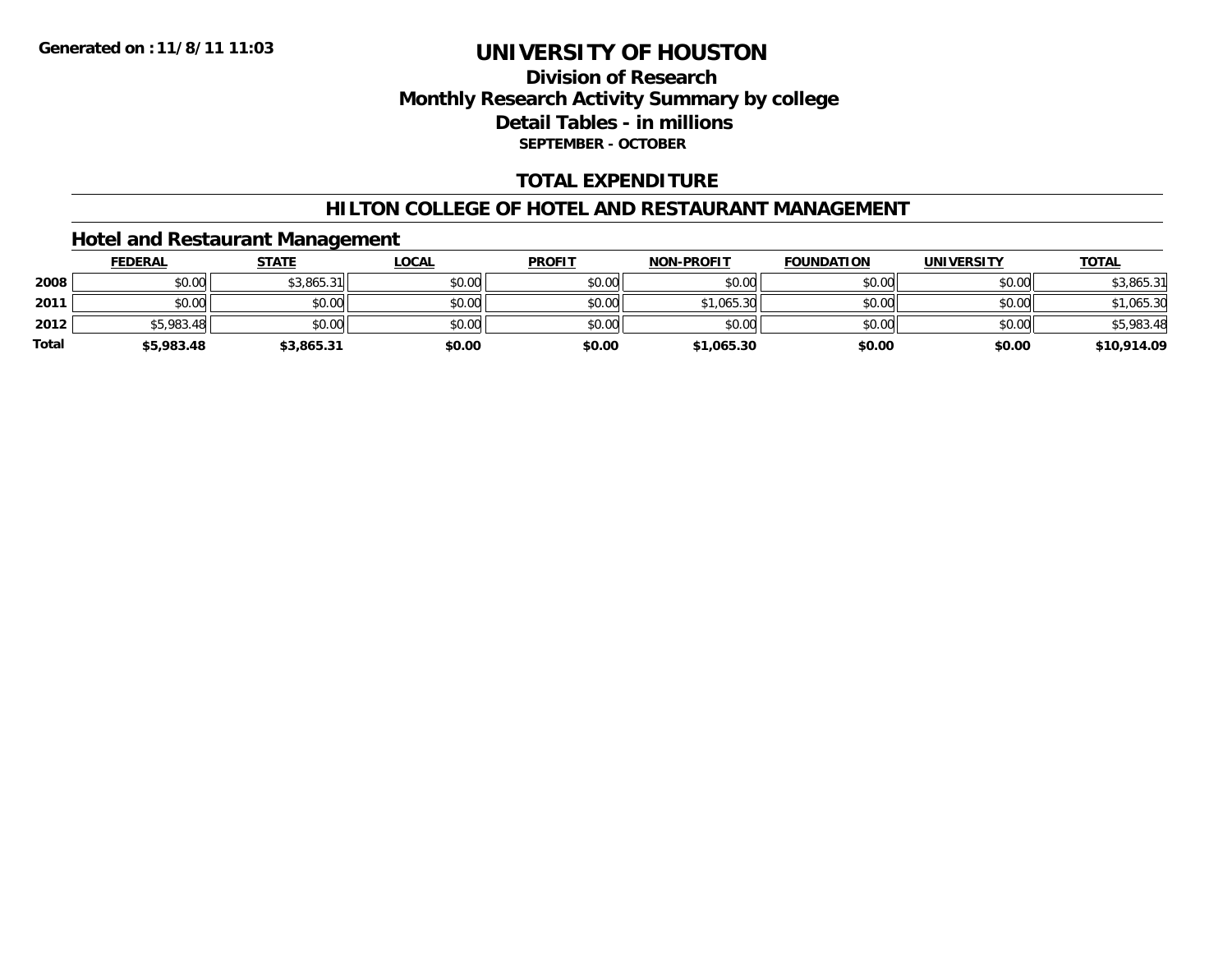### **Division of ResearchMonthly Research Activity Summary by college Detail Tables - in millions SEPTEMBER - OCTOBER**

#### **TOTAL EXPENDITURE**

#### **HONORS COLLEGE**

#### **Houston Teachers Institute**

|       | <b>FEDERAL</b>         | <b>STATE</b> | <u>LOCAL</u> | <b>PROFIT</b> | <b>NON-PROFIT</b> | <b>FOUNDATION</b> | <b>UNIVERSITY</b> | <b>TOTAL</b> |
|-------|------------------------|--------------|--------------|---------------|-------------------|-------------------|-------------------|--------------|
| 2010  | $0.2933$<br>\$3,342.81 | \$0.00       | \$0.00       | \$0.00        | \$0.00            | \$0.00            | \$0.00            | 342.81       |
| 2012  | .6.184.99              | \$0.00       | \$0.00       | \$0.00        | \$3.026.<br>.10   | \$0.00            | \$0.00            |              |
| Total | \$9,527.80             | \$0.00       | \$0.00       | \$0.00        | \$3,026.10        | \$0.00            | \$0.00            | \$12,553.90  |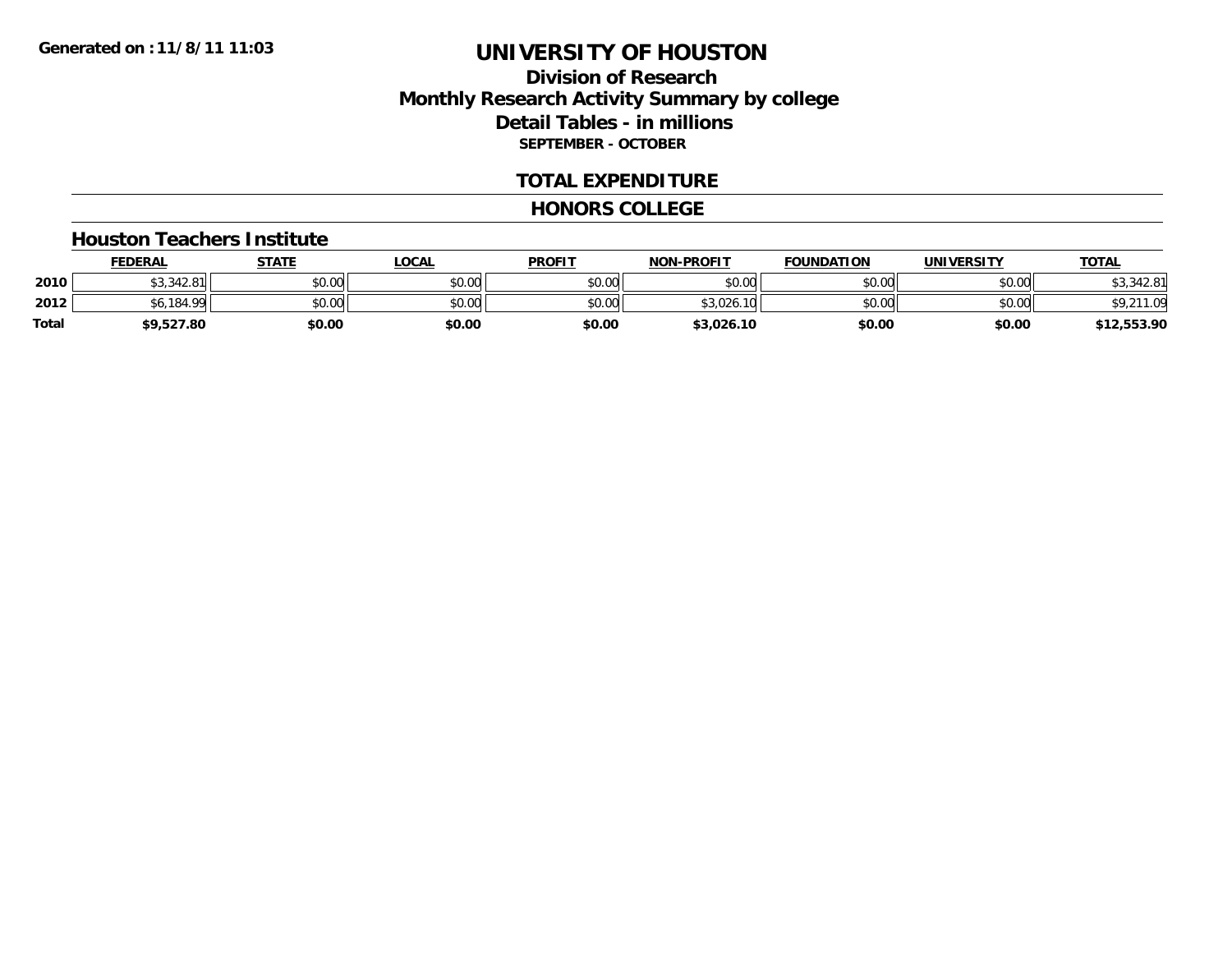### **Division of ResearchMonthly Research Activity Summary by college Detail Tables - in millions SEPTEMBER - OCTOBER**

#### **TOTAL EXPENDITURE**

#### **LIBRARY**

# **Administration, Library**

|       | <b>FEDERAL</b> | <b>STATE</b> | <b>LOCAL</b> | <b>PROFIT</b> | <b>NON-PROFIT</b> | <b>FOUNDATION</b> | <b>UNIVERSITY</b> | <b>TOTAL</b> |
|-------|----------------|--------------|--------------|---------------|-------------------|-------------------|-------------------|--------------|
| 2009  | \$2,639.31     | \$0.00       | \$0.00       | \$0.00        | \$0.00            | \$0.00            | \$0.00            | \$2,639.31   |
| 2010  | \$2,679.82     | \$0.00       | \$0.00       | \$0.00        | \$0.00            | \$0.00            | \$0.00            | \$2,679.82   |
| 2011  | \$3,333.23     | \$0.00       | \$0.00       | \$0.00        | \$0.00            | \$0.00            | \$0.00            | \$3,333.23   |
| 2012  | \$43.40        | \$0.00       | \$0.00       | \$0.00        | \$0.00            | \$0.00            | \$0.00            | \$43.40      |
| Total | \$8,695.76     | \$0.00       | \$0.00       | \$0.00        | \$0.00            | \$0.00            | \$0.00            | \$8,695.76   |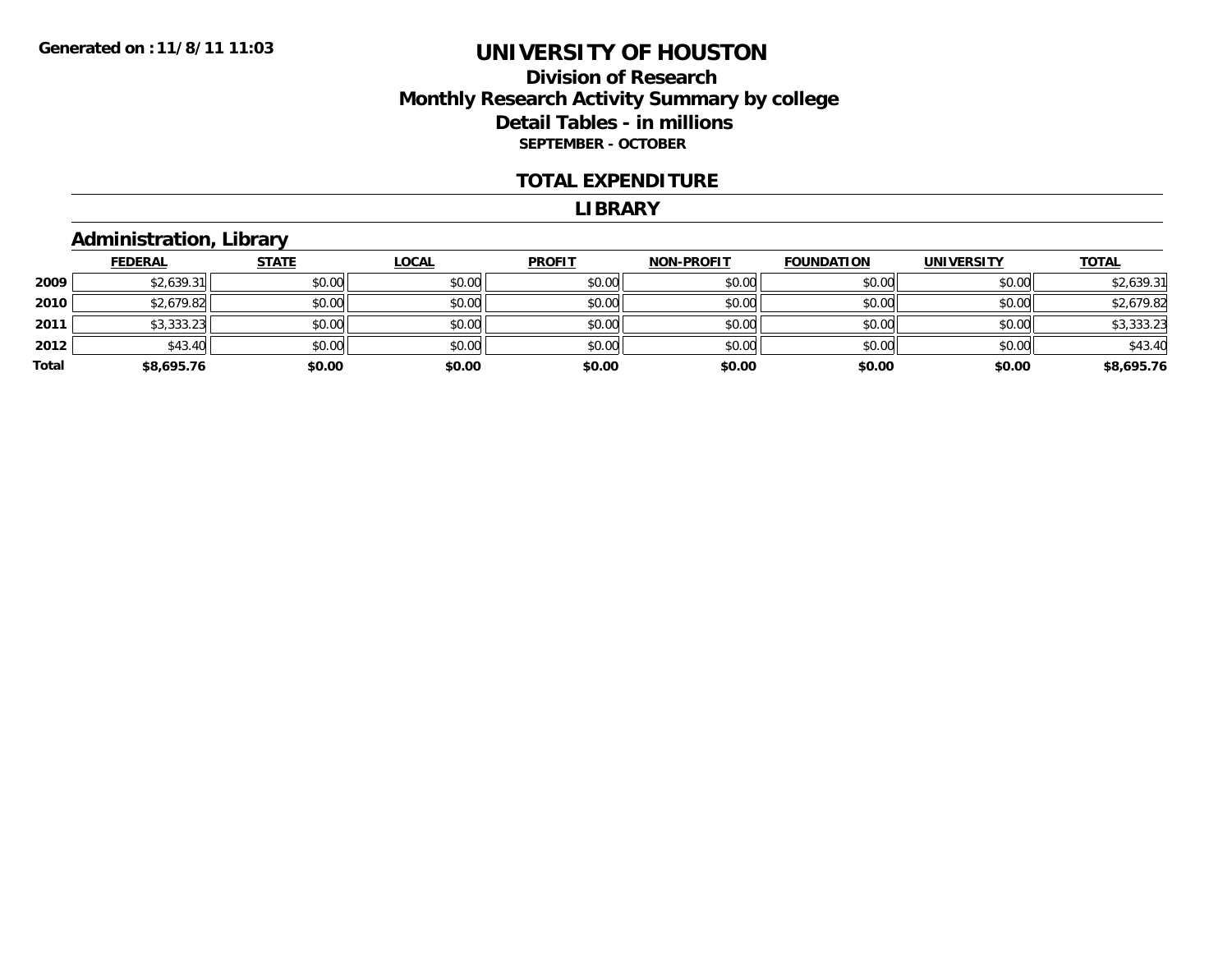### **Division of ResearchMonthly Research Activity Summary by college Detail Tables - in millions SEPTEMBER - OCTOBER**

#### **TOTAL EXPENDITURE**

#### **PRESIDENT**

#### **Office of the President**

|       | <b>FEDERAL</b> | <b>STATE</b> | <u>LOCAL</u> | <b>PROFIT</b> | <b>NON-PROFIT</b> | <b>FOUNDATION</b> | <b>UNIVERSITY</b> | <u>TOTAL</u> |
|-------|----------------|--------------|--------------|---------------|-------------------|-------------------|-------------------|--------------|
| 2010  | \$0.00         | \$0.00       | \$0.00       | \$0.00        | \$0.00            | \$0.00            | \$0.00            | \$0.00       |
| 2011  | \$0.00         | \$0.00       | \$0.00       | \$0.00        | \$0.00            | \$0.00            | \$0.00            | \$0.00       |
| 2012  | \$0.00         | \$0.00       | \$0.00       | \$0.00        | \$0.00            | \$0.00            | \$0.00            | \$0.00       |
| Total | \$0.00         | \$0.00       | \$0.00       | \$0.00        | \$0.00            | \$0.00            | \$0.00            | \$0.00       |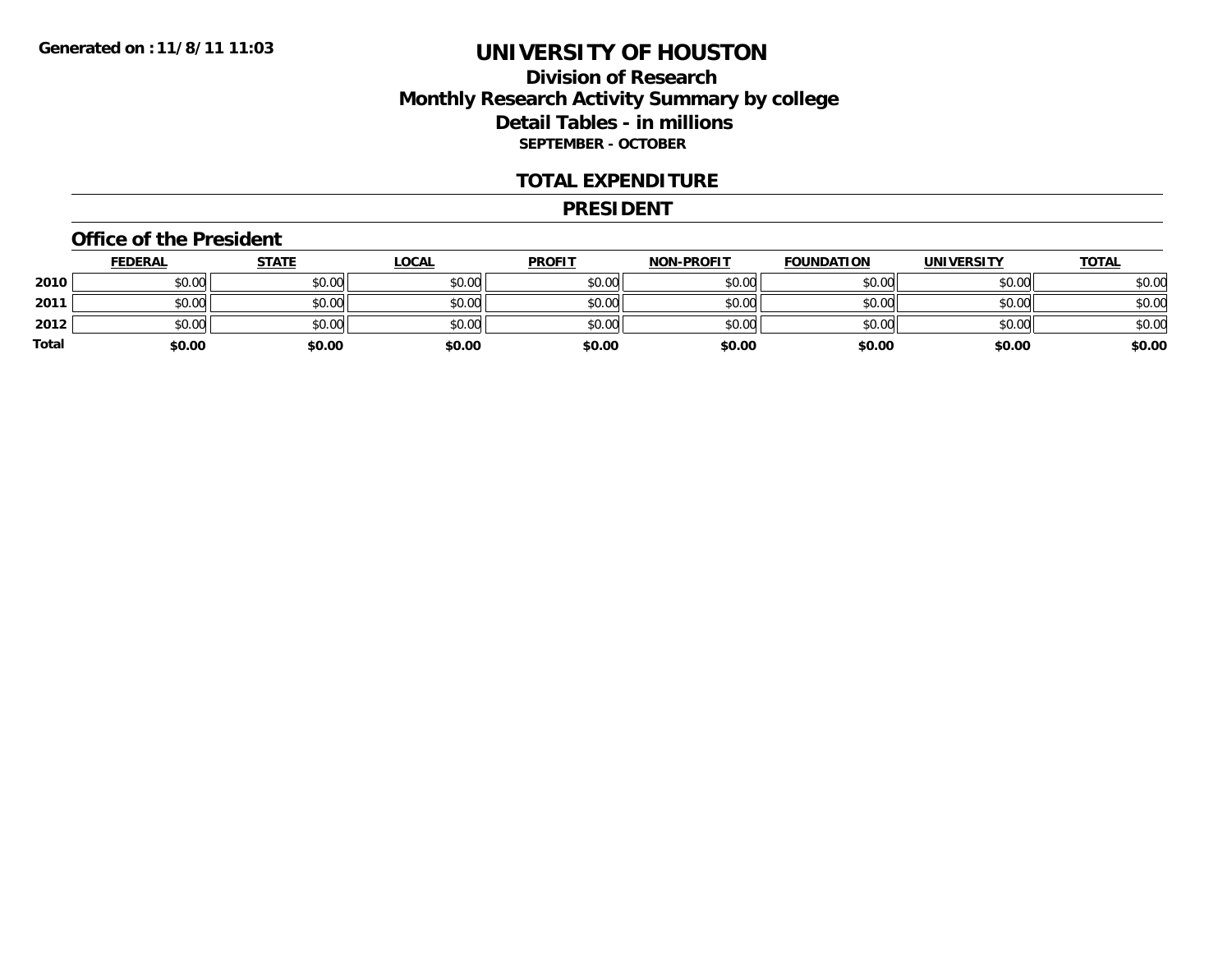### **Division of ResearchMonthly Research Activity Summary by college Detail Tables - in millions SEPTEMBER - OCTOBER**

#### **TOTAL EXPENDITURE**

#### **SENIOR V.P. FOR ACADEMIC AFFAIRS AND PROVOST**

|      | <b>Continuing Education</b>      |                                                     |              |               |                   |                   |                   |              |
|------|----------------------------------|-----------------------------------------------------|--------------|---------------|-------------------|-------------------|-------------------|--------------|
|      | <b>FEDERAL</b>                   | <b>STATE</b>                                        | <b>LOCAL</b> | <b>PROFIT</b> | <b>NON-PROFIT</b> | <b>FOUNDATION</b> | <b>UNIVERSITY</b> | <b>TOTAL</b> |
| 2011 | \$0.00                           | \$1,068.06                                          | \$0.00       | \$0.00        | \$0.00            | \$0.00            | \$0.00            | \$1,068.06   |
|      | <b>KUHF - Radio</b>              |                                                     |              |               |                   |                   |                   |              |
|      | <b>FEDERAL</b>                   | <b>STATE</b>                                        | <b>LOCAL</b> | <b>PROFIT</b> | <b>NON-PROFIT</b> | <b>FOUNDATION</b> | <b>UNIVERSITY</b> | <b>TOTAL</b> |
| 2010 | \$11,640.00                      | \$0.00                                              | \$0.00       | \$0.00        | \$0.00            | \$0.00            | \$0.00            | \$11,640.00  |
| 2012 | \$8,449.00                       | \$10,153.66                                         | \$0.00       | \$0.00        | (\$233.11)        | \$0.00            | \$0.00            | \$18,369.55  |
|      |                                  | <b>Learning and Assessment Services</b>             |              |               |                   |                   |                   |              |
|      | <b>FEDERAL</b>                   | <b>STATE</b>                                        | <b>LOCAL</b> | <b>PROFIT</b> | <b>NON-PROFIT</b> | <b>FOUNDATION</b> | <b>UNIVERSITY</b> | <b>TOTAL</b> |
| 2008 | \$57,941.97                      | \$9,214.77                                          | \$0.00       | \$0.00        | \$10,343.42       | \$1,855.76        | \$0.00            | \$79,355.92  |
| 2009 | \$56,083.83                      | \$18,091.46                                         | \$0.00       | \$0.00        | \$11,143.54       | \$1,649.07        | \$0.00            | \$86,967.90  |
| 2010 | \$69,036.52                      | \$17,897.71                                         | \$0.00       | \$0.00        | \$10,796.08       | \$583.29          | \$0.00            | \$98,313.60  |
| 2011 | \$38,951.00                      | \$19,396.54                                         | \$0.00       | \$0.00        | \$10,351.35       | \$1,680.37        | \$0.00            | \$70,379.26  |
| 2012 | \$42,460.11                      | \$27,153.86                                         | \$0.00       | \$0.00        | \$11,572.42       | \$0.00            | \$0.00            | \$81,186.39  |
|      | <b>Learning Support Services</b> |                                                     |              |               |                   |                   |                   |              |
|      | <b>FEDERAL</b>                   | <b>STATE</b>                                        | <b>LOCAL</b> | <b>PROFIT</b> | <b>NON-PROFIT</b> | <b>FOUNDATION</b> | <b>UNIVERSITY</b> | <b>TOTAL</b> |
| 2008 | \$1,556.45                       | \$0.00                                              | \$0.00       | \$0.00        | \$0.00            | \$0.00            | \$0.00            | \$1,556.45   |
| 2009 | \$9,192.07                       | \$0.00                                              | \$0.00       | \$0.00        | \$0.00            | \$0.00            | \$0.00            | \$9,192.07   |
| 2010 | \$21,104.14                      | \$0.00                                              | \$0.00       | \$0.00        | \$0.00            | \$0.00            | \$0.00            | \$21,104.14  |
|      |                                  | <b>Senior V.P. for Academic Affairs and Provost</b> |              |               |                   |                   |                   |              |
|      | <b>FEDERAL</b>                   | <b>STATE</b>                                        | <b>LOCAL</b> | <b>PROFIT</b> | <b>NON-PROFIT</b> | <b>FOUNDATION</b> | <b>UNIVERSITY</b> | <b>TOTAL</b> |
| 2008 | \$0.00                           | \$78.63                                             | \$0.00       | \$0.00        | \$0.00            | \$0.00            | \$0.00            | \$78.63      |
| 2009 | $($ \$110.11)                    | \$0.00                                              | \$0.00       | \$0.00        | \$0.00            | \$0.00            | \$0.00            | (\$110.11)   |
| 2011 | \$0.00                           | \$1,496.23                                          | \$0.00       | \$0.00        | \$0.00            | \$0.00            | \$0.00            | \$1,496.23   |
|      | <b>UH Charter School</b>         |                                                     |              |               |                   |                   |                   |              |
|      | <b>FEDERAL</b>                   | <b>STATE</b>                                        | <b>LOCAL</b> | <b>PROFIT</b> | <b>NON-PROFIT</b> | <b>FOUNDATION</b> | <b>UNIVERSITY</b> | <b>TOTAL</b> |
| 2012 | \$4,459.73                       | \$0.00                                              | \$0.00       | \$0.00        | \$0.00            | \$0.00            | \$0.00            | \$4,459.73   |
|      | <b>Undergraduate Scholars</b>    |                                                     |              |               |                   |                   |                   |              |
|      | <b>FEDERAL</b>                   | <b>STATE</b>                                        | <b>LOCAL</b> | <b>PROFIT</b> | <b>NON-PROFIT</b> | <b>FOUNDATION</b> | <b>UNIVERSITY</b> | <b>TOTAL</b> |
| 2010 | \$0.00                           | \$25,831.53                                         | \$0.00       | \$0.00        | \$0.00            | \$0.00            | \$0.00            | \$25,831.53  |
| 2011 | \$0.00                           | \$8,428.73                                          | \$0.00       | \$0.00        | \$0.00            | \$0.00            | \$0.00            | \$8,428.73   |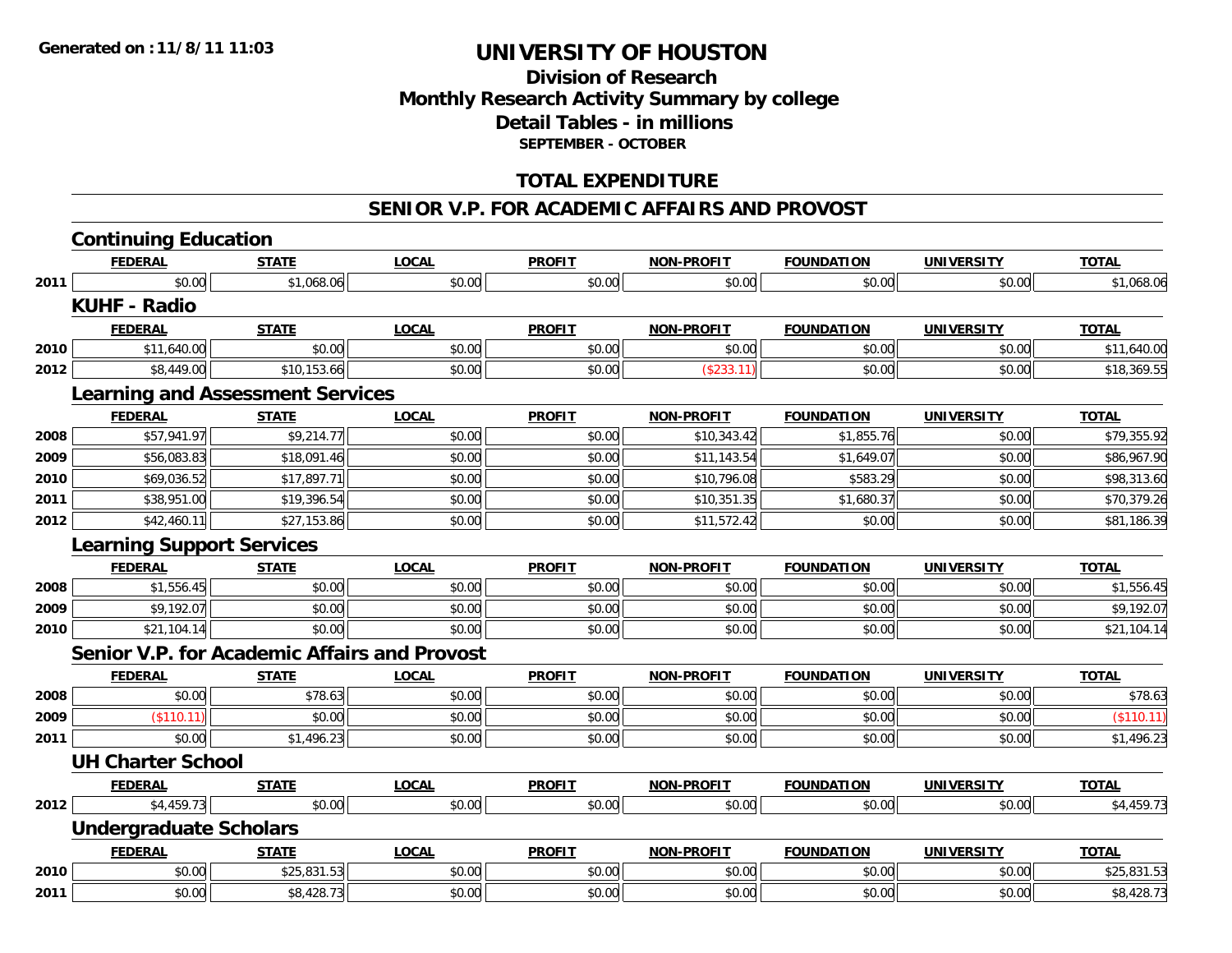### **Division of ResearchMonthly Research Activity Summary by college Detail Tables - in millions SEPTEMBER - OCTOBER**

#### **TOTAL EXPENDITURE**

#### **SENIOR V.P. FOR ACADEMIC AFFAIRS AND PROVOST**

#### **Undergraduate Scholars**

|              | <b>FEDERAL</b> | <b>STATE</b> | <b>LOCAL</b> | <b>PROFIT</b>  | <b>NON</b><br><b>N-PROFIT</b> | <b>FOUNDATION</b> | <b>UNIVERSITY</b> | <b>TOTAL</b> |
|--------------|----------------|--------------|--------------|----------------|-------------------------------|-------------------|-------------------|--------------|
| 2012         | \$0.00         | \$74,009.29  | \$0.00       | 40.00<br>JU.UU | \$0.00                        | \$0.00            | \$0.00            | \$74,009.29  |
| <b>Total</b> | \$320,764.71   | \$212,820.47 | \$0.00       | \$0.00         | \$53,973.70                   | \$5,768.49        | \$0.00            | \$593,327.37 |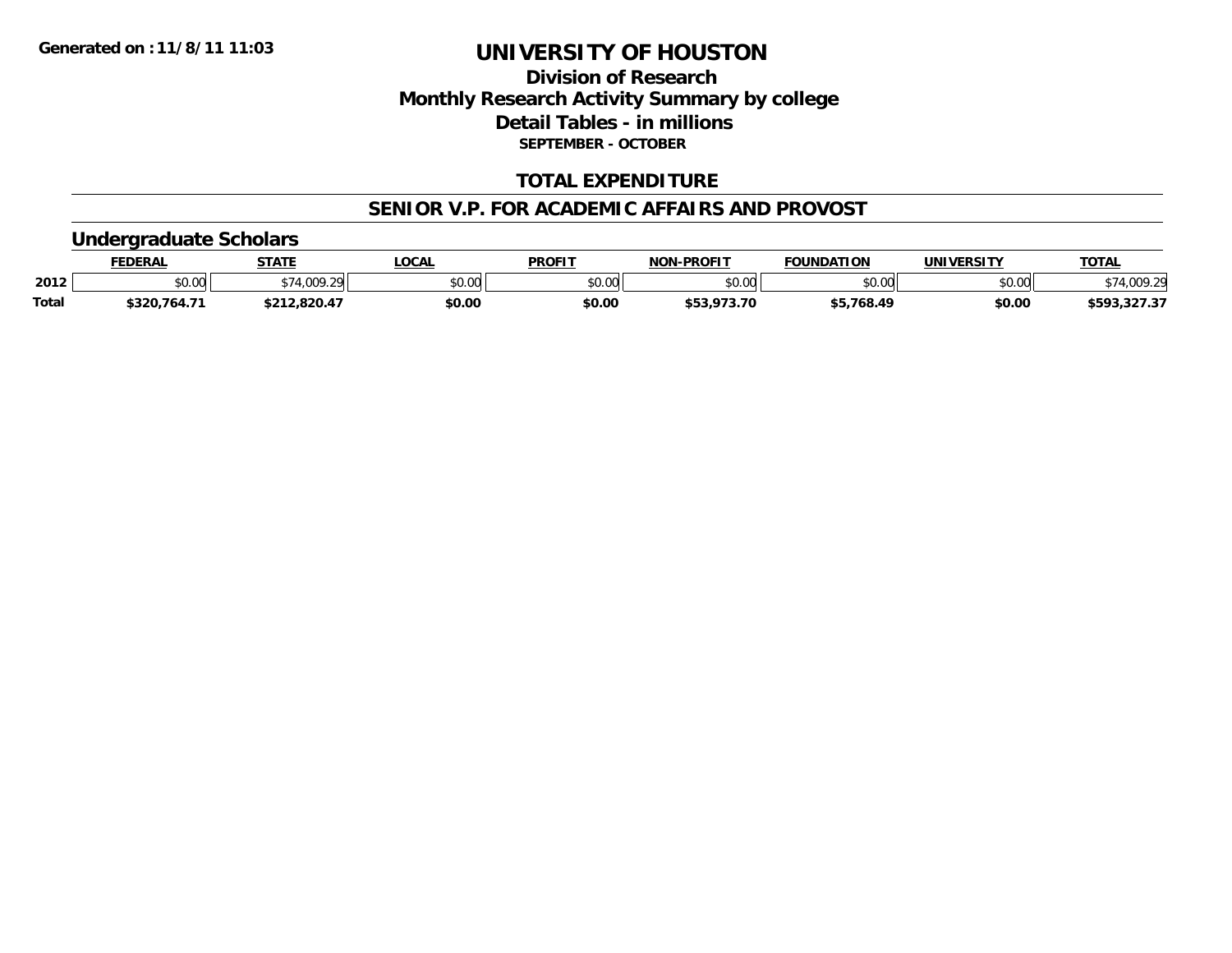### **Division of ResearchMonthly Research Activity Summary by college Detail Tables - in millions SEPTEMBER - OCTOBER**

#### **TOTAL EXPENDITURE**

#### **UH LAW CENTER**

|              | Dean, Law      |              |              |               |                   |                   |                   |              |
|--------------|----------------|--------------|--------------|---------------|-------------------|-------------------|-------------------|--------------|
|              | <b>FEDERAL</b> | <b>STATE</b> | <b>LOCAL</b> | <b>PROFIT</b> | <b>NON-PROFIT</b> | <b>FOUNDATION</b> | <b>UNIVERSITY</b> | <b>TOTAL</b> |
| 2009         | \$7,004.08     | \$0.00       | \$0.00       | \$0.00        | \$0.00            | \$0.00            | \$0.00            | \$7,004.08   |
| 2010         | \$59,967.94    | \$0.00       | \$0.00       | \$0.00        | \$0.00            | \$0.00            | \$0.00            | \$59,967.94  |
| 2011         | \$3,326.33     | \$0.00       | \$0.00       | \$0.00        | \$0.00            | \$0.00            | \$0.00            | \$3,326.33   |
|              | Law-UH         |              |              |               |                   |                   |                   |              |
|              | <b>FEDERAL</b> | <b>STATE</b> | <b>LOCAL</b> | <b>PROFIT</b> | <b>NON-PROFIT</b> | <b>FOUNDATION</b> | <b>UNIVERSITY</b> | <b>TOTAL</b> |
| 2009         | \$20,467.06    | \$3,829.90   | \$0.00       | \$0.00        | \$0.00            | \$0.00            | \$0.00            | \$24,296.96  |
| 2010         | (\$502.77)     | \$197,954.06 | \$0.00       | \$0.00        | \$0.00            | \$0.00            | \$0.00            | \$197,451.29 |
| 2011         | \$13,613.97    | \$60,378.40  | \$0.00       | \$0.00        | \$0.00            | \$6,788.18        | \$0.00            | \$80,780.55  |
| 2012         | \$4,942.97     | \$26,317.70  | \$0.00       | \$0.00        | \$0.00            | \$6,299.41        | \$0.00            | \$37,560.08  |
| <b>Total</b> | \$108,819.58   | \$288,480.06 | \$0.00       | \$0.00        | \$0.00            | \$13,087.59       | \$0.00            | \$410,387.23 |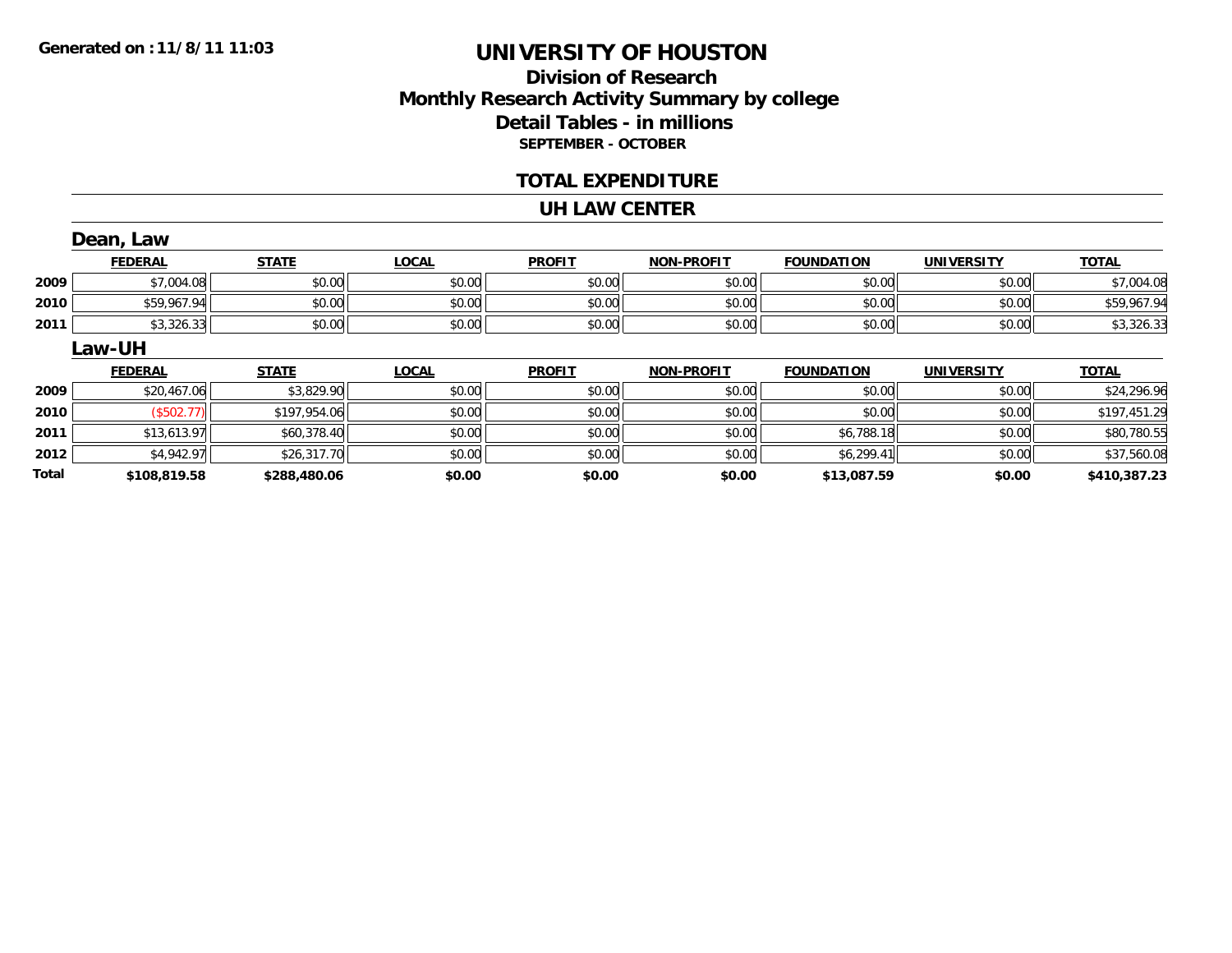#### **Division of Research Monthly Research Activity Summary by college Detail Tables - in millions SEPTEMBER - OCTOBER**

#### **TOTAL EXPENDITURE**

#### **UH SYSTEM**

| KUH1 |  |
|------|--|
|      |  |

|       | <b>FEDERAL</b> | <b>STATE</b> | <b>LOCAL</b> | <b>PROFIT</b> | <b>NON-PROFIT</b> | <b>FOUNDATION</b> | <b>UNIVERSITY</b> | <b>TOTAL</b> |
|-------|----------------|--------------|--------------|---------------|-------------------|-------------------|-------------------|--------------|
| 2009  | 10.400         | \$0.00       | \$0.00       | \$0.00        | \$0.00            | \$0.00            | \$0.00            |              |
| 2010  | \$0.00         | \$0.00       | \$0.00       | \$0.00        | \$25,467.00       | \$0.00            | \$0.00            | \$25,467.00  |
| 2012  | \$0.00         | \$0.00       | \$0.00       | \$0.00        | \$0.02            | \$0.00            | \$0.00            | \$0.02       |
| Total | ( \$110.11)    | \$0.00       | \$0.00       | \$0.00        | \$25,467.02       | \$0.00            | \$0.00            | \$25,356.91  |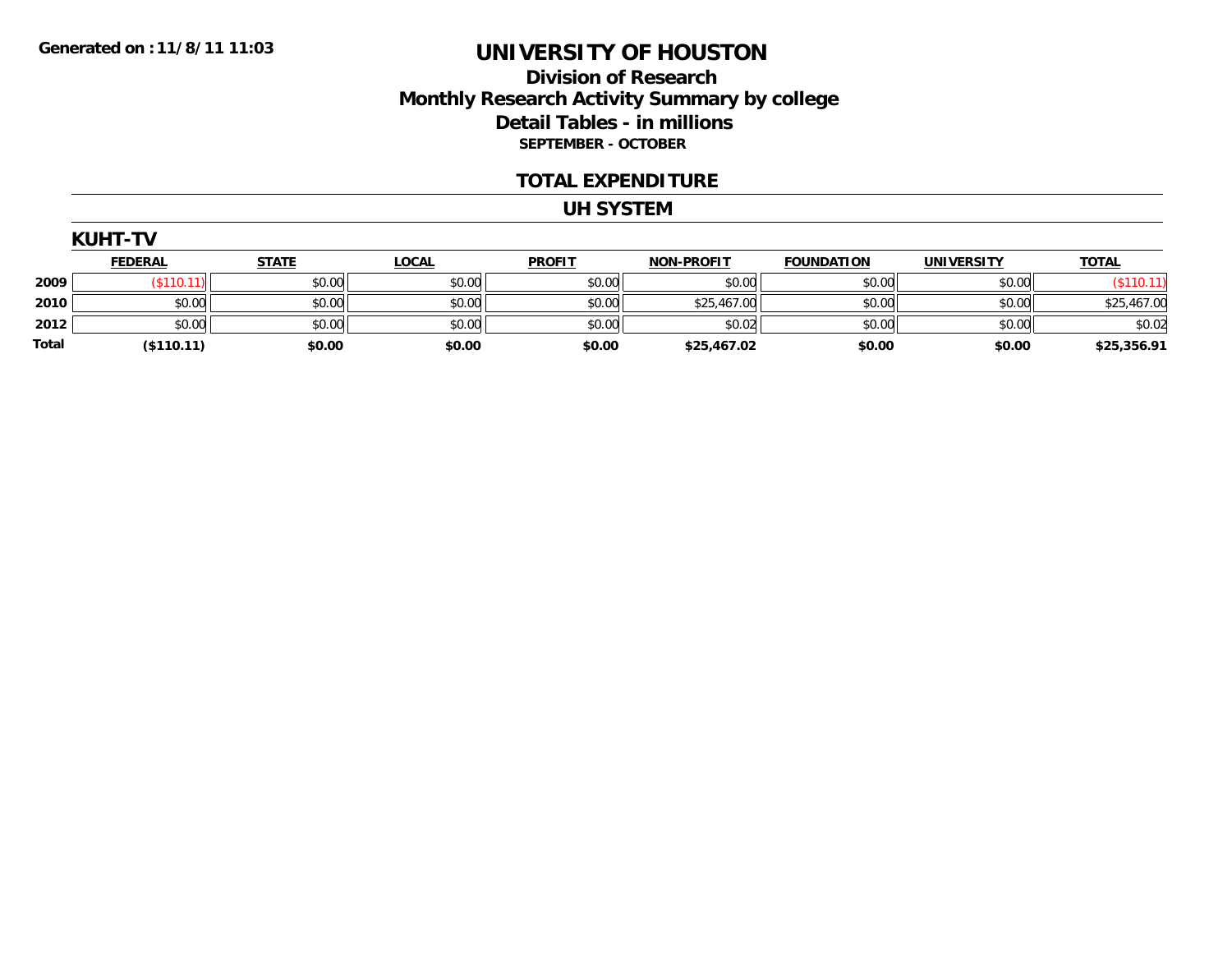### **Division of ResearchMonthly Research Activity Summary by college Detail Tables - in millions SEPTEMBER - OCTOBER**

#### **TOTAL EXPENDITURE**

#### **UKNOWN COLLEGE**

### **Unknown Department**

|       | <b>FEDERAL</b> | <b>STATE</b> | <b>LOCAL</b> | <b>PROFIT</b> | <b>NON-PROFIT</b> | <b>FOUNDATION</b> | <b>UNIVERSITY</b> | <b>TOTAL</b> |
|-------|----------------|--------------|--------------|---------------|-------------------|-------------------|-------------------|--------------|
| 2008  | \$4,278.80     | \$0.00       | \$0.00       | \$0.00        | \$0.00            | \$0.00            | \$0.00            | \$4,278.80   |
| 2009  | \$3,168.64     | \$0.00       | \$0.00       | \$0.00        | \$0.00            | \$0.00            | \$0.00            | \$3,168.64   |
| 2010  | \$6,253.96     | \$0.00       | \$0.00       | \$0.00        | \$0.00            | \$0.00            | \$0.00            | \$6,253.96   |
| 2011  | \$20,610.13    | \$14,422.51  | \$0.00       | \$8,529.75    | \$0.00            | \$0.00            | \$0.00            | \$43,562.39  |
| 2012  | \$3,474.46     | \$0.00       | \$0.00       | \$0.00        | \$0.00            | \$0.00            | \$0.00            | \$3,474.46   |
| Total | \$37,786.00    | \$14,422.51  | \$0.00       | \$8,529.75    | \$0.00            | \$0.00            | \$0.00            | \$60,738.26  |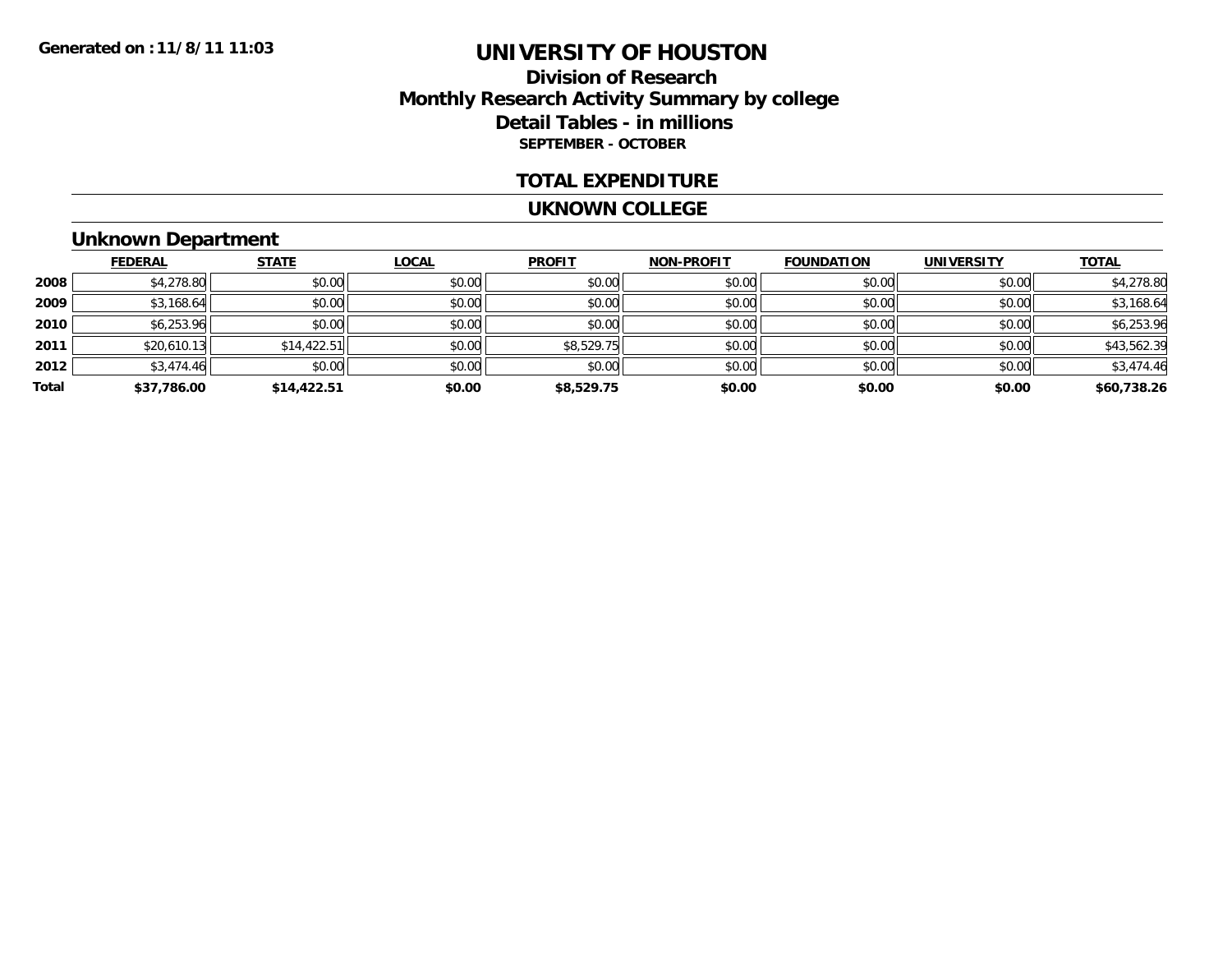### **Division of ResearchMonthly Research Activity Summary by college Detail Tables - in millions SEPTEMBER - OCTOBER**

### **TOTAL EXPENDITURE**

### **VICE PRESIDENT FOR ADMINISTRATION**

### **UH Police Department**

|              | EENEDA<br>- 71 N.Y | <b>STATE</b> | <b>LOCAL</b>            | PROFIT        | $-DD$ $CTT$<br><b>NON</b>                                  | <b>FOUNDATION</b> | <b>UNIVERSITY</b> | <b>TOTAL</b>   |
|--------------|--------------------|--------------|-------------------------|---------------|------------------------------------------------------------|-------------------|-------------------|----------------|
| 2009         | JU.UU              | 0000         | 0 <sub>n</sub><br>PU.UU | 0.00<br>טט.טע | $\mathfrak{g} \cap \mathfrak{g} \cap \mathfrak{g}$<br>ט.טע | $\epsilon$ 0.00   | 0000<br>⊸∪.∪∪     | 00000<br>www.w |
| <b>Total</b> | \$0.00             | .000.00      | \$0.00                  | \$0.00        | \$0.00                                                     | \$0.00            | \$0.00            | $+000.00$      |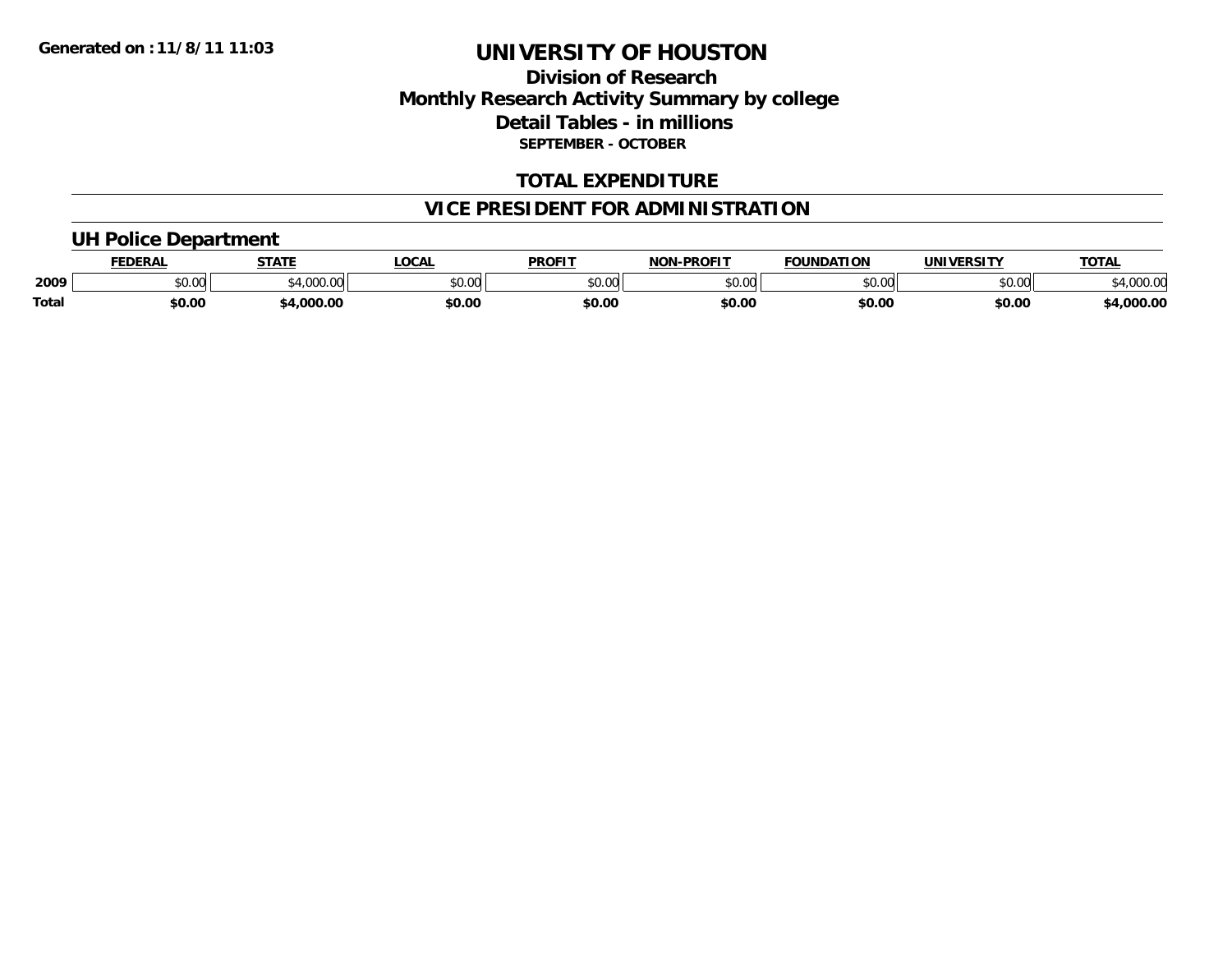### **Division of ResearchMonthly Research Activity Summary by college Detail Tables - in millions SEPTEMBER - OCTOBER**

#### **TOTAL EXPENDITURE**

#### **VICE PRESIDENT FOR STUDENT AFFAIRS**

### **Dean, Student Affairs**

|      | <b>FEDERAL</b> | <b>STATE</b> | <u>LOCAL</u> | <b>PROFIT</b> | <b>NON-PROFIT</b> | <b>FOUNDATION</b> | <b>UNIVERSITY</b> | <b>TOTAL</b> |
|------|----------------|--------------|--------------|---------------|-------------------|-------------------|-------------------|--------------|
| 2009 | \$0.00         | \$0.00       | \$0.00       | \$0.00        | \$0.00            | \$0.00            | \$0.00            | \$0.00       |
| 2010 | \$0.00         | \$0.00       | \$0.00       | \$0.00        | \$0.00            | \$0.00            | \$0.00            | \$0.00       |
| 2011 | \$14,994.26    | \$0.00       | \$0.00       | \$0.00        | \$0.00            | \$0.00            | \$0.00            | \$14,994.26  |
| 2012 | \$1,528.41     | \$0.00       | \$0.00       | \$0.00        | \$0.00            | \$0.00            | \$0.00            | \$1,528.41   |

#### **Vice President, Student Affairs**

|       | <b>FEDERAL</b> | <b>STATE</b> | <b>LOCAL</b> | <b>PROFIT</b> | <b>NON-PROFIT</b> | <b>FOUNDATION</b> | <b>UNIVERSITY</b> | <b>TOTAL</b> |
|-------|----------------|--------------|--------------|---------------|-------------------|-------------------|-------------------|--------------|
| 2009  | \$55,453.81    | \$0.00       | \$0.00       | \$0.00        | \$0.00            | \$0.00            | \$0.00            | \$55,453.81  |
| 2010  | \$15,422.76    | \$0.00       | \$0.00       | \$0.00        | \$0.00            | \$0.00            | \$0.00            | \$15,422.76  |
| 2011  | \$21,233.98    | \$0.00       | \$0.00       | \$0.00        | \$0.00            | \$0.00            | \$0.00            | \$21,233.98  |
| 2012  | \$7,944.22     | \$0.00       | \$0.00       | \$0.00        | \$0.00            | \$0.00            | \$0.00            | \$7,944.22   |
| Total | \$116,577.44   | \$0.00       | \$0.00       | \$0.00        | \$0.00            | \$0.00            | \$0.00            | \$116,577.44 |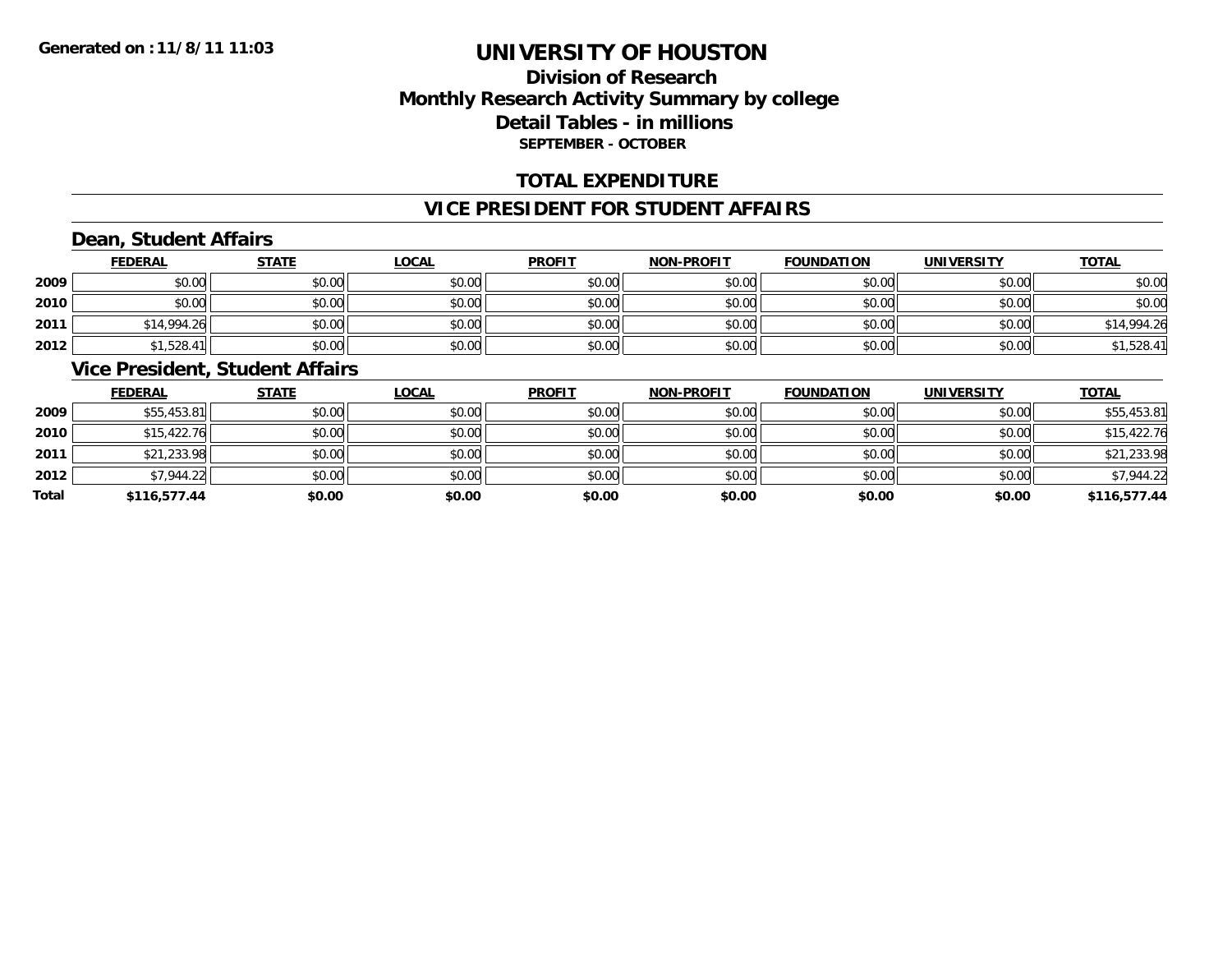### **Division of ResearchMonthly Research Activity Summary by college Detail Tables - in millions SEPTEMBER - OCTOBER**

### **IDC RECOVERY**

#### **C.T. BAUER COLLEGE OF BUSINESS**

|      | Finance        |              |              |               |                   |                   |                   |              |
|------|----------------|--------------|--------------|---------------|-------------------|-------------------|-------------------|--------------|
|      | <b>FEDERAL</b> | <b>STATE</b> | <b>LOCAL</b> | <b>PROFIT</b> | <b>NON-PROFIT</b> | <b>FOUNDATION</b> | <b>UNIVERSITY</b> | <b>TOTAL</b> |
| 2008 | \$8,273.29     | \$0.00       | \$0.00       | \$0.00        | \$0.00            | \$0.00            | \$0.00            | \$8,273.29   |
| 2009 | \$2,635.87     | \$0.00       | \$0.00       | \$0.00        | \$0.00            | \$0.00            | \$0.00            | \$2,635.87   |
| 2010 | \$14,631.85    | \$0.00       | \$0.00       | \$0.00        | \$0.00            | \$0.00            | \$0.00            | \$14,631.85  |
| 2011 | \$970.68       | \$0.00       | \$0.00       | \$0.00        | \$0.00            | \$0.00            | \$0.00            | \$970.68     |

### **Small Business Development Center**

|       | <b>FEDERAL</b> | <b>STATE</b> | <b>LOCAL</b> | <b>PROFIT</b> | <b>NON-PROFIT</b> | <b>FOUNDATION</b> | <b>UNIVERSITY</b> | <b>TOTAL</b> |
|-------|----------------|--------------|--------------|---------------|-------------------|-------------------|-------------------|--------------|
| 2008  | \$24,500.38    | \$0.00       | \$0.00       | \$0.00        | \$0.00            | \$0.00            | \$0.00            | \$24,500.38  |
| 2009  | \$12,941.83    | \$0.00       | \$0.00       | \$0.00        | \$0.00            | \$0.00            | \$0.00            | \$12,941.83  |
| 2010  | \$17,564.08    | \$0.00       | \$0.00       | \$0.00        | \$0.00            | \$0.00            | \$0.00            | \$17,564.08  |
| 2011  | \$17,907.42    | \$0.00       | \$0.00       | \$0.00        | \$0.00            | \$0.00            | \$0.00            | \$17,907.42  |
| 2012  | \$33,670.91    | \$0.00       | \$0.00       | \$0.00        | \$0.00            | \$0.00            | \$0.00            | \$33,670.91  |
| Total | \$133,096.31   | \$0.00       | \$0.00       | \$0.00        | \$0.00            | \$0.00            | \$0.00            | \$133,096.31 |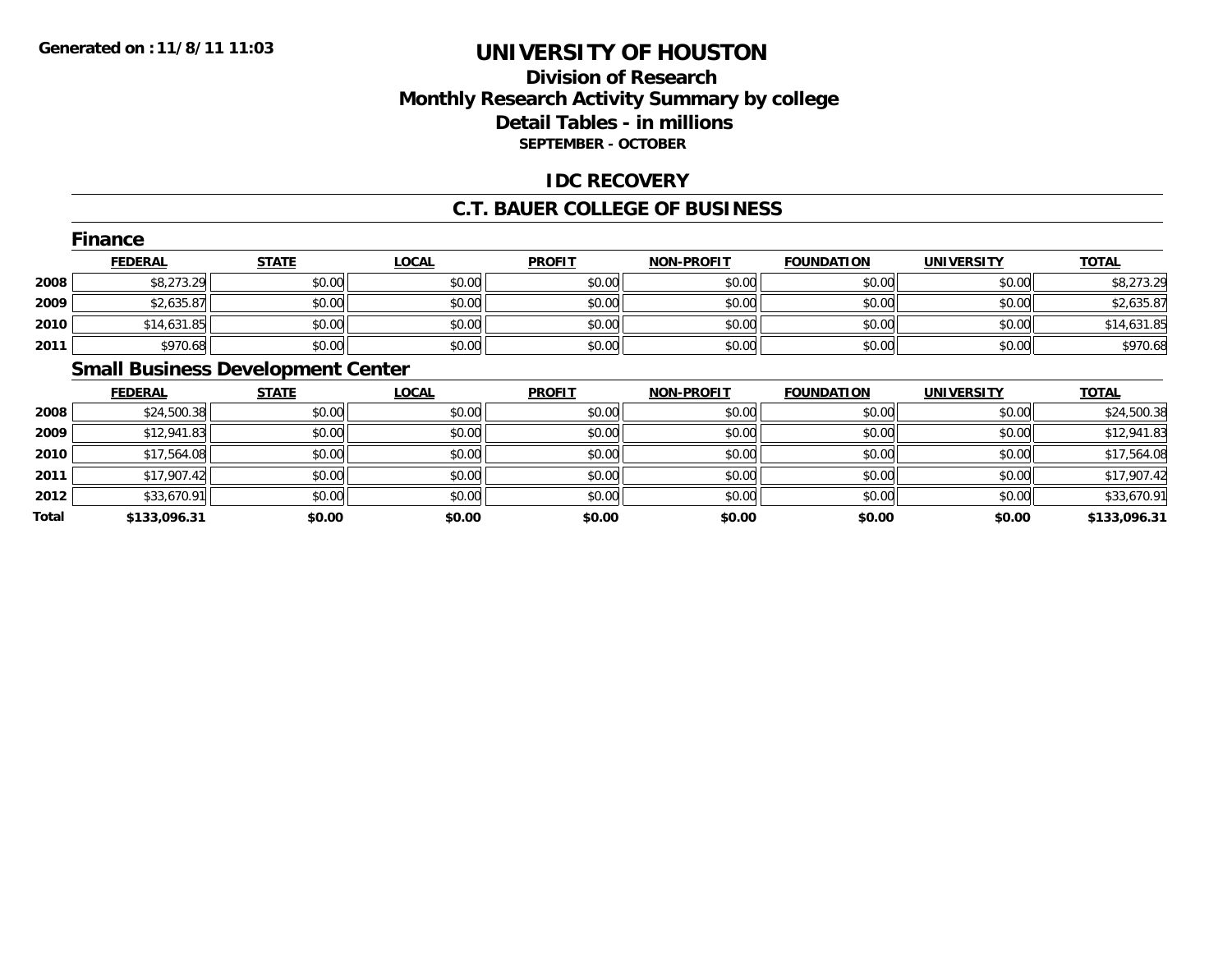### **Division of ResearchMonthly Research Activity Summary by college Detail Tables - in millions SEPTEMBER - OCTOBER**

#### **IDC RECOVERY**

#### **COLLEGE OF EDUCATION**

|              | <b>Consistency Mgmt and Coop Disc</b><br><b>FEDERAL</b> | <b>STATE</b> | <b>LOCAL</b> | <b>PROFIT</b> | <b>NON-PROFIT</b> | <b>FOUNDATION</b> | <b>UNIVERSITY</b> | <b>TOTAL</b> |
|--------------|---------------------------------------------------------|--------------|--------------|---------------|-------------------|-------------------|-------------------|--------------|
| 2011         | \$0.00                                                  | \$0.00       | \$0.00       | \$0.00        | \$0.00            | \$0.00            | \$0.00            | \$0.00       |
| 2012         | \$0.00                                                  | \$0.00       | \$0.00       | \$0.00        | \$0.00            | \$0.00            | \$0.00            | \$0.00       |
|              | <b>Curriculum and Instruction</b>                       |              |              |               |                   |                   |                   |              |
|              | <b>FEDERAL</b>                                          | <b>STATE</b> | <b>LOCAL</b> | <b>PROFIT</b> | <b>NON-PROFIT</b> | <b>FOUNDATION</b> | <b>UNIVERSITY</b> | <b>TOTAL</b> |
| 2008         | \$13,568.50                                             | \$1,160.40   | \$0.00       | \$0.00        | \$5,364.11        | \$1.14            | \$0.00            | \$20,094.15  |
| 2009         | \$12,480.32                                             | \$0.00       | \$161.40     | \$0.00        | \$6,057.01        | \$0.00            | \$0.00            | \$18,698.73  |
| 2010         | \$9,814.64                                              | \$0.00       | \$0.00       | \$0.00        | \$7,259.41        | \$164.10          | \$0.00            | \$17,238.15  |
| 2011         | \$9,987.75                                              | \$0.00       | \$0.00       | \$0.00        | \$1,191.55        | \$909.26          | \$0.00            | \$12,088.56  |
| 2012         | \$13,453.27                                             | \$1,379.07   | \$0.00       | \$0.00        | \$2,466.25        | \$549.24          | \$0.00            | \$17,847.83  |
|              | <b>Educational Leadership &amp; Cultural Studies</b>    |              |              |               |                   |                   |                   |              |
|              | <b>FEDERAL</b>                                          | <b>STATE</b> | <b>LOCAL</b> | <b>PROFIT</b> | <b>NON-PROFIT</b> | <b>FOUNDATION</b> | <b>UNIVERSITY</b> | <b>TOTAL</b> |
| 2008         | \$0.47                                                  | \$0.00       | \$0.00       | \$0.00        | \$0.00            | \$0.00            | \$0.00            | \$0.47       |
|              | <b>Educational Psychology</b>                           |              |              |               |                   |                   |                   |              |
|              | <b>FEDERAL</b>                                          | <b>STATE</b> | <b>LOCAL</b> | <b>PROFIT</b> | <b>NON-PROFIT</b> | <b>FOUNDATION</b> | <b>UNIVERSITY</b> | <b>TOTAL</b> |
| 2008         | \$6,330.80                                              | \$177.04     | \$0.00       | \$0.00        | \$0.00            | \$290.38          | \$0.00            | \$6,798.22   |
| 2009         | \$1,961.29                                              | \$1,325.14   | \$0.00       | \$0.00        | \$0.00            | \$4,312.01        | \$0.00            | \$7,598.44   |
| 2010         | \$0.00                                                  | \$135.81     | \$0.00       | \$0.00        | \$206.41          | \$7,165.78        | \$0.00            | \$7,508.00   |
| 2011         | \$1,508.13                                              | \$0.00       | \$0.00       | \$0.00        | \$0.48            | \$2,074.42        | \$0.00            | \$3,583.03   |
| 2012         | \$2,169.03                                              | \$0.00       | \$0.00       | \$0.00        | \$0.00            | \$0.00            | \$0.00            | \$2,169.03   |
|              | <b>Institute for Urban Education</b>                    |              |              |               |                   |                   |                   |              |
|              | <b>FEDERAL</b>                                          | <b>STATE</b> | <b>LOCAL</b> | <b>PROFIT</b> | <b>NON-PROFIT</b> | <b>FOUNDATION</b> | <b>UNIVERSITY</b> | <b>TOTAL</b> |
| 2009         | \$0.00                                                  | \$0.00       | \$0.00       | \$0.00        | \$0.00            | \$0.00            | \$0.00            | \$0.00       |
| 2010         | \$0.00                                                  | \$0.00       | \$0.00       | \$0.00        | \$0.00            | \$0.00            | \$0.00            | \$0.00       |
| 2011         | \$0.00                                                  | \$0.00       | \$0.00       | \$0.00        | \$0.00            | \$0.00            | \$0.00            | \$0.00       |
| 2012         | \$0.00                                                  | \$0.00       | \$0.00       | \$0.00        | \$0.00            | \$0.00            | \$0.00            | \$0.00       |
| <b>Total</b> | \$71.274.21                                             | \$4.177.46   | \$161.40     | \$0.00        | \$22,545.22       | \$15,466.33       | \$0.00            | \$113.624.62 |

**\$71,274.21 \$4,177.46 \$161.40 \$0.00 \$22,545.22 \$15,466.33 \$0.00 \$113,624.62**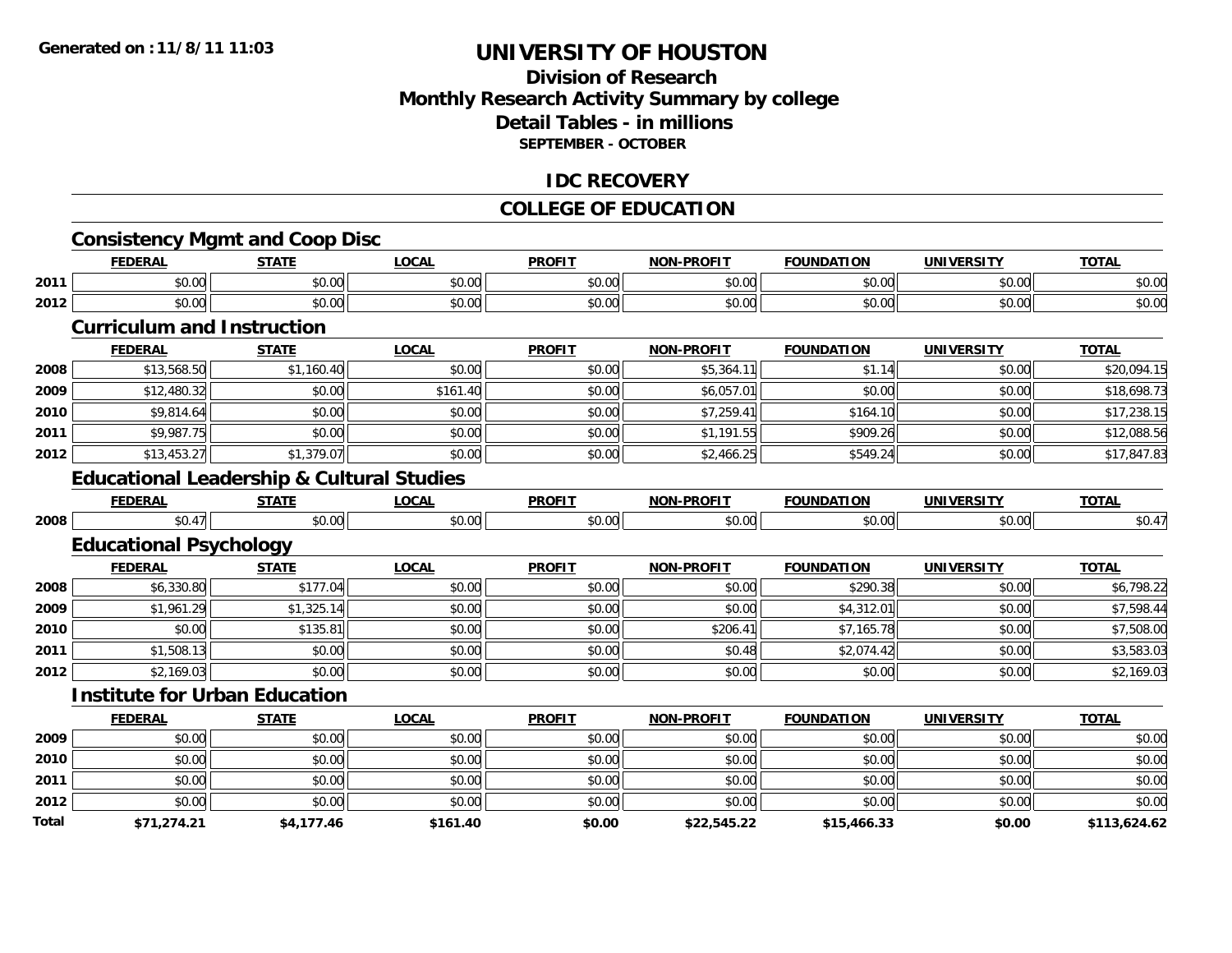### **Division of ResearchMonthly Research Activity Summary by college Detail Tables - in millions SEPTEMBER - OCTOBER**

### **IDC RECOVERY**

#### **COLLEGE OF LIBERAL ARTS AND SOCIAL SCIENCES**

|      | <b>Anthropology</b>                           |              |              |               |                   |                   |                   |              |
|------|-----------------------------------------------|--------------|--------------|---------------|-------------------|-------------------|-------------------|--------------|
|      | <b>FEDERAL</b>                                | <b>STATE</b> | <b>LOCAL</b> | <b>PROFIT</b> | <b>NON-PROFIT</b> | <b>FOUNDATION</b> | <b>UNIVERSITY</b> | <b>TOTAL</b> |
| 2008 | (\$171.27)                                    | \$0.00       | \$0.00       | \$0.00        | \$0.00            | \$0.00            | \$0.00            | (\$171.27)   |
|      | <b>Arte Publico Press</b>                     |              |              |               |                   |                   |                   |              |
|      | <b>FEDERAL</b>                                | <b>STATE</b> | <b>LOCAL</b> | <b>PROFIT</b> | <b>NON-PROFIT</b> | <b>FOUNDATION</b> | <b>UNIVERSITY</b> | <b>TOTAL</b> |
| 2008 | \$0.00                                        | \$0.00       | \$0.00       | \$0.00        | \$0.00            | \$802.99          | \$0.00            | \$802.99     |
| 2011 | \$0.00                                        | \$0.00       | \$0.00       | \$0.00        | \$0.00            | \$37.19           | \$0.00            | \$37.19      |
|      | <b>Blaffer Gallery</b>                        |              |              |               |                   |                   |                   |              |
|      | <b>FEDERAL</b>                                | <b>STATE</b> | <b>LOCAL</b> | <b>PROFIT</b> | <b>NON-PROFIT</b> | <b>FOUNDATION</b> | <b>UNIVERSITY</b> | <b>TOTAL</b> |
| 2008 | \$1,987.59                                    | \$0.00       | \$0.00       | \$0.00        | \$0.00            | \$0.00            | \$0.00            | \$1,987.59   |
| 2009 | \$177.76                                      | \$0.00       | \$0.00       | \$0.00        | \$0.00            | \$0.00            | \$0.00            | \$177.76     |
| 2010 | \$3,449.49                                    | \$0.00       | \$0.00       | \$0.00        | \$0.00            | \$0.00            | \$0.00            | \$3,449.49   |
| 2011 | \$1,431.32                                    | \$0.00       | \$0.00       | \$0.00        | \$0.00            | \$0.00            | \$0.00            | \$1,431.32   |
|      | <b>Communication Disorders</b>                |              |              |               |                   |                   |                   |              |
|      | <b>FEDERAL</b>                                | <b>STATE</b> | <b>LOCAL</b> | <b>PROFIT</b> | <b>NON-PROFIT</b> | <b>FOUNDATION</b> | <b>UNIVERSITY</b> | <b>TOTAL</b> |
| 2008 | \$917.83                                      | \$0.00       | \$0.00       | \$0.00        | \$0.00            | \$0.00            | \$0.00            | \$917.83     |
| 2009 | (\$8,832.31)                                  | \$0.00       | \$0.00       | \$0.00        | \$0.00            | \$0.00            | \$0.00            | (\$8,832.31) |
| 2011 | \$475.30                                      | \$0.00       | \$0.00       | \$0.00        | \$0.00            | \$0.00            | \$0.00            | \$475.30     |
| 2012 | \$414.68                                      | \$0.00       | \$0.00       | \$0.00        | \$0.00            | \$0.00            | \$0.00            | \$414.68     |
|      | <b>Dean, Liberal Arts and Social Sciences</b> |              |              |               |                   |                   |                   |              |
|      | <b>FEDERAL</b>                                | <b>STATE</b> | <b>LOCAL</b> | <b>PROFIT</b> | <b>NON-PROFIT</b> | <b>FOUNDATION</b> | <b>UNIVERSITY</b> | <b>TOTAL</b> |
| 2008 | \$2,087.08                                    | \$0.00       | \$0.00       | \$0.00        | \$0.00            | \$0.00            | \$0.00            | \$2,087.08   |
| 2009 | \$3,502.01                                    | \$0.00       | \$0.00       | \$0.00        | \$0.00            | \$0.00            | \$0.00            | \$3,502.01   |
| 2010 | \$709.83                                      | \$0.00       | \$0.00       | \$0.00        | \$0.00            | \$0.00            | \$0.00            | \$709.83     |
|      | <b>Economics</b>                              |              |              |               |                   |                   |                   |              |
|      | <b>FEDERAL</b>                                | <b>STATE</b> | <b>LOCAL</b> | <b>PROFIT</b> | <b>NON-PROFIT</b> | <b>FOUNDATION</b> | <b>UNIVERSITY</b> | <b>TOTAL</b> |
| 2008 | \$2,295.85                                    | \$0.00       | \$0.00       | \$0.00        | \$0.00            | \$0.00            | \$0.00            | \$2,295.85   |
| 2009 | (\$4,867.76)                                  | \$0.00       | \$0.00       | \$0.00        | \$0.00            | \$0.00            | \$0.00            | (\$4,867.76) |
| 2010 | \$5,302.64                                    | \$0.00       | \$0.00       | \$0.00        | \$0.00            | \$0.00            | \$0.00            | \$5,302.64   |
| 2012 | \$0.00                                        | \$0.00       | \$0.00       | \$308.27      | \$0.00            | \$0.00            | \$0.00            | \$308.27     |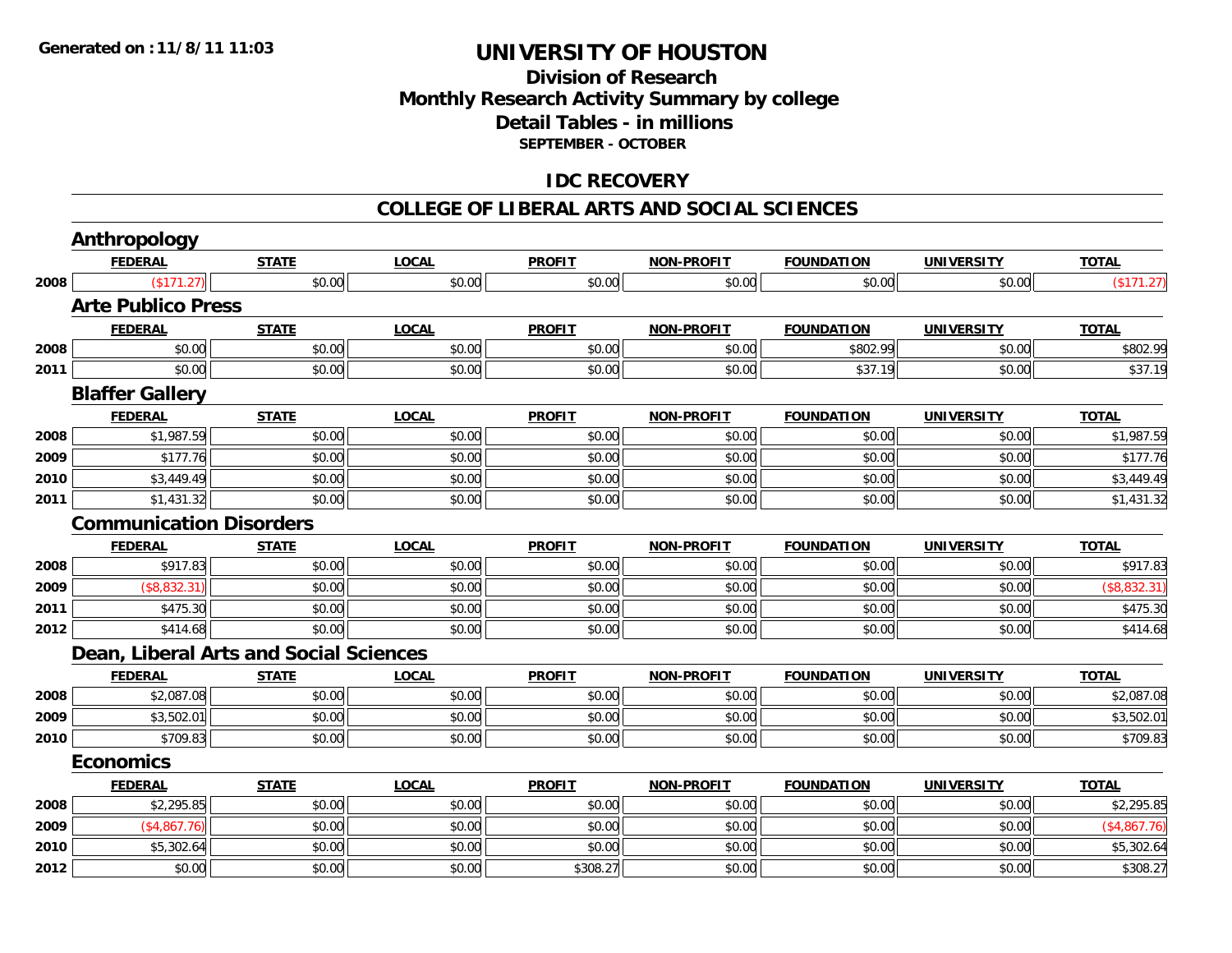### **Division of ResearchMonthly Research Activity Summary by college Detail Tables - in millions SEPTEMBER - OCTOBER**

### **IDC RECOVERY**

#### **COLLEGE OF LIBERAL ARTS AND SOCIAL SCIENCES**

### **Health and Human Performance**

|      | <b>FEDERAL</b>                        | <b>STATE</b> | <b>LOCAL</b> | <b>PROFIT</b> | <b>NON-PROFIT</b> | <b>FOUNDATION</b> | <b>UNIVERSITY</b> | <b>TOTAL</b> |
|------|---------------------------------------|--------------|--------------|---------------|-------------------|-------------------|-------------------|--------------|
| 2008 | \$69,452.50                           | \$0.00       | \$0.00       | \$2,543.84    | \$0.00            | \$56.88           | \$0.00            | \$72,053.22  |
| 2009 | \$84,518.20                           | \$0.00       | \$0.00       | \$3,592.63    | \$0.00            | \$135.12          | \$0.00            | \$88,245.95  |
| 2010 | \$100,617.11                          | \$0.00       | \$0.00       | \$3,591.78    | \$0.00            | \$404.02          | \$0.00            | \$104,612.91 |
| 2011 | \$67,728.74                           | \$0.00       | \$0.00       | \$12,439.46   | \$0.00            | \$395.56          | \$0.00            | \$80,563.75  |
| 2012 | \$10,870.22                           | \$0.00       | \$0.00       | \$7,200.87    | \$0.00            | \$0.00            | \$0.00            | \$18,071.09  |
|      | <b>History</b>                        |              |              |               |                   |                   |                   |              |
|      | <b>FEDERAL</b>                        | <b>STATE</b> | <b>LOCAL</b> | <b>PROFIT</b> | <b>NON-PROFIT</b> | <b>FOUNDATION</b> | <b>UNIVERSITY</b> | <b>TOTAL</b> |
| 2008 | \$2,206.75                            | \$0.00       | \$0.00       | \$0.00        | \$21.90           | \$0.00            | \$0.00            | \$2,228.65   |
|      | <b>Hobby Center for Public Policy</b> |              |              |               |                   |                   |                   |              |
|      | <b>FEDERAL</b>                        | <b>STATE</b> | <b>LOCAL</b> | <b>PROFIT</b> | <b>NON-PROFIT</b> | <b>FOUNDATION</b> | <b>UNIVERSITY</b> | <b>TOTAL</b> |
| 2010 | \$2,877.64                            | \$0.00       | \$0.00       | \$0.00        | \$0.00            | \$0.00            | \$0.00            | \$2,877.64   |
| 2011 | \$1,711.55                            | \$0.00       | \$0.00       | \$0.00        | \$0.00            | \$0.00            | \$0.00            | \$1,711.55   |
|      | <b>Philosophy</b>                     |              |              |               |                   |                   |                   |              |
|      | <b>FEDERAL</b>                        | <b>STATE</b> | <b>LOCAL</b> | <b>PROFIT</b> | <b>NON-PROFIT</b> | <b>FOUNDATION</b> | <b>UNIVERSITY</b> | <b>TOTAL</b> |
| 2012 | \$617.69                              | \$0.00       | \$0.00       | \$0.00        | \$0.00            | \$0.00            | \$0.00            | \$617.69     |
|      | <b>Political Science</b>              |              |              |               |                   |                   |                   |              |
|      | <b>FEDERAL</b>                        | <b>STATE</b> | <b>LOCAL</b> | <b>PROFIT</b> | <b>NON-PROFIT</b> | <b>FOUNDATION</b> | <b>UNIVERSITY</b> | <b>TOTAL</b> |
| 2008 | \$2,951.33                            | \$0.00       | \$0.00       | \$0.00        | \$0.00            | \$0.00            | \$0.00            | \$2,951.33   |
| 2009 | \$0.00                                | \$0.00       | \$0.00       | \$0.00        | \$0.00            | \$0.00            | \$1,341.45        | \$1,341.45   |
| 2010 | \$12.43                               | \$0.00       | \$0.00       | \$0.00        | \$0.00            | \$0.00            | \$0.00            | \$12.43      |
| 2011 | \$0.00                                | \$0.00       | \$0.00       | \$0.00        | \$0.00            | \$0.00            | \$0.00            | \$0.00       |
| 2012 | \$0.00                                | \$0.00       | \$0.00       | \$0.00        | \$0.00            | \$0.00            | \$0.00            | \$0.00       |
|      | <b>Psychology</b>                     |              |              |               |                   |                   |                   |              |
|      | <b>FEDERAL</b>                        | <b>STATE</b> | <b>LOCAL</b> | <b>PROFIT</b> | <b>NON-PROFIT</b> | <b>FOUNDATION</b> | <b>UNIVERSITY</b> | <b>TOTAL</b> |
| 2008 | \$267,662.89                          | \$181,975.68 | \$0.00       | \$646.07      | \$197.31          | \$0.00            | \$0.00            | \$450,481.95 |
| 2009 | \$337,377.87                          | \$29,069.62  | \$0.00       | \$1,868.08    | \$0.00            | \$232.89          | \$0.00            | \$368,548.46 |
| 2010 | \$22,663.00                           | \$107,074.89 | \$0.00       | \$863.42      | \$0.00            | \$172.63          | \$162.29          | \$130,936.23 |
| 2011 | \$206,753.95                          | \$2,811.51   | \$0.00       | \$1,131.78    | \$1,457.94        | \$1,789.53        | \$0.00            | \$213,944.71 |
| 2012 | \$259,937.09                          | \$202.79     | \$0.00       | \$407.33      | \$1,183.51        | \$1,353.27        | $(*3,117.51)$     | \$259,966.47 |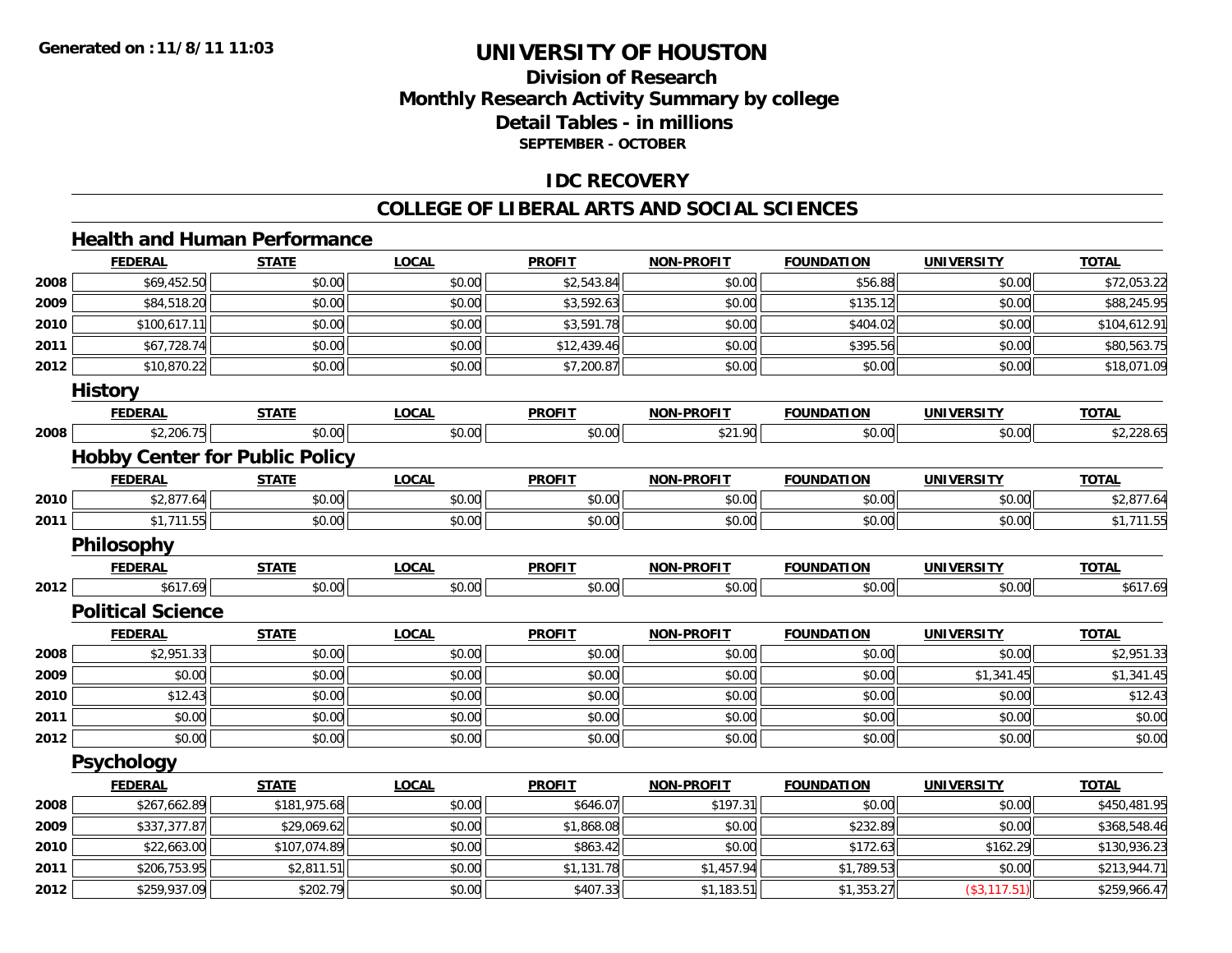### **Division of ResearchMonthly Research Activity Summary by college Detail Tables - in millions SEPTEMBER - OCTOBER**

### **IDC RECOVERY**

#### **COLLEGE OF LIBERAL ARTS AND SOCIAL SCIENCES**

|       | <b>Sociology</b> |              |              |               |                   |                   |                   |                |
|-------|------------------|--------------|--------------|---------------|-------------------|-------------------|-------------------|----------------|
|       | <b>FEDERAL</b>   | <b>STATE</b> | <b>LOCAL</b> | <b>PROFIT</b> | <b>NON-PROFIT</b> | <b>FOUNDATION</b> | <b>UNIVERSITY</b> | <b>TOTAL</b>   |
| 2008  | \$4,605.78       | \$0.00       | \$151.38     | \$0.00        | \$0.00            | \$0.00            | \$0.00            | \$4,757.16     |
| 2009  | \$4,288.56       | \$0.00       | \$834.42     | \$0.00        | \$0.00            | \$0.00            | \$0.00            | \$5,122.98     |
| 2010  | \$9,747.35       | \$0.00       | \$432.67     | \$0.00        | \$422.88          | \$0.00            | \$0.00            | \$10,602.90    |
| 2011  | \$8,340.54       | \$0.00       | \$0.00       | \$0.00        | \$0.00            | \$0.00            | \$0.00            | \$8,340.54     |
| 2012  | \$1,118.43       | \$0.00       | \$0.00       | \$0.00        | \$0.00            | \$0.00            | \$0.00            | \$1,118.43     |
| Total | \$1,474,939.64   | \$321,134.49 | \$1,418.47   | \$34,593.53   | \$3,283.54        | \$5,380.08        | ( \$1,613.77)     | \$1,839,135.98 |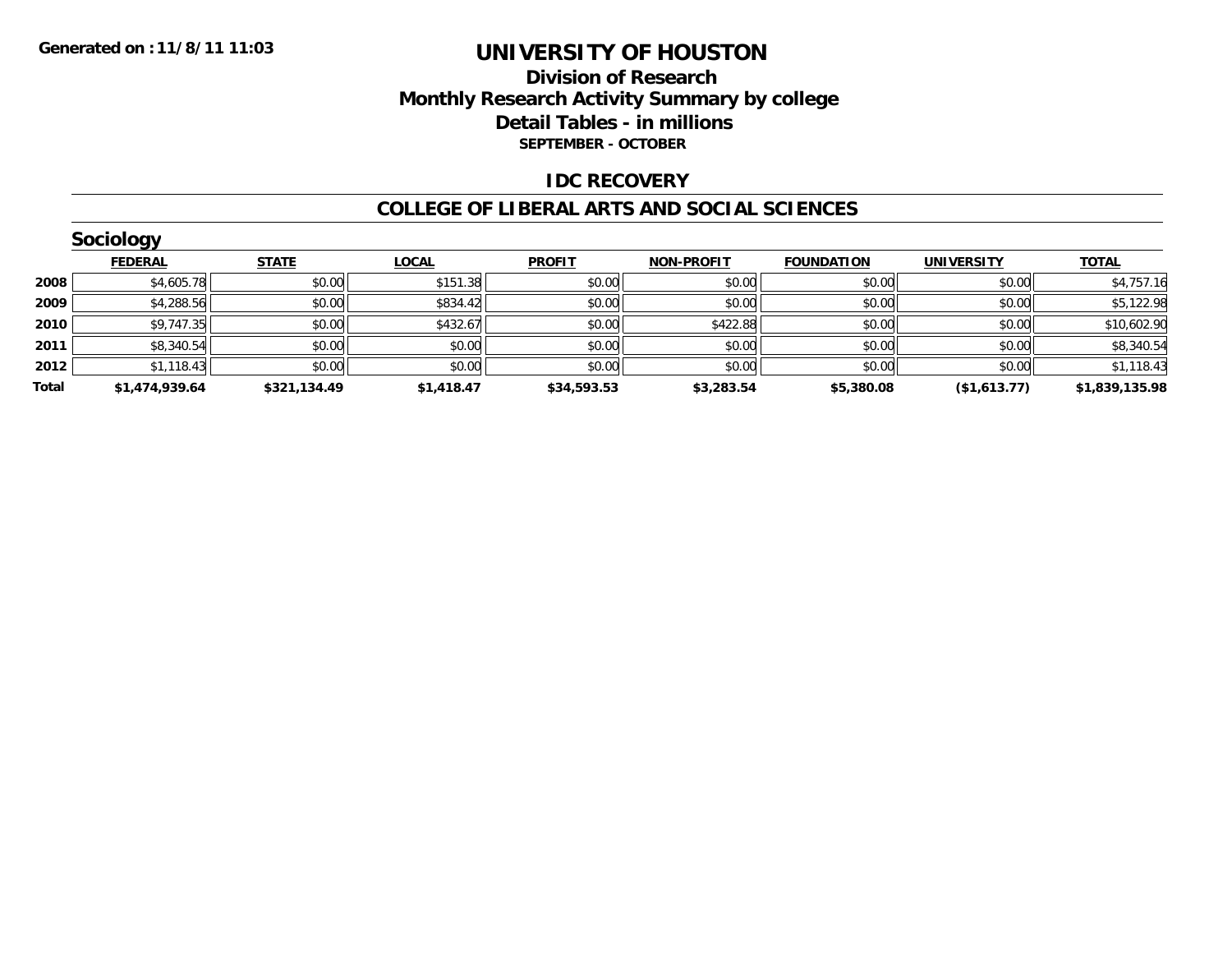### **Division of ResearchMonthly Research Activity Summary by college Detail Tables - in millions SEPTEMBER - OCTOBER**

### **IDC RECOVERY**

### **COLLEGE OF NATURAL SCIENCES AND MATHEMATICS**

|      | <b>FEDERAL</b>                                         | <b>STATE</b> | <b>LOCAL</b> | <b>PROFIT</b> | <b>NON-PROFIT</b> | <b>FOUNDATION</b> | <b>UNIVERSITY</b> | <b>TOTAL</b> |
|------|--------------------------------------------------------|--------------|--------------|---------------|-------------------|-------------------|-------------------|--------------|
| 2012 | \$0.00                                                 | \$0.00       | \$0.00       | \$1,459.34    | \$0.00            | \$0.00            | \$0.00            | \$1,459.34   |
|      | <b>Biology/Biochemistry</b>                            |              |              |               |                   |                   |                   |              |
|      | <b>FEDERAL</b>                                         | <b>STATE</b> | <b>LOCAL</b> | <b>PROFIT</b> | <b>NON-PROFIT</b> | <b>FOUNDATION</b> | <b>UNIVERSITY</b> | <b>TOTAL</b> |
| 2008 | \$142,820.74                                           | \$0.00       | \$0.00       | \$0.00        | \$564.47          | \$0.00            | \$0.00            | \$143,385.21 |
| 2009 | \$73,832.17                                            | \$0.00       | \$0.00       | \$0.00        | \$0.00            | \$173.88          | \$0.00            | \$74,006.05  |
| 2010 | \$167,113.98                                           | \$0.00       | \$0.00       | \$0.00        | \$2,020.39        | \$347.37          | \$0.00            | \$169,481.74 |
| 2011 | \$184,995.62                                           | (\$22.66)    | \$0.00       | \$0.00        | \$2,819.23        | \$0.00            | \$0.00            | \$187,792.19 |
| 2012 | \$167,499.03                                           | \$3,378.62   | \$0.00       | \$0.00        | \$7,683.19        | \$0.00            | \$0.00            | \$178,560.84 |
|      | <b>Center for Nuclear Receptors and Cell Signaling</b> |              |              |               |                   |                   |                   |              |
|      | <b>FEDERAL</b>                                         | <b>STATE</b> | <b>LOCAL</b> | <b>PROFIT</b> | <b>NON-PROFIT</b> | <b>FOUNDATION</b> | <b>UNIVERSITY</b> | <b>TOTAL</b> |
| 2010 | \$0.00                                                 | \$0.00       | \$0.00       | \$0.00        | \$0.00            | \$0.00            | \$0.00            | \$0.00       |
| 2011 | \$22,494.48                                            | \$0.00       | \$0.00       | \$0.00        | \$0.00            | \$0.00            | \$0.00            | \$22,494.48  |
| 2012 | \$30,780.64                                            | \$1,415.93   | \$0.00       | \$6,798.27    | \$0.00            | \$0.00            | \$0.00            | \$38,994.84  |
|      | <b>Chemistry</b>                                       |              |              |               |                   |                   |                   |              |
|      | <b>FEDERAL</b>                                         | <b>STATE</b> | <b>LOCAL</b> | <b>PROFIT</b> | <b>NON-PROFIT</b> | <b>FOUNDATION</b> | <b>UNIVERSITY</b> | <b>TOTAL</b> |
| 2008 | \$99,091.07                                            | \$0.00       | \$0.00       | \$1,155.60    | \$6,221.55        | \$0.00            | \$0.00            | \$106,468.22 |
| 2009 | \$42,859.26                                            | \$0.00       | \$0.00       | \$5,070.29    | \$0.00            | \$0.00            | \$3,471.56        | \$51,401.11  |
| 2010 | \$111,759.96                                           | \$0.00       | \$0.00       | \$4,740.18    | (\$11.01)         | \$0.00            | \$9,970.88        | \$126,460.01 |
| 2011 | \$132,977.96                                           | \$300.93     | \$0.00       | \$4,243.80    | \$0.00            | \$0.00            | (\$25.49)         | \$137,497.20 |
| 2012 | \$118,902.15                                           | \$5,966.81   | \$0.00       | \$2,344.45    | \$0.00            | \$0.00            | (\$1,046.04)      | \$126,167.36 |
|      | <b>Computer Science</b>                                |              |              |               |                   |                   |                   |              |
|      | <b>FEDERAL</b>                                         | <b>STATE</b> | <b>LOCAL</b> | <b>PROFIT</b> | <b>NON-PROFIT</b> | <b>FOUNDATION</b> | <b>UNIVERSITY</b> | <b>TOTAL</b> |
| 2008 | \$99,430.31                                            | \$0.00       | \$0.00       | \$228.64      | \$0.00            | \$0.00            | \$0.00            | \$99,658.95  |
| 2009 | \$76,556.10                                            | \$0.00       | \$0.00       | \$5,455.87    | \$0.00            | \$0.00            | \$0.00            | \$82,011.97  |
| 2010 | \$155,885.62                                           | \$0.00       | \$0.00       | (\$896.25)    | \$0.00            | \$0.00            | \$0.00            | \$154,989.37 |
| 2011 | \$223,186.08                                           | \$647.83     | \$0.00       | \$3,865.51    | \$0.00            | \$0.00            | \$0.00            | \$227,699.42 |
| 2012 | \$98,494.81                                            | \$408.48     | \$0.00       | \$23,765.26   | \$1,681.17        | \$0.00            | \$0.00            | \$124,349.71 |
|      | <b>Dean, Natural Sciences and Mathematics</b>          |              |              |               |                   |                   |                   |              |
|      | <b>FEDERAL</b>                                         | <b>STATE</b> | <b>LOCAL</b> | <b>PROFIT</b> | <b>NON-PROFIT</b> | <b>FOUNDATION</b> | <b>UNIVERSITY</b> | <b>TOTAL</b> |
| 2008 | \$0.00                                                 | \$0.00       | \$0.00       | \$0.00        | \$0.00            | \$0.00            | \$0.00            | \$0.00       |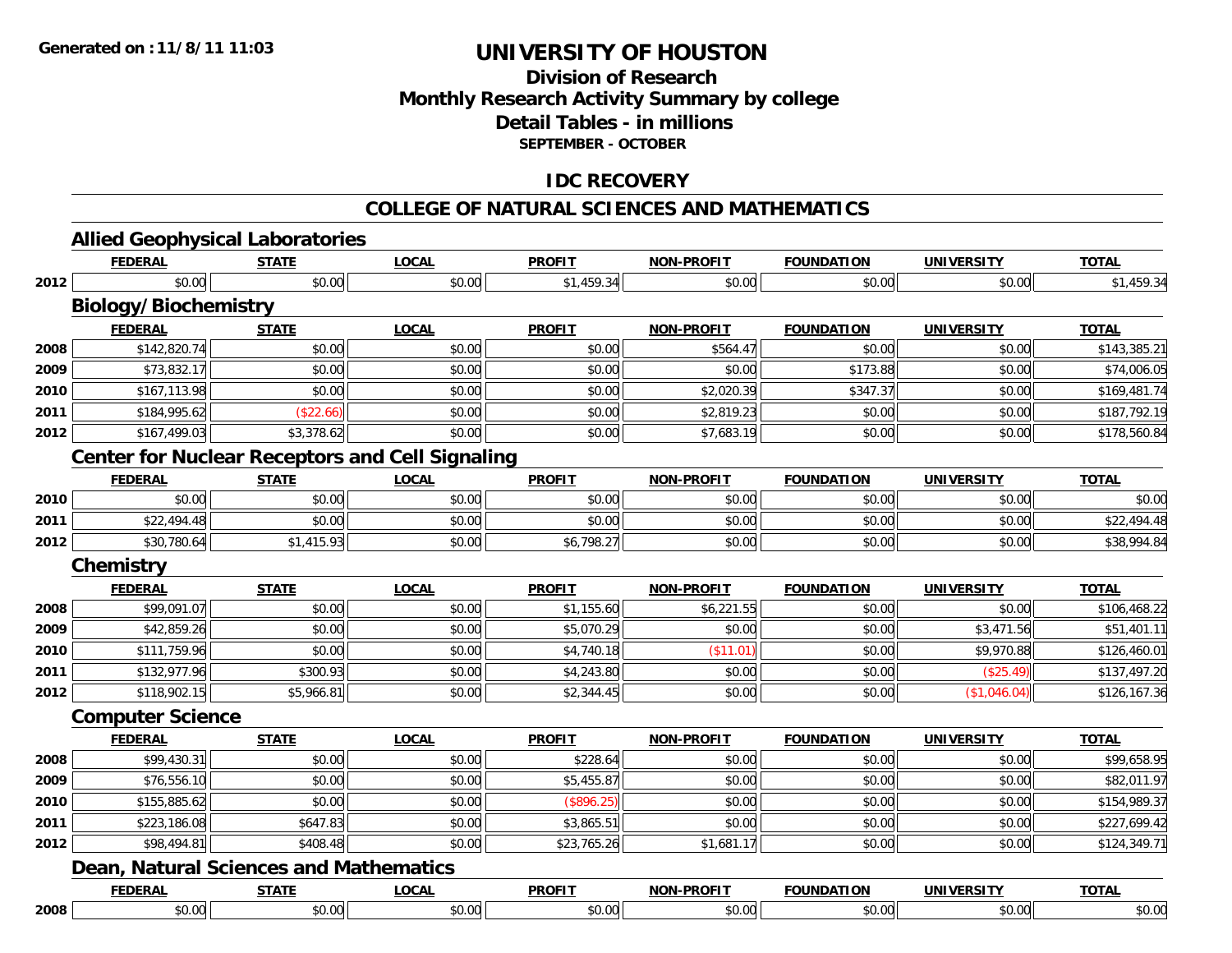### **Division of ResearchMonthly Research Activity Summary by college Detail Tables - in millionsSEPTEMBER - OCTOBER**

### **IDC RECOVERY**

### **COLLEGE OF NATURAL SCIENCES AND MATHEMATICS**

### **Dean, Natural Sciences and Mathematics**

|              | <b>FEDERAL</b>     | <b>STATE</b> | <b>LOCAL</b> | <b>PROFIT</b> | <b>NON-PROFIT</b> | <b>FOUNDATION</b> | <b>UNIVERSITY</b> | <b>TOTAL</b>   |
|--------------|--------------------|--------------|--------------|---------------|-------------------|-------------------|-------------------|----------------|
| 2009         | \$0.00             | \$0.00       | \$0.00       | \$0.00        | \$0.00            | \$0.00            | \$0.00            | \$0.00         |
| 2010         | \$0.00             | \$0.00       | \$0.00       | \$0.00        | \$0.00            | \$0.00            | \$0.00            | \$0.00         |
| 2011         | \$0.00             | \$0.00       | \$0.00       | \$0.00        | \$0.00            | \$0.00            | \$0.00            | \$0.00         |
| 2012         | \$0.00             | \$0.00       | \$0.00       | \$0.00        | \$0.00            | \$0.00            | \$0.00            | \$0.00         |
|              | <b>Geosciences</b> |              |              |               |                   |                   |                   |                |
|              | <b>FEDERAL</b>     | <b>STATE</b> | <b>LOCAL</b> | <b>PROFIT</b> | <b>NON-PROFIT</b> | <b>FOUNDATION</b> | <b>UNIVERSITY</b> | <b>TOTAL</b>   |
| 2008         | \$35,942.28        | \$6,407.54   | \$0.00       | \$18,282.45   | \$8,687.59        | \$0.00            | \$889.04          | \$70,208.90    |
| 2009         | \$32,732.87        | \$24.92      | \$0.00       | \$38,351.98   | \$6,868.45        | \$0.00            | \$0.00            | \$77,978.22    |
| 2010         | \$13,938.87        | \$2,842.93   | \$0.00       | \$59,929.19   | \$516.24          | \$0.00            | \$0.00            | \$77,227.23    |
| 2011         | \$44,389.19        | \$11,941.23  | \$0.00       | \$73,972.20   | \$9,677.48        | \$0.00            | \$0.00            | \$139,980.10   |
| 2012         | \$92,798.15        | \$14,341.72  | \$0.00       | \$44,766.11   | \$6,806.00        | \$0.00            | \$0.00            | \$158,711.98   |
|              | <b>Mathematics</b> |              |              |               |                   |                   |                   |                |
|              | <b>FEDERAL</b>     | <b>STATE</b> | <b>LOCAL</b> | <b>PROFIT</b> | <b>NON-PROFIT</b> | <b>FOUNDATION</b> | <b>UNIVERSITY</b> | <b>TOTAL</b>   |
| 2008         | \$35,132.55        | \$1,718.72   | \$0.00       | \$324.88      | \$575.85          | \$0.00            | \$0.00            | \$37,752.00    |
| 2009         | \$33,883.59        | \$0.00       | \$0.00       | \$0.00        | \$0.00            | \$0.00            | \$0.00            | \$33,883.59    |
| 2010         | \$46,420.70        | \$0.00       | \$0.00       | \$0.00        | \$0.00            | \$0.00            | \$0.00            | \$46,420.70    |
| 2011         | \$33,592.14        | \$1,478.84   | \$0.00       | \$2,537.79    | \$3,191.44        | \$0.00            | \$0.00            | \$40,800.21    |
| 2012         | \$27,342.20        | \$2,843.19   | \$0.00       | \$4,953.84    | \$3,088.02        | (\$252.50)        | \$0.00            | \$37,974.75    |
|              | <b>Physics</b>     |              |              |               |                   |                   |                   |                |
|              | <b>FEDERAL</b>     | <b>STATE</b> | <b>LOCAL</b> | <b>PROFIT</b> | <b>NON-PROFIT</b> | <b>FOUNDATION</b> | <b>UNIVERSITY</b> | <b>TOTAL</b>   |
| 2008         | \$58,644.27        | \$0.00       | \$0.00       | \$22,117.40   | \$220.80          | \$0.00            | \$0.00            | \$80,982.47    |
| 2009         | \$19,418.75        | \$0.00       | \$0.00       | \$5,872.13    | (\$3,463.47)      | \$0.00            | \$0.00            | \$21,827.41    |
| 2010         | \$59,162.19        | \$0.00       | \$0.00       | \$13,709.92   | \$2,121.80        | \$0.00            | \$0.00            | \$74,993.92    |
| 2011         | \$80,296.80        | \$0.00       | \$0.00       | \$29,275.76   | \$0.96            | \$0.00            | \$0.00            | \$109,573.52   |
| 2012         | \$120,578.82       | \$0.00       | \$0.00       | (\$42,411.38) | \$394.22          | \$0.00            | \$0.00            | \$78,561.66    |
| <b>Total</b> | \$2,682,953.33     | \$53,695.03  | \$0.00       | \$329,913.23  | \$59,664.36       | \$268.75          | \$13,259.95       | \$3,139,754.65 |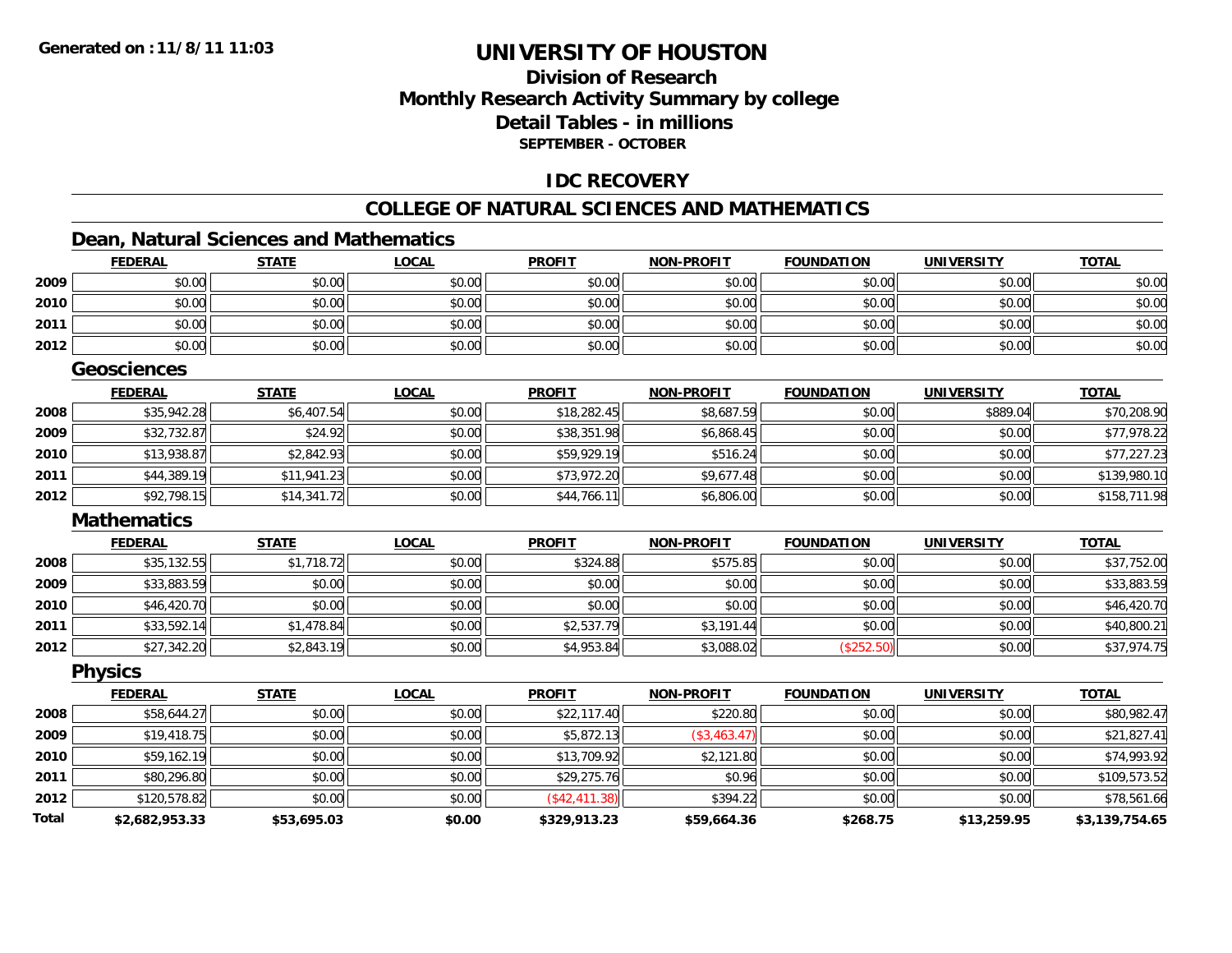### **Division of ResearchMonthly Research Activity Summary by college Detail Tables - in millions SEPTEMBER - OCTOBER**

#### **IDC RECOVERY**

#### **COLLEGE OF OPTOMETRY**

# **Optometry, Community**

|       | <b>FEDERAL</b> | <b>STATE</b> | <b>LOCAL</b> | <b>PROFIT</b> | <b>NON-PROFIT</b> | <b>FOUNDATION</b> | <b>UNIVERSITY</b> | <b>TOTAL</b> |
|-------|----------------|--------------|--------------|---------------|-------------------|-------------------|-------------------|--------------|
| 2008  | \$152,444.18   | \$0.00       | \$0.00       | \$13,244.99   | \$24.00           | \$0.00            | \$12,935.60       | \$178,648.77 |
| 2009  | \$91,796.61    | \$0.00       | \$0.00       | \$4,944.65    | \$0.00            | \$0.00            | \$14,262.86       | \$111,004.12 |
| 2010  | \$158,752.41   | \$553.92     | \$0.00       | \$11,294.05   | \$0.00            | \$0.00            | \$17,526.38       | \$188,126.76 |
| 2011  | \$139,534.91   | \$0.00       | \$0.00       | \$6,714.32    | \$0.00            | \$0.00            | \$9,625.46        | \$155,874.69 |
| 2012  | \$150,643.50   | \$0.00       | \$0.00       | \$16,109.80   | \$0.00            | \$0.00            | \$8,104.18        | \$174,857.48 |
| Total | \$693,171.61   | \$553.92     | \$0.00       | \$52,307.81   | \$24.00           | \$0.00            | \$62,454.48       | \$808,511.82 |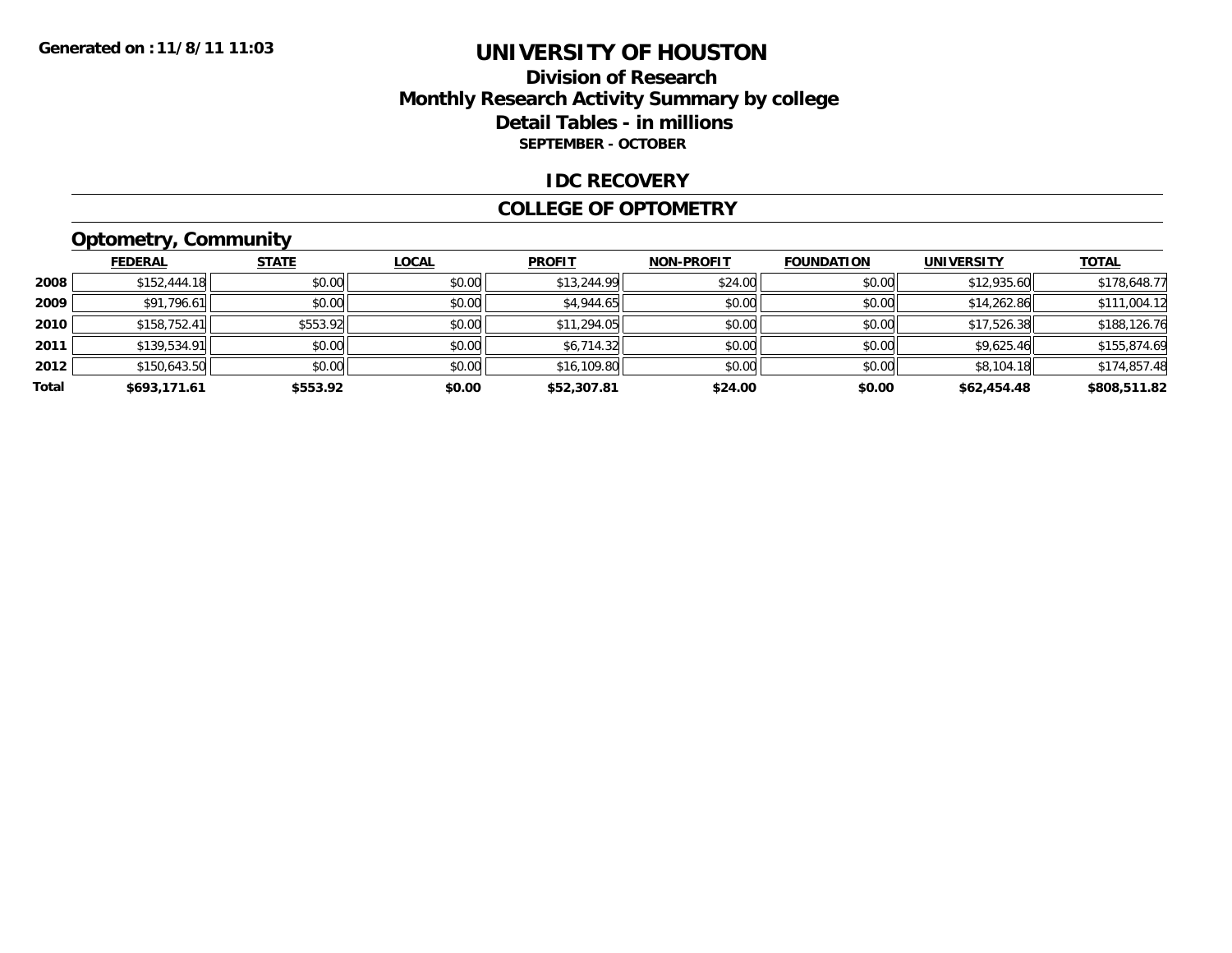### **Division of ResearchMonthly Research Activity Summary by college Detail Tables - in millions SEPTEMBER - OCTOBER**

### **IDC RECOVERY**

#### **COLLEGE OF PHARMACY**

#### **Clinical Sciences and Administration**

|      | <b>FEDERAL</b> | <b>STATE</b> | <b>LOCAL</b> | <b>PROFIT</b> | <b>NON-PROFIT</b> | <b>FOUNDATION</b> | <b>UNIVERSITY</b> | <b>TOTAL</b> |
|------|----------------|--------------|--------------|---------------|-------------------|-------------------|-------------------|--------------|
| 2008 | \$4,530.79     | \$0.00       | \$0.00       | \$9,183.08    | \$0.00            | \$152.96          | \$0.00            | \$13,866.83  |
| 2009 | \$16,722.06    | \$0.00       | \$0.00       | \$14,889.01   | \$0.00            | \$105.38          | \$0.00            | \$31,716.45  |
| 2010 | \$7,410.89     | \$0.00       | \$0.00       | \$13,045.15   | \$1,771.13        | \$0.00            | \$207.61          | \$22,434.78  |
| 2011 | \$10,263.87    | \$0.00       | \$0.00       | \$3,624.24    | \$2,372.64        | \$0.00            | \$0.00            | \$16,260.75  |
| 2012 | \$10,126.58    | \$0.00       | \$0.00       | \$3,085.68    | (\$458.22)        | \$0.00            | \$0.00            | \$12,754.04  |

### **Pharmacological and Pharmaceutical Sciences**

|       | <b>FEDERAL</b> | <b>STATE</b> | <b>LOCAL</b> | <b>PROFIT</b> | <b>NON-PROFIT</b> | <b>FOUNDATION</b> | <b>UNIVERSITY</b> | <b>TOTAL</b> |
|-------|----------------|--------------|--------------|---------------|-------------------|-------------------|-------------------|--------------|
| 2008  | \$93,856.03    | \$0.00       | \$0.00       | \$3,276.22    | \$1,157.01        | \$0.00            | \$0.00            | \$98,289.26  |
| 2009  | \$63,458.43    | \$0.00       | \$0.00       | \$3,077.71    | \$1,006.68        | \$0.00            | \$0.00            | \$67,542.82  |
| 2010  | \$109,518.23   | \$0.00       | \$0.00       | \$1,022.54    | \$2,067.91        | \$321.75          | \$0.00            | \$112,930.43 |
| 2011  | \$121,708.97   | \$0.00       | \$0.00       | \$0.00        | \$2,427.98        | \$0.00            | \$0.00            | \$124,136.95 |
| 2012  | \$39,313.19    | \$0.00       | \$0.00       | \$0.00        | \$1,065.65        | \$0.00            | \$0.00            | \$40,378.84  |
| Total | \$476,909.03   | \$0.00       | \$0.00       | \$51,203.63   | \$11,410.78       | \$580.09          | \$207.61          | \$540,311.14 |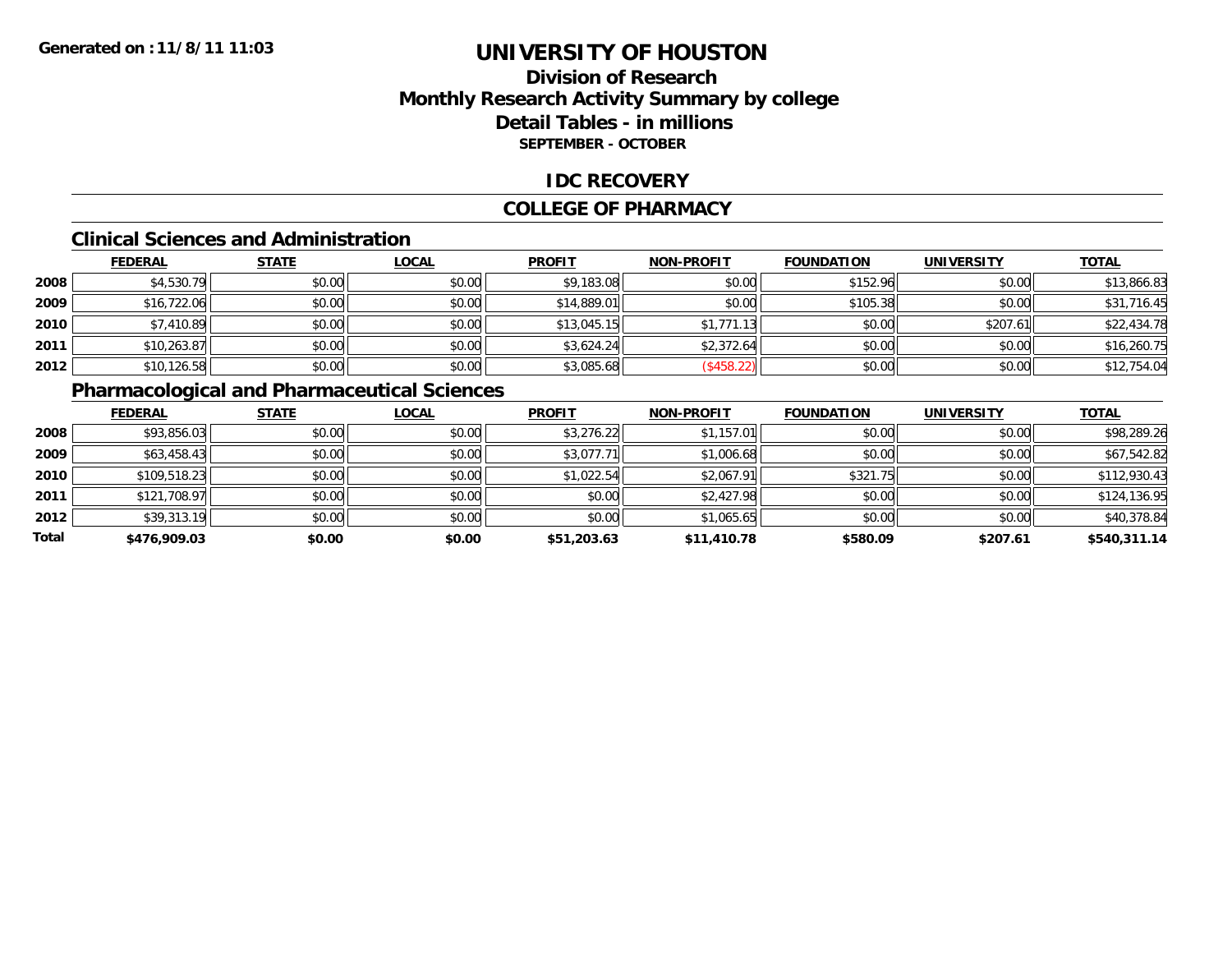### **Division of ResearchMonthly Research Activity Summary by college Detail Tables - in millionsSEPTEMBER - OCTOBER**

#### **IDC RECOVERY**

### **COLLEGE OF TECHNOLOGY**

<u> 1989 - Johann Stoff, deutscher Stoffen und der Stoffen und der Stoffen und der Stoffen und der Stoffen und de</u>

### **Center for Technology Literacy**

|      | <b>FEDERAL</b>                         | <b>STATE</b> | <b>LOCAL</b>           | <b>PROFIT</b>                                        | <b>NON-PROFIT</b> | <b>FOUNDATION</b>  | <b>UNIVERSITY</b>  | <b>TOTAL</b>  |
|------|----------------------------------------|--------------|------------------------|------------------------------------------------------|-------------------|--------------------|--------------------|---------------|
| 2011 | $\sim$ $\sim$<br>71000<br>,3U<br>18.UZ | \$0.00       | $\sim$ $\sim$<br>pu.uu | 0.00<br>JU.UU                                        | 0000<br>JU.UU     | ሶስ ሰሰ<br>JU.UU     | $\sim$ 00<br>vu.vu | .<br>10.Uz    |
| 2012 | 010<br>                                | \$0.00       | $\sim$ $\sim$<br>pu.uu | $\uparrow$ $\uparrow$ $\uparrow$ $\uparrow$<br>40.01 | 0000<br>JU.UU     | $\sim$ 00<br>vv.vv | 0000<br>vu.vu      | DO J<br>7.J.J |

<u> 1989 - Andrea Station Barbara, amerikan bahasa perang perang perang perang perang perang perang perang perang</u>

### **Dean, Technology**

|      | <b>FEDERAL</b> | <b>STATE</b> | <b>LOCAL</b> | <b>PROFIT</b> | <b>NON-PROFIT</b> | <b>FOUNDATION</b> | <b>UNIVERSITY</b> | <b>TOTAL</b> |
|------|----------------|--------------|--------------|---------------|-------------------|-------------------|-------------------|--------------|
| 2008 | \$21,300.36    | \$0.00       | \$0.00       | \$0.00        | \$0.00            | \$0.00            | \$0.00            | \$21,300.36  |
| 2009 | \$17,207.59    | \$0.00       | \$0.00       | \$0.00        | \$0.00            | \$0.00            | \$0.00            | \$17,207.59  |
| 2010 | \$14,051.92    | \$0.00       | \$0.00       | \$0.00        | \$0.00            | \$0.00            | \$0.00            | \$14,051.92  |
| 2011 | \$6,301.52     | \$0.00       | \$0.00       | \$0.00        | \$0.00            | \$0.00            | \$0.00            | \$6,301.52   |
| 2012 | \$0.00         | \$0.00       | \$0.00       | \$0.00        | \$0.00            | \$0.00            | \$0.00            | \$0.00       |

#### **Engineering Technology**

|      | <b>FEDERAL</b> | <b>STATE</b> | <b>LOCAL</b> | <b>PROFIT</b> | <b>NON-PROFIT</b> | <b>FOUNDATION</b> | <b>UNIVERSITY</b> | <b>TOTAL</b> |
|------|----------------|--------------|--------------|---------------|-------------------|-------------------|-------------------|--------------|
| 2008 | \$40,729.90    | \$0.00       | \$0.00       | \$308.58      | \$0.00            | \$0.00            | \$0.00            | \$41,038.48  |
| 2009 | \$6,871.86     | \$0.00       | \$0.00       | \$0.00        | \$91.31           | \$0.00            | \$1,217.01        | \$8,180.18   |
| 2010 | \$17,829.74    | \$0.00       | \$0.00       | \$180.18      | \$0.00            | \$11,097.82       | \$38.22           | \$29,145.96  |
| 2011 | \$12,387.97    | \$0.00       | \$0.00       | \$0.00        | \$0.00            | \$6,078.06        | \$0.00            | \$18,466.03  |
| 2012 | \$16,440.76    | \$0.00       | \$0.00       | \$1,314.28    | \$0.00            | \$0.00            | \$0.00            | \$17,755.04  |

### **Human Development and Consumer Science**

|      | <b>FEDERAL</b> | <b>STATE</b> | <b>LOCAL</b> | <b>PROFIT</b> | <b>NON-PROFIT</b> | <b>FOUNDATION</b> | <b>UNIVERSITY</b> | <b>TOTAL</b> |
|------|----------------|--------------|--------------|---------------|-------------------|-------------------|-------------------|--------------|
| 2008 | \$1,556.26     | \$776.36     | \$0.00       | \$0.00        | \$0.00            | \$0.00            | \$0.00            | \$2,332.62   |
| 2009 | \$2,887.02     | \$0.00       | \$0.00       | \$350.61      | \$0.00            | \$0.00            | \$0.00            | \$3,237.63   |
| 2010 | \$375.38       | \$0.00       | \$0.00       | \$415.56      | \$0.00            | \$0.00            | \$0.00            | \$790.94     |
| 2011 | \$134.60       | \$0.00       | \$0.00       | \$124.93      | \$0.00            | \$0.00            | \$0.00            | \$259.53     |
| 2012 | \$183.12       | \$0.00       | \$0.00       | \$0.00        | \$0.00            | \$0.00            | \$0.00            | \$183.12     |

### **Information & Logistics Technology**

|      | <b>FEDERAL</b> | <b>STATE</b> | <b>LOCAL</b> | <b>PROFIT</b> | <b>NON-PROFIT</b> | <b>FOUNDATION</b> | <b>UNIVERSITY</b> | <b>TOTAL</b> |
|------|----------------|--------------|--------------|---------------|-------------------|-------------------|-------------------|--------------|
| 2008 | \$3,320.36     | \$0.00       | \$0.00       | \$0.00        | \$0.00            | \$0.00            | \$0.00            | \$3,320.36   |
| 2009 | \$2,854.85     | \$0.00       | \$0.00       | \$0.00        | \$0.00            | \$0.00            | \$0.00            | \$2,854.85   |
| 2010 | \$1,186.83     | \$0.00       | \$0.00       | \$0.00        | \$0.00            | \$0.00            | \$0.00            | \$1,186.83   |
| 2011 | \$0.00         | \$0.00       | \$0.00       | \$0.00        | \$0.00            | \$0.00            | \$0.00            | \$0.00       |
| 2012 | \$2,386.05     | \$0.00       | \$0.00       | \$0.00        | \$0.00            | \$0.00            | \$0.00            | \$2,386.05   |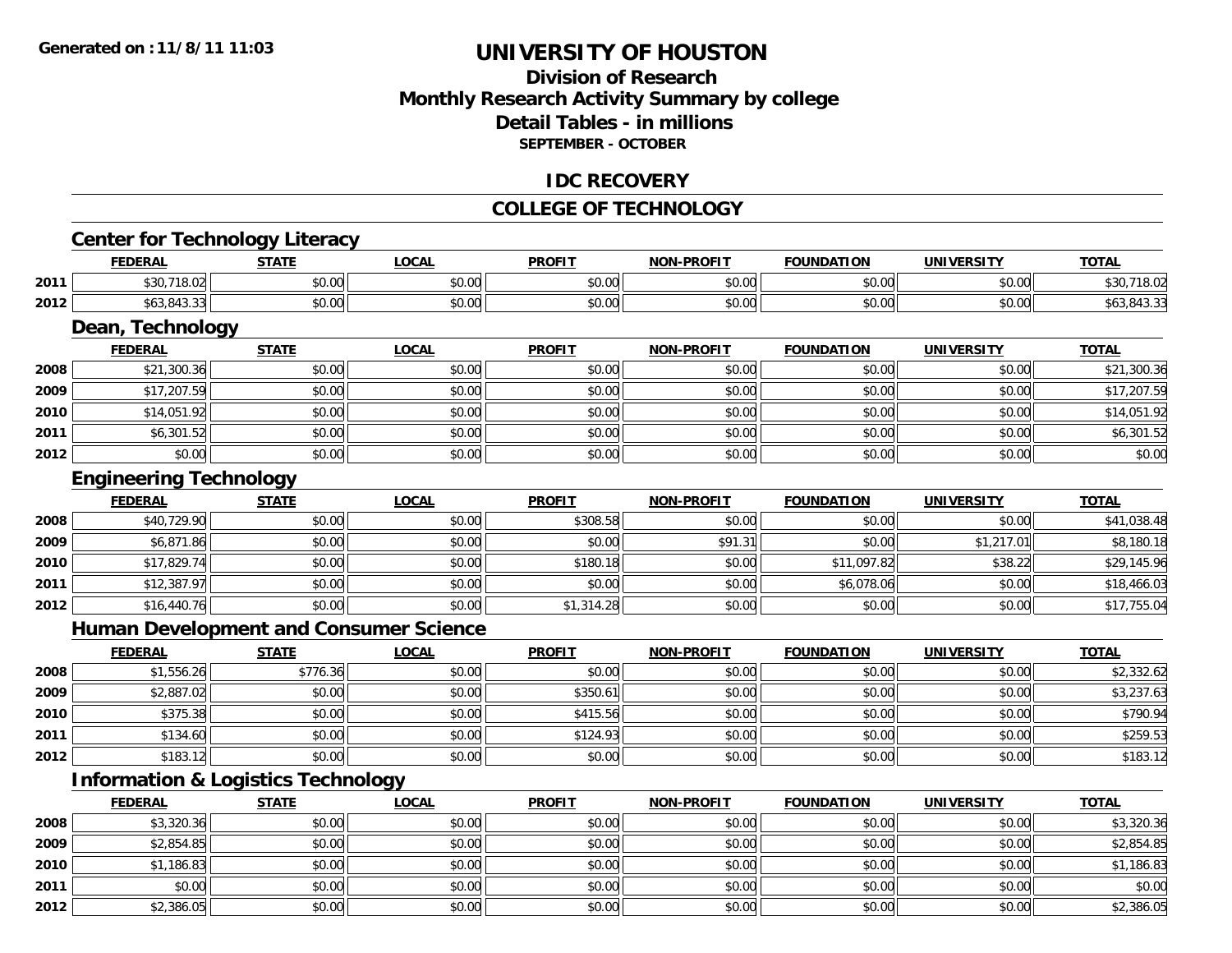### **Division of ResearchMonthly Research Activity Summary by college Detail Tables - in millions SEPTEMBER - OCTOBER**

### **IDC RECOVERY**

#### **COLLEGE OF TECHNOLOGY**

### **Texas Manufacturing Assistance Center**

|       | <b>FEDERAL</b> | <u>STATE</u> | <u>LOCAL</u> | <b>PROFIT</b> | <b>NON-PROFIT</b> | <b>FOUNDATION</b> | <b>UNIVERSITY</b> | <b>TOTAL</b> |
|-------|----------------|--------------|--------------|---------------|-------------------|-------------------|-------------------|--------------|
| 2009  | \$0.00         | \$0.00       | \$0.00       | \$0.00        | \$0.00            | \$0.00            | \$0.00            | \$0.00       |
| 2010  | \$0.00         | \$0.00       | \$0.00       | \$0.00        | \$0.00            | \$0.00            | \$0.00            | \$0.00       |
| 2011  | \$0.00         | \$0.00       | \$0.00       | \$0.00        | \$0.00            | \$0.00            | \$0.00            | \$0.00       |
| Total | \$262,567.45   | \$776.36     | \$0.00       | \$2,694.14    | \$91.31           | \$17,175.88       | \$1,255.23        | \$284,560.37 |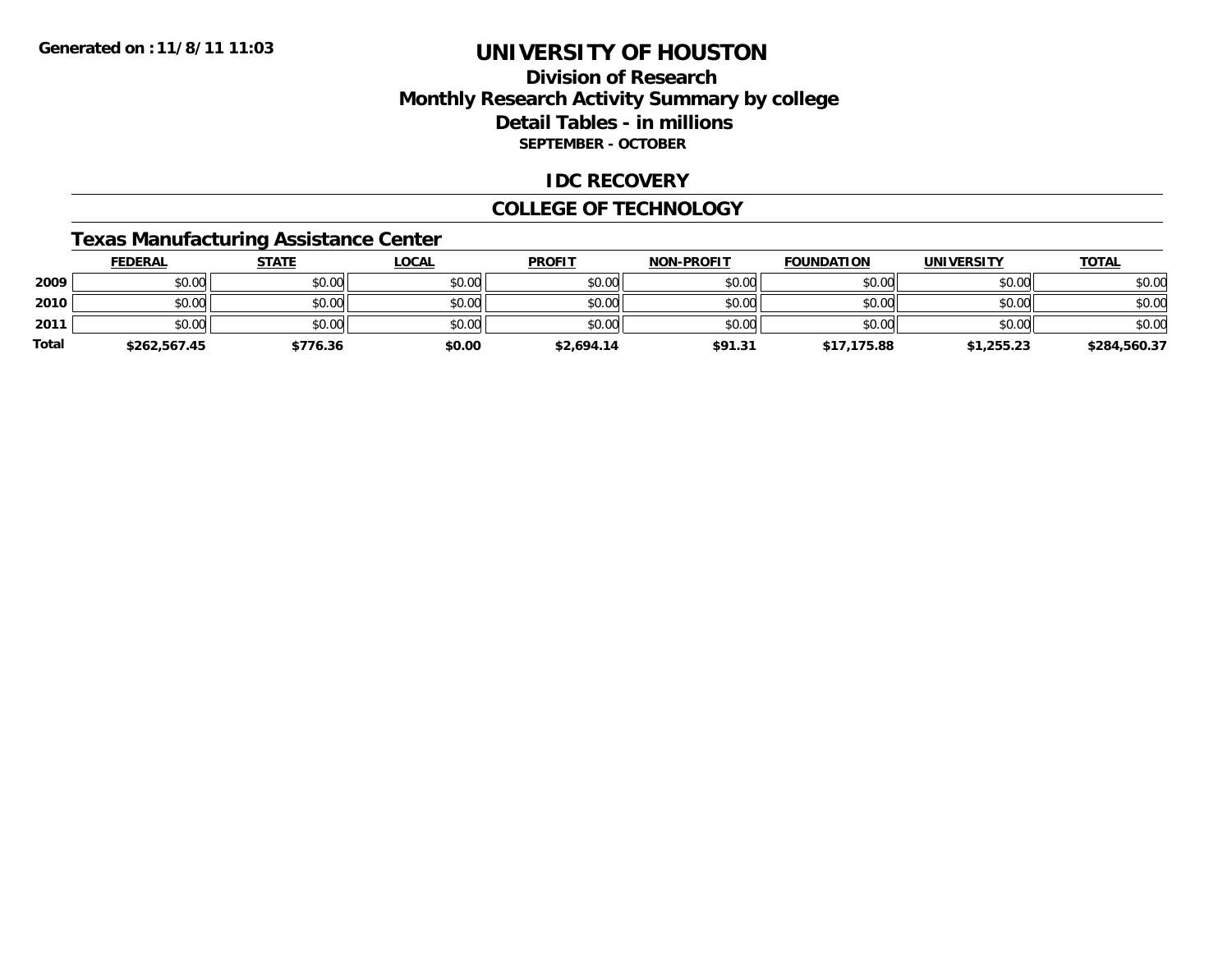### **Division of ResearchMonthly Research Activity Summary by college Detail Tables - in millionsSEPTEMBER - OCTOBER**

#### **IDC RECOVERY**

#### **CULLEN COLLEGE OF ENGINEERING**

### **Biomedical Engineering**

|      | <b>FEDERAL</b> | <b>STATE</b> | <b>LOCAL</b> | <b>PROFIT</b> | <b>NON-PROFIT</b> | <b>FOUNDATION</b> | <b>UNIVERSITY</b> | <b>TOTAL</b> |
|------|----------------|--------------|--------------|---------------|-------------------|-------------------|-------------------|--------------|
| 2008 | \$8,127.79     | \$0.00       | \$0.00       | \$0.00        | \$0.00            | \$487.55          | \$0.00            | \$8,615.34   |
| 2009 | \$3,836.54     | \$0.00       | \$0.00       | \$0.00        | \$0.00            | \$51.76           | \$0.00            | \$3,784.78   |
| 2010 | \$10,375.27    | \$0.00       | \$0.00       | \$0.00        | \$0.00            | \$0.00            | \$0.00            | \$10,375.27  |
| 2011 | \$12,912.16    | \$0.00       | \$0.00       | \$0.00        | \$0.00            | \$0.00            | \$0.00            | \$12,912.16  |
| 2012 | \$28,584.58    | \$0.00       | \$0.00       | \$0.00        | \$0.00            | \$0.00            | \$0.00            | \$28,584.58  |

<u> 1980 - Andrea Station, amerikan bestean ingilang pada sebagai pada sebagai pada sebagai pada sebagai pada se</u>

### **Chemical Engineering**

|      | <b>FEDERAL</b> | <b>STATE</b>   | <u>LOCAL</u> | <b>PROFIT</b> | <b>NON-PROFIT</b> | <b>FOUNDATION</b> | <b>UNIVERSITY</b> | <b>TOTAL</b>  |
|------|----------------|----------------|--------------|---------------|-------------------|-------------------|-------------------|---------------|
| 2008 | \$71,292.14    | \$0.00         | \$23,193.00  | \$14,689.07   | \$0.00            | \$45.00           | \$0.00            | \$109,219.21  |
| 2009 | \$63,199.76    | \$18,115.71    | \$5,342.45   | \$34,163.06   | \$0.00            | (\$57.63)         | \$0.00            | \$120,763.35  |
| 2010 | \$61,595.25    | (\$127,099.60) | \$296.19     | \$16,364.88   | \$0.00            | \$0.00            | \$11,056.17       | (\$37,787.11) |
| 2011 | \$118,939.98   | \$23,882.71    | \$0.00       | \$17,841.47   | \$0.00            | \$0.00            | \$7,699.79        | \$168,363.95  |
| 2012 | \$101,391.71   | \$243.41       | \$0.00       | \$38,170.64   | \$0.00            | \$0.00            | \$0.02            | \$139,805.78  |

### **Civil Engineering**

|      | <b>FEDERAL</b> | <b>STATE</b> | <u>LOCAL</u> | <b>PROFIT</b> | <b>NON-PROFIT</b> | <b>FOUNDATION</b> | <b>UNIVERSITY</b> | <b>TOTAL</b> |
|------|----------------|--------------|--------------|---------------|-------------------|-------------------|-------------------|--------------|
| 2008 | \$37,937.51    | \$3,794.11   | \$1,465.46   | \$136.19      | \$10.21           | \$0.00            | \$0.00            | \$43,343.48  |
| 2009 | \$34,654.57    | \$2,533.05   | \$552.86     | \$155.11      | \$1,221.96        | \$0.00            | \$0.00            | \$39,117.55  |
| 2010 | \$40,268.91    | \$4,806.66   | \$4,429.94   | \$11,203.50   | \$4,223.90        | \$0.00            | \$0.00            | \$64,932.91  |
| 2011 | \$39,846.10    | \$3,521.39   | \$0.00       | \$13,630.74   | \$3,031.57        | \$0.00            | \$5,108.66        | \$65,138.46  |
| 2012 | \$43,291.14    | \$5,000.87   | \$16,044.97  | \$9,294.48    | \$1,848.49        | \$0.00            | \$0.00            | \$75,479.95  |

### **Composites Engineering and Applications Center**

|      | <b>FEDERAL</b>          | <b>STATI</b>                                                  | LOCAI                  | <b>PROFIT</b> | <b>I-PROFIT</b><br>NON- | ΊΟΝ<br>FOI INDA'                     | UNIVERSITY     | <b>TOTAL</b>  |
|------|-------------------------|---------------------------------------------------------------|------------------------|---------------|-------------------------|--------------------------------------|----------------|---------------|
| 2011 | 0000<br>ט.טי            | $\uparrow$ $\uparrow$ $\uparrow$ $\uparrow$ $\uparrow$<br>ט.ט | $\sim$ $\sim$<br>vv.vv | 0.00<br>JU.UU | 0 <sub>n</sub><br>vu.vu | $\sim$ $\sim$ $\sim$ $\sim$<br>10.00 | 0.00<br>∕∪.∪∪  | n or<br>DU.UU |
| 2012 | 0 <sub>0</sub><br>pu.uu | $\sim$<br>ט.ט                                                 | 0000<br>JU.UU          | 0.00<br>JU.UU | 0000<br>ง∪.∪บ           | $+ - - -$<br>ww.                     | ልስ ባህ<br>DU.UG | \$0.00        |

#### **Dean, Engineering**

|      | <b>FEDERAL</b>            | <b>STATE</b>   | <u>LOCAL</u>  | <b>PROFIT</b> | <b>NON-PROFIT</b> | <b>FOUNDATION</b> | <b>UNIVERSITY</b> | <b>TOTAL</b> |
|------|---------------------------|----------------|---------------|---------------|-------------------|-------------------|-------------------|--------------|
| 2010 | <b>CA7</b><br>.18<br>D 54 | 40.00<br>JU.UU | 0000<br>JU.UU | \$0.00        | \$0.00            | \$0.00            | \$0.00            | \$547        |
| 2011 | \$1,025.                  | \$0.00         | \$0.00        | \$0.00        | \$0.00            | \$0.00            | \$0.00            | .025.40      |
| 2012 | \$747.96                  | \$0.00         | \$0.00        | \$0.00        | \$0.00            | \$0.00            | \$0.00            | \$747.96     |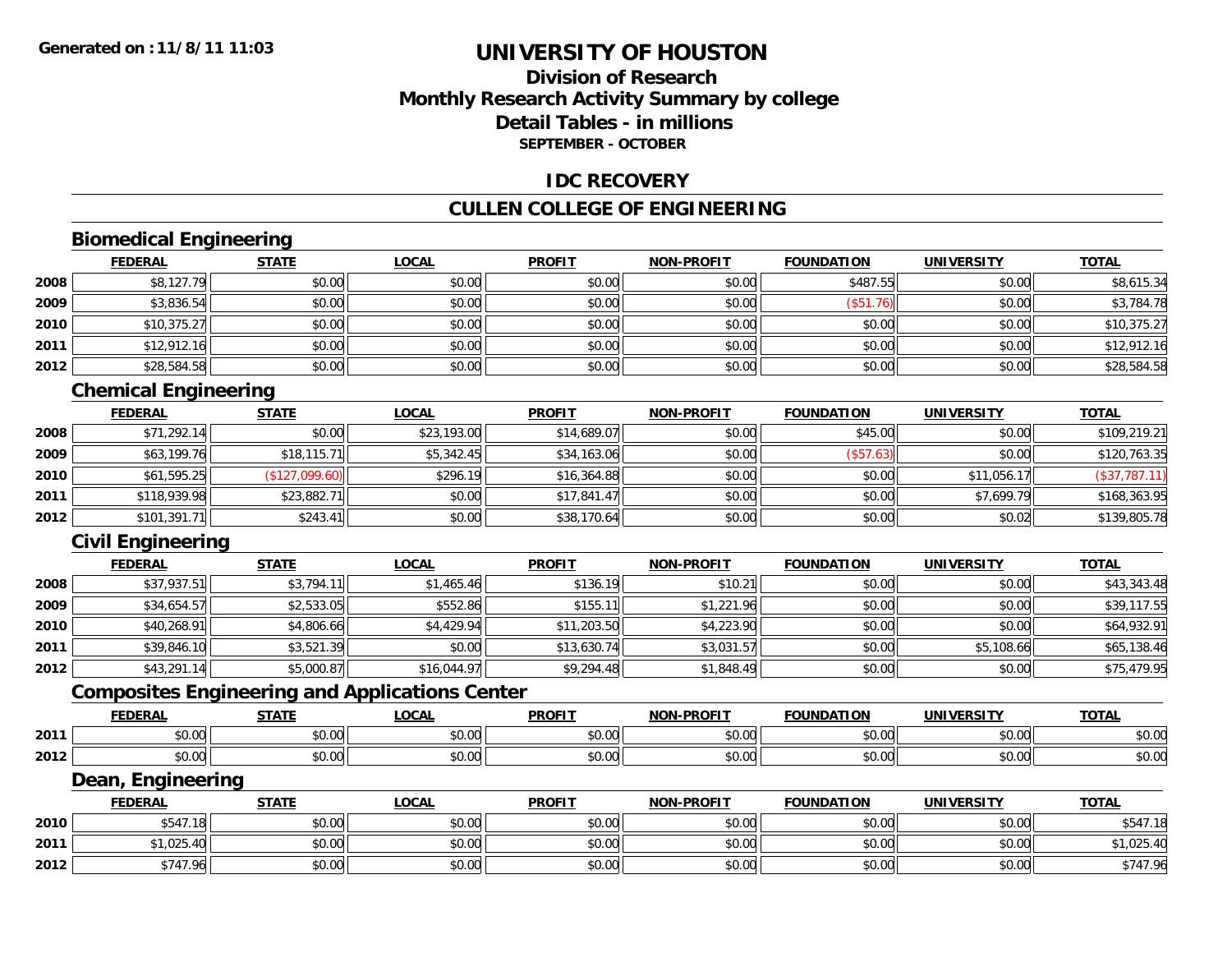### **Division of ResearchMonthly Research Activity Summary by college Detail Tables - in millionsSEPTEMBER - OCTOBER**

### **IDC RECOVERY**

### **CULLEN COLLEGE OF ENGINEERING**

### **Electrical & Computer Engineering**

|      | <b>FEDERAL</b> | <b>STATE</b> | <b>LOCAL</b> | <b>PROFIT</b> | <b>NON-PROFIT</b> | <b>FOUNDATION</b> | <b>UNIVERSITY</b> | <b>TOTAL</b> |
|------|----------------|--------------|--------------|---------------|-------------------|-------------------|-------------------|--------------|
| 2008 | \$85,930.39    | \$8,293.29   | \$0.00       | \$3,149.40    | \$796.43          | \$0.00            | \$0.00            | \$98,169.51  |
| 2009 | \$81,972.52    | \$3,253.53   | \$0.00       | \$9,007.94    | \$46.00           | \$0.00            | \$2,839.69        | \$97,119.68  |
| 2010 | \$46,578.18    | \$171.83     | \$0.00       | \$16,020.77   | \$2,167.40        | \$0.00            | \$89.18           | \$65,027.36  |
| 2011 | \$95,137.97    | \$8,928.22   | \$0.00       | \$7,601.15    | \$1,948.71        | \$0.00            | \$1,356.81        | \$114,972.86 |
| 2012 | \$88,090.85    | \$215.61     | \$0.00       | \$13,228.66   | \$420.90          | (\$16, 163.66)    | \$0.21            | \$85,792.57  |

### **Industrial Engineering**

|      | <b>FEDERAL</b> | <b>STATE</b> | <u>LOCAL</u> | <b>PROFIT</b> | <b>NON-PROFIT</b> | <b>FOUNDATION</b> | <b>UNIVERSITY</b> | <b>TOTAL</b> |
|------|----------------|--------------|--------------|---------------|-------------------|-------------------|-------------------|--------------|
| 2008 | \$11.52        | \$0.00       | \$0.00       | \$0.00        | \$0.00            | \$0.00            | \$0.00            | \$11.52      |
| 2009 | \$4,891.79     | \$0.00       | \$0.00       | \$0.00        | \$0.00            | \$0.00            | \$0.00            | \$4,891.79   |
| 2010 | \$2,876.18     | \$0.00       | \$0.00       | \$0.00        | \$0.00            | \$0.00            | \$0.00            | \$2,876.18   |
| 2011 | \$5,346.55     | \$280.28     | \$3,295.13   | \$0.00        | \$0.00            | \$0.00            | \$0.00            | \$8,921.96   |
| 2012 | \$8,063.41     | \$0.00       | \$3,855.01   | \$0.00        | \$0.00            | \$0.00            | \$0.00            | \$11,918.42  |

### **Mechanical Engineering**

|      | <b>FEDERAL</b> | <b>STATE</b> | <b>LOCAL</b> | <b>PROFIT</b> | <b>NON-PROFIT</b> | <b>FOUNDATION</b> | <b>UNIVERSITY</b> | <u>TOTAL</u> |
|------|----------------|--------------|--------------|---------------|-------------------|-------------------|-------------------|--------------|
| 2008 | \$19,305.88    | \$0.00       | \$0.00       | \$11,166.29   | \$0.00            | \$0.00            | \$0.00            | \$30,472.17  |
| 2009 | \$48,201.64    | \$0.00       | \$0.00       | \$12,980.08   | \$2,512.20        | \$0.00            | \$0.00            | \$63,693.92  |
| 2010 | \$88,847.82    | \$0.00       | \$0.00       | \$15,187.26   | \$7,408.50        | \$0.00            | \$0.00            | \$111,443.58 |
| 2011 | \$127,718.71   | \$0.00       | \$0.00       | \$40,740.88   | \$6,627.31        | \$444.03          | \$0.00            | \$175,530.93 |
| 2012 | \$89,589.55    | \$0.00       | \$0.00       | \$18,294.94   | \$3,911.67        | \$4,339.07        | \$0.00            | \$116,135.23 |

### **National Wind Energy Center**

|       | <b>FEDERAL</b> | <u>STATE</u>     | <b>LOCAL</b> | <b>PROFIT</b> | <b>NON-PROFIT</b> | <b>FOUNDATION</b> | <b>UNIVERSITY</b> | <b>TOTAL</b>   |
|-------|----------------|------------------|--------------|---------------|-------------------|-------------------|-------------------|----------------|
| 2011  | \$0.00         | \$0.00           | \$0.00       | \$0.00        | \$0.00            | \$0.00            | \$0.00            | \$0.00         |
| 2012  | \$0.00         | \$0.00           | \$0.00       | \$0.00        | \$0.00            | \$0.00            | \$0.00            | \$0.00         |
| Total | \$1,471,136.93 | $($ \$44,058.93) | \$58,475.01  | \$303,026.50  | \$36,175.25       | ( \$10,957.40)    | \$28,150.53       | \$1,841,947.89 |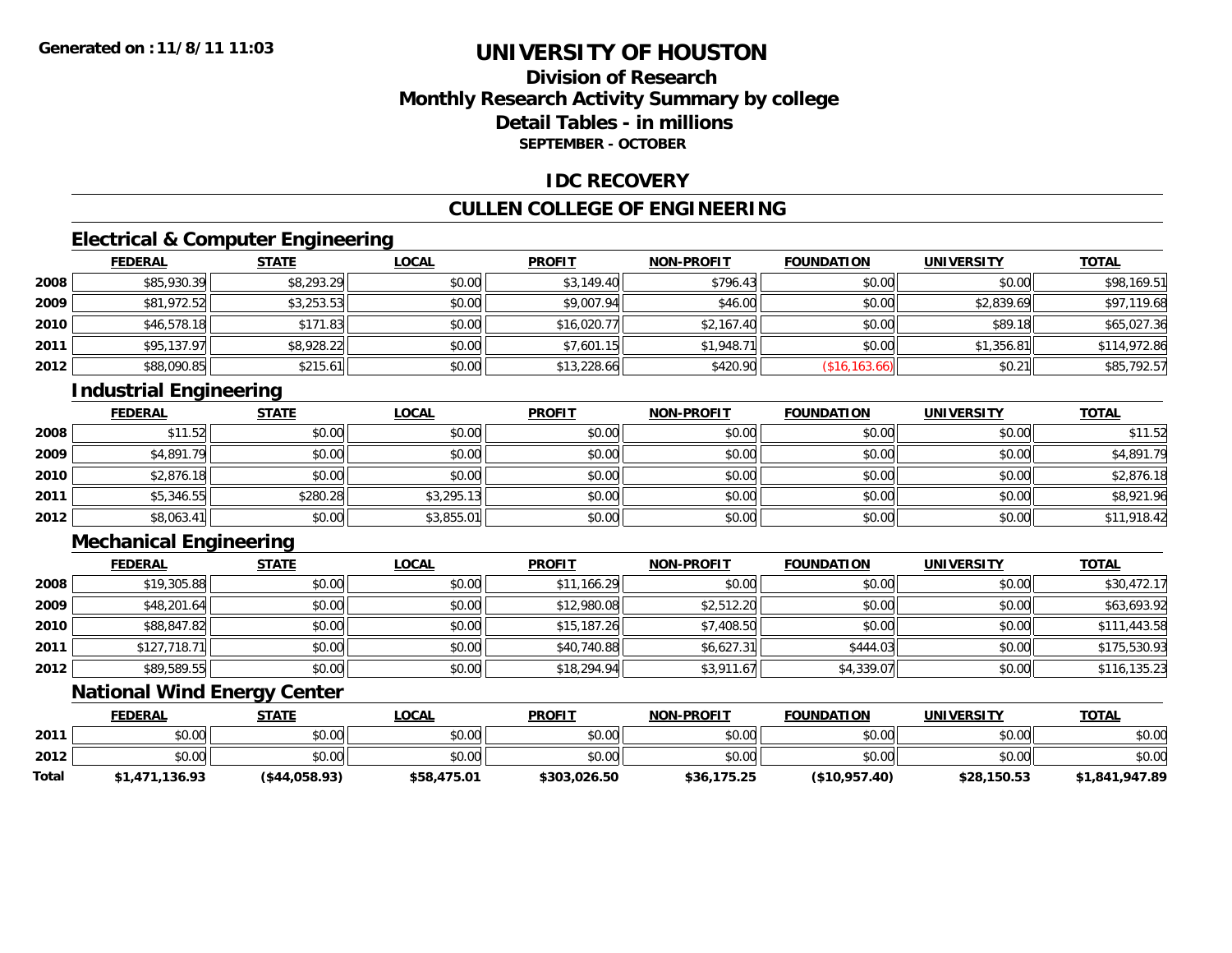**2011**

## **UNIVERSITY OF HOUSTON**

### **Division of ResearchMonthly Research Activity Summary by college Detail Tables - in millions SEPTEMBER - OCTOBER**

#### **IDC RECOVERY**

### **DIVISION OF RESEARCH**

# **Center for Advanced Materials**

|      | <b>FEDERAL</b>                            | <b>STATE</b> | <b>LOCAL</b>                                              | <b>PROFIT</b> | <b>NON-PROFIT</b> | <b>FOUNDATION</b> | <b>UNIVERSITY</b> | <b>TOTAL</b> |
|------|-------------------------------------------|--------------|-----------------------------------------------------------|---------------|-------------------|-------------------|-------------------|--------------|
| 2008 | \$0.00                                    | \$0.00       | \$0.00                                                    | \$0.00        | \$0.00            | \$0.00            | \$0.00            | \$0.00       |
| 2009 | \$0.00                                    | \$0.00       | \$0.00                                                    | \$0.00        | \$0.00            | \$0.00            | \$0.00            | \$0.00       |
| 2010 | \$0.00                                    | \$0.00       | \$0.00                                                    | \$0.00        | \$0.00            | \$0.00            | \$0.00            | \$0.00       |
| 2011 | \$0.00                                    | \$0.00       | \$0.00                                                    | \$0.00        | \$0.00            | \$0.00            | \$0.00            | \$0.00       |
|      |                                           |              | <b>Center for Biomedical &amp; Environmental Genomics</b> |               |                   |                   |                   |              |
|      | <b>FEDERAL</b>                            | <b>STATE</b> | <b>LOCAL</b>                                              | <b>PROFIT</b> | <b>NON-PROFIT</b> | <b>FOUNDATION</b> | <b>UNIVERSITY</b> | <b>TOTAL</b> |
| 2008 | \$0.00                                    | \$0.00       | \$0.00                                                    | \$0.00        | \$0.00            | \$0.00            | \$0.00            | \$0.00       |
| 2009 | \$0.00                                    | \$0.00       | \$0.00                                                    | \$0.00        | \$0.00            | \$0.00            | \$0.00            | \$0.00       |
| 2010 | \$0.00                                    | \$0.00       | \$0.00                                                    | \$0.00        | \$0.00            | \$0.00            | \$0.00            | \$0.00       |
| 2011 | \$0.00                                    | \$0.00       | \$0.00                                                    | \$0.00        | \$0.00            | \$0.00            | \$0.00            | \$0.00       |
| 2012 | \$0.00                                    | \$0.00       | \$0.00                                                    | \$0.00        | \$0.00            | \$0.00            | \$0.00            | \$0.00       |
|      | <b>Center for Industrial Partnerships</b> |              |                                                           |               |                   |                   |                   |              |
|      | <b>FEDERAL</b>                            | <b>STATE</b> | <b>LOCAL</b>                                              | <b>PROFIT</b> | <b>NON-PROFIT</b> | <b>FOUNDATION</b> | <b>UNIVERSITY</b> | <b>TOTAL</b> |
| 2009 | \$0.00                                    | \$0.00       | \$0.00                                                    | \$548.72      | \$0.00            | \$0.00            | \$0.00            | \$548.72     |
|      | <b>Division of Research</b>               |              |                                                           |               |                   |                   |                   |              |
|      | <b>FEDERAL</b>                            | <b>STATE</b> | <b>LOCAL</b>                                              | <b>PROFIT</b> | <b>NON-PROFIT</b> | <b>FOUNDATION</b> | <b>UNIVERSITY</b> | <b>TOTAL</b> |
| 2010 | \$926.17                                  | \$0.00       | \$0.00                                                    | \$0.00        | \$0.00            | \$0.00            | \$0.00            | \$926.17     |
| 2011 | (\$914.62)                                | \$0.00       | \$0.00                                                    | \$0.00        | \$0.00            | \$0.00            | \$0.00            | (\$914.62)   |
|      | <b>Institute for Molecular Design</b>     |              |                                                           |               |                   |                   |                   |              |
|      | <b>FEDERAL</b>                            | <b>STATE</b> | <b>LOCAL</b>                                              | <b>PROFIT</b> | <b>NON-PROFIT</b> | <b>FOUNDATION</b> | <b>UNIVERSITY</b> | <b>TOTAL</b> |
| 2009 | \$0.00                                    | \$0.00       | \$0.00                                                    | \$0.00        | \$0.00            | \$0.00            | \$0.00            | \$0.00       |
| 2010 | \$0.00                                    | \$0.00       | \$0.00                                                    | \$0.00        | \$0.00            | \$0.00            | \$0.00            | \$0.00       |
| 2011 | \$0.00                                    | \$0.00       | \$0.00                                                    | \$0.00        | \$0.00            | \$0.00            | \$0.00            | \$0.00       |
| 2012 | \$0.00                                    | \$0.00       | \$0.00                                                    | \$0.00        | \$0.00            | \$0.00            | \$0.00            | \$0.00       |
|      | <b>TcSAM</b>                              |              |                                                           |               |                   |                   |                   |              |
|      | <b>FEDERAL</b>                            | <b>STATE</b> | <b>LOCAL</b>                                              | <b>PROFIT</b> | <b>NON-PROFIT</b> | <b>FOUNDATION</b> | <b>UNIVERSITY</b> | <b>TOTAL</b> |
| 2008 | \$0.00                                    | \$0.00       | \$0.00                                                    | \$0.00        | \$0.00            | \$0.00            | \$0.00            | \$0.00       |
| 2009 | \$0.00                                    | \$0.00       | \$0.00                                                    | \$0.00        | \$0.00            | \$0.00            | \$0.00            | \$0.00       |
| 2010 | \$0.00                                    | \$0.00       | \$0.00                                                    | \$0.00        | \$0.00            | \$0.00            | \$0.00            | \$0.00       |

 $\textbf{1} \hspace{.5cm} |\hspace{.8cm}1| \hspace{1.5cm}$  \$0.00 \$0.00 \$0.00 \$0.00 \$0.00 \$0.00 \$0.00 \$0.00 \$0.00 \$0.00 \$0.00 \$0.00 \$0.00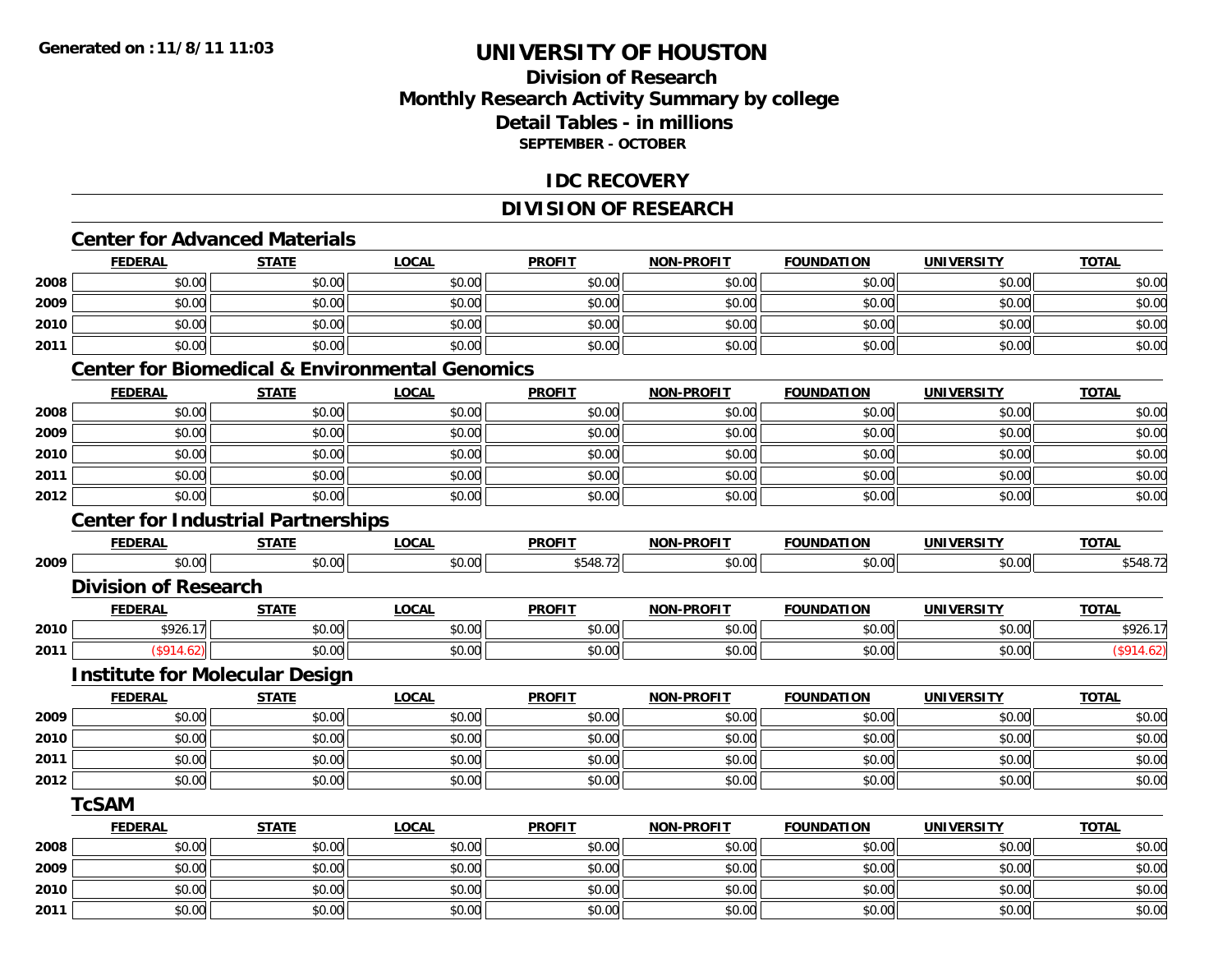### **Division of Research Monthly Research Activity Summary by college Detail Tables - in millions SEPTEMBER - OCTOBER**

#### **IDC RECOVERY**

### **DIVISION OF RESEARCH**

|       | <b>TcSAM</b>   |                                          |              |               |                   |                   |                   |              |
|-------|----------------|------------------------------------------|--------------|---------------|-------------------|-------------------|-------------------|--------------|
|       | <b>FEDERAL</b> | <b>STATE</b>                             | <b>LOCAL</b> | <b>PROFIT</b> | <b>NON-PROFIT</b> | <b>FOUNDATION</b> | <b>UNIVERSITY</b> | <b>TOTAL</b> |
| 2012  | \$0.00         | \$0.00                                   | \$0.00       | \$0.00        | \$0.00            | \$0.00            | \$0.00            | \$0.00       |
|       | <b>TcSUH</b>   |                                          |              |               |                   |                   |                   |              |
|       | <b>FEDERAL</b> | <b>STATE</b>                             | <b>LOCAL</b> | <b>PROFIT</b> | <b>NON-PROFIT</b> | <b>FOUNDATION</b> | <b>UNIVERSITY</b> | <b>TOTAL</b> |
| 2008  | \$1,514.82     | \$0.00                                   | \$0.00       | \$0.00        | \$0.00            | \$0.00            | \$0.00            | \$1,514.82   |
| 2009  | (\$231.67)     | \$0.00                                   | \$0.00       | \$0.00        | \$0.00            | \$0.00            | \$0.00            | (\$231.67)   |
| 2010  | \$3,118.49     | \$0.00                                   | \$0.00       | \$53.59       | \$0.00            | \$0.00            | \$0.00            | \$3,172.08   |
| 2011  | \$6,875.51     | \$0.00                                   | \$0.00       | \$3,243.04    | \$0.00            | \$0.00            | \$0.00            | \$10,118.55  |
| 2012  | \$9,801.96     | \$323.42                                 | \$0.00       | \$10,873.59   | \$0.00            | \$0.00            | \$0.00            | \$20,998.97  |
|       |                | <b>Texas Learning/Computation Center</b> |              |               |                   |                   |                   |              |
|       | <b>FEDERAL</b> | <b>STATE</b>                             | <b>LOCAL</b> | <b>PROFIT</b> | <b>NON-PROFIT</b> | <b>FOUNDATION</b> | <b>UNIVERSITY</b> | <b>TOTAL</b> |
| 2011  | \$0.00         | \$0.00                                   | \$0.00       | \$0.00        | \$0.00            | \$0.00            | \$0.00            | \$0.00       |
| 2012  | \$0.00         | \$0.00                                   | \$0.00       | \$0.00        | \$0.00            | \$0.00            | \$0.00            | \$0.00       |
|       | <b>TIMES</b>   |                                          |              |               |                   |                   |                   |              |
|       | <b>FEDERAL</b> | <b>STATE</b>                             | <b>LOCAL</b> | <b>PROFIT</b> | <b>NON-PROFIT</b> | <b>FOUNDATION</b> | <b>UNIVERSITY</b> | <b>TOTAL</b> |
| 2008  | \$0.00         | \$0.00                                   | \$0.00       | \$0.00        | \$0.00            | \$0.00            | \$0.00            | \$0.00       |
| 2009  | \$0.00         | \$0.00                                   | \$0.00       | \$0.00        | \$0.00            | \$0.00            | \$0.00            | \$0.00       |
| 2010  | \$0.00         | \$0.00                                   | \$0.00       | \$0.00        | \$0.00            | \$0.00            | \$0.00            | \$0.00       |
| 2011  | \$0.00         | \$0.00                                   | \$0.00       | \$0.00        | \$0.00            | \$0.00            | \$0.00            | \$0.00       |
| 2012  | \$10,323.60    | \$0.00                                   | \$0.00       | \$0.00        | \$0.00            | \$0.00            | \$0.00            | \$10,323.60  |
| Total | \$31,414.26    | \$323.42                                 | \$0.00       | \$14,718.94   | \$0.00            | \$0.00            | \$0.00            | \$46,456.62  |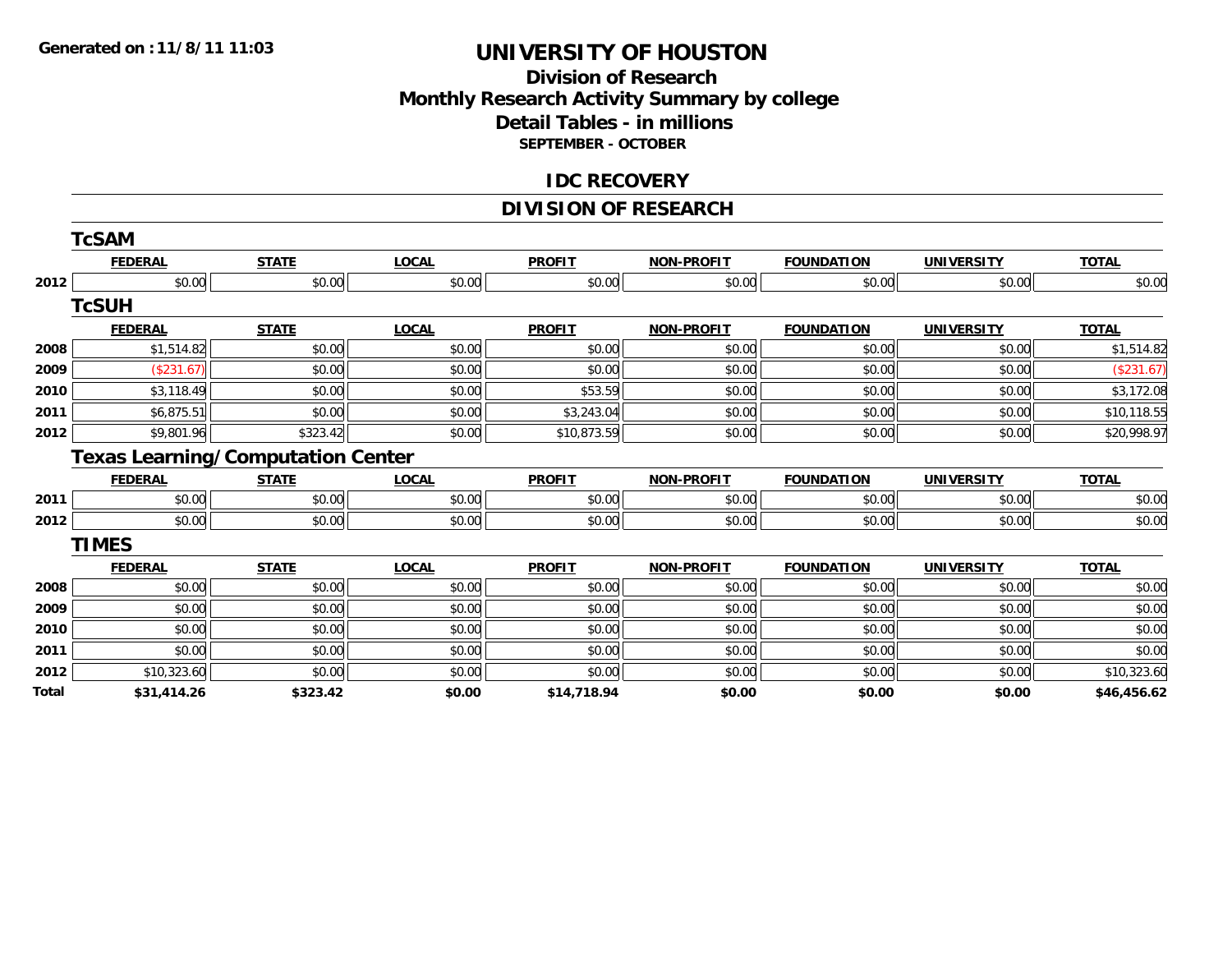### **Division of ResearchMonthly Research Activity Summary by college Detail Tables - in millionsSEPTEMBER - OCTOBER**

### **IDC RECOVERY**

### **GRADUATE COLLEGE OF SOCIAL WORK**

### **Child & Family for Innovative Research**

|      | <b>FEDERAL</b> | <b>STATE</b> | <b>LOCAL</b> | <b>PROFIT</b> | <b>NON-PROFIT</b> | <b>FOUNDATION</b> | <b>UNIVERSITY</b> | <b>TOTAL</b> |
|------|----------------|--------------|--------------|---------------|-------------------|-------------------|-------------------|--------------|
| 2009 | \$0.00         | \$0.00       | \$0.00       | \$0.00        | \$0.00            | \$0.00            | \$0.00            | \$0.00       |
| 2010 | \$0.00         | \$0.00       | \$0.00       | \$0.00        | \$0.00            | \$0.00            | \$0.00            | \$0.00       |
| 2011 | \$0.00         | \$0.00       | \$0.00       | \$0.00        | \$0.00            | \$0.00            | \$0.00            | \$0.00       |
| 2012 | \$0.00         | \$0.00       | \$0.00       | \$0.00        | \$0.00            | \$0.00            | \$0.00            | \$0.00       |

#### **Community Projects - Social Work**

|      | <b>FEDERAL</b> | <b>STATE</b> | <b>LOCAL</b> | <b>PROFIT</b> | <b>NON-PROFIT</b> | <b>FOUNDATION</b> | <b>UNIVERSITY</b> | <u>TOTAL</u> |
|------|----------------|--------------|--------------|---------------|-------------------|-------------------|-------------------|--------------|
| 2008 | \$2,378.74     | \$0.00       | \$0.00       | \$0.00        | \$203.72          | \$0.00            | \$0.00            | \$2,582.46   |
| 2009 | \$3,522.91     | \$0.00       | \$0.00       | \$0.00        | \$0.00            | \$0.00            | \$0.00            | \$3,522.91   |
| 2010 | \$0.00         | \$0.00       | \$0.00       | \$0.00        | \$0.00            | \$0.00            | \$0.00            | \$0.00       |
| 2011 | \$0.00         | \$0.00       | \$0.00       | \$0.00        | \$0.00            | \$0.00            | \$0.00            | \$0.00       |
| 2012 | \$0.00         | \$0.00       | \$0.00       | \$0.00        | \$0.00            | \$0.00            | \$0.00            | \$0.00       |

### **Dean, Social Work**

|      | <b>FEDERAL</b> | <b>STATE</b> | <b>LOCAL</b> | <b>PROFIT</b> | <b>NON-PROFIT</b> | <b>FOUNDATION</b> | <b>UNIVERSITY</b> | <b>TOTAL</b> |
|------|----------------|--------------|--------------|---------------|-------------------|-------------------|-------------------|--------------|
| 2008 | \$49,136.80    | \$3,543.78   | \$0.00       | \$0.00        | \$534.31          | \$0.00            | \$0.00            | \$53,214.89  |
| 2009 | \$53,432.75    | \$10,896.32  | \$0.00       | \$0.00        | \$311.46          | \$0.00            | \$0.00            | \$64,640.53  |
| 2010 | \$74,751.47    | \$2,489.52   | \$0.00       | \$0.00        | \$0.00            | \$51.21           | \$0.00            | \$77,292.21  |
| 2011 | \$64,727.67    | \$1,035.56   | \$0.00       | \$0.00        | \$0.00            | \$65.93           | \$0.00            | \$65,829.16  |
| 2012 | \$46,443.45    | \$0.00       | \$0.00       | \$0.00        | \$0.00            | \$0.00            | \$0.00            | \$46,443.45  |

### **Drug and Social Policy Research**

|              | <b>FEDERAL</b> | <b>STATE</b> | LOCAL  | <b>PROFIT</b> | <b>NON-PROFIT</b> | <b>FOUNDATION</b> | <b>UNIVERSITY</b> | <b>TOTAL</b> |
|--------------|----------------|--------------|--------|---------------|-------------------|-------------------|-------------------|--------------|
| 2010         | \$0.00         | \$0.00       | \$0.00 | \$0.00        | \$0.00            | \$0.00            | \$0.00            | \$0.00       |
| 2011         | \$0.00         | \$0.00       | \$0.00 | \$0.00        | \$0.00            | \$0.00            | \$0.00            | \$0.00       |
| 2012         | \$0.00         | \$0.00       | \$0.00 | \$0.00        | \$0.00            | \$0.00            | \$0.00            | \$0.00       |
| <b>Total</b> | \$294,393.80   | \$17,965.18  | \$0.00 | \$0.00        | \$1,049.49        | \$117.14          | \$0.00            | \$313,525.61 |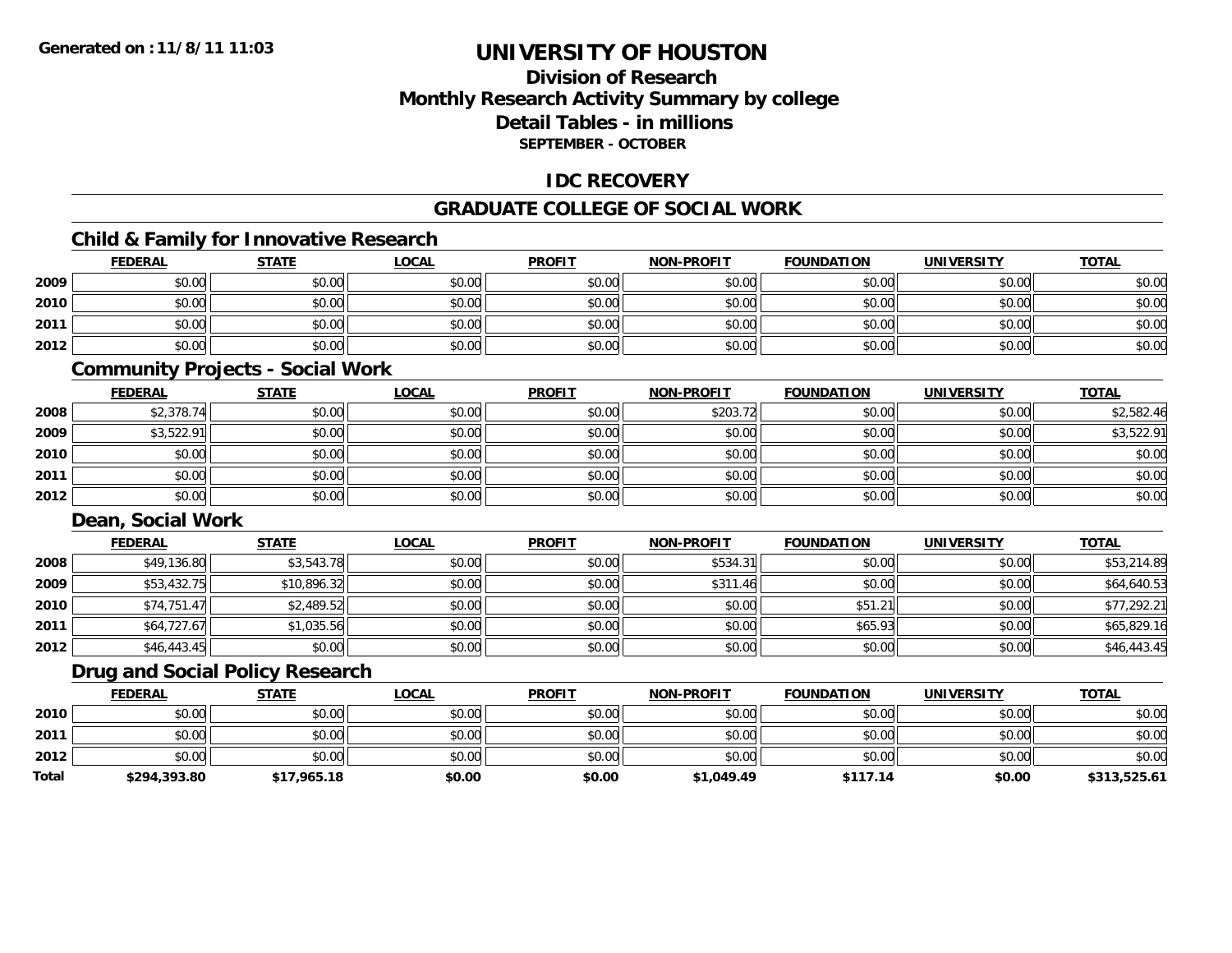### **Division of ResearchMonthly Research Activity Summary by college Detail Tables - in millions SEPTEMBER - OCTOBER**

### **IDC RECOVERY**

#### **HILTON COLLEGE OF HOTEL AND RESTAURANT MANAGEMENT**

### **Hotel and Restaurant Management**

|              | <b>FEDERAL</b> | <b>STATE</b> | <u>LOCAL</u> | <b>PROFIT</b> | <b>NON-PROFIT</b> | <b>FOUNDATION</b> | <b>UNIVERSITY</b> | <u>TOTAL</u> |
|--------------|----------------|--------------|--------------|---------------|-------------------|-------------------|-------------------|--------------|
| 2008         | \$0.00         | \$360.60     | \$0.00       | \$0.00        | \$0.00            | \$0.00            | \$0.00            | \$360.60     |
| 2011         | \$0.00         | \$0.00       | \$0.00       | \$0.00        | \$177.55          | \$0.00            | \$0.00            | \$177.55     |
| 2012         | $*1,189.07$    | \$0.00       | \$0.00       | \$0.00        | \$0.00            | \$0.00            | \$0.00            | \$1,189.07   |
| <b>Total</b> | \$1,189.07     | \$360.60     | \$0.00       | \$0.00        | \$177.55          | \$0.00            | \$0.00            | \$1,727.22   |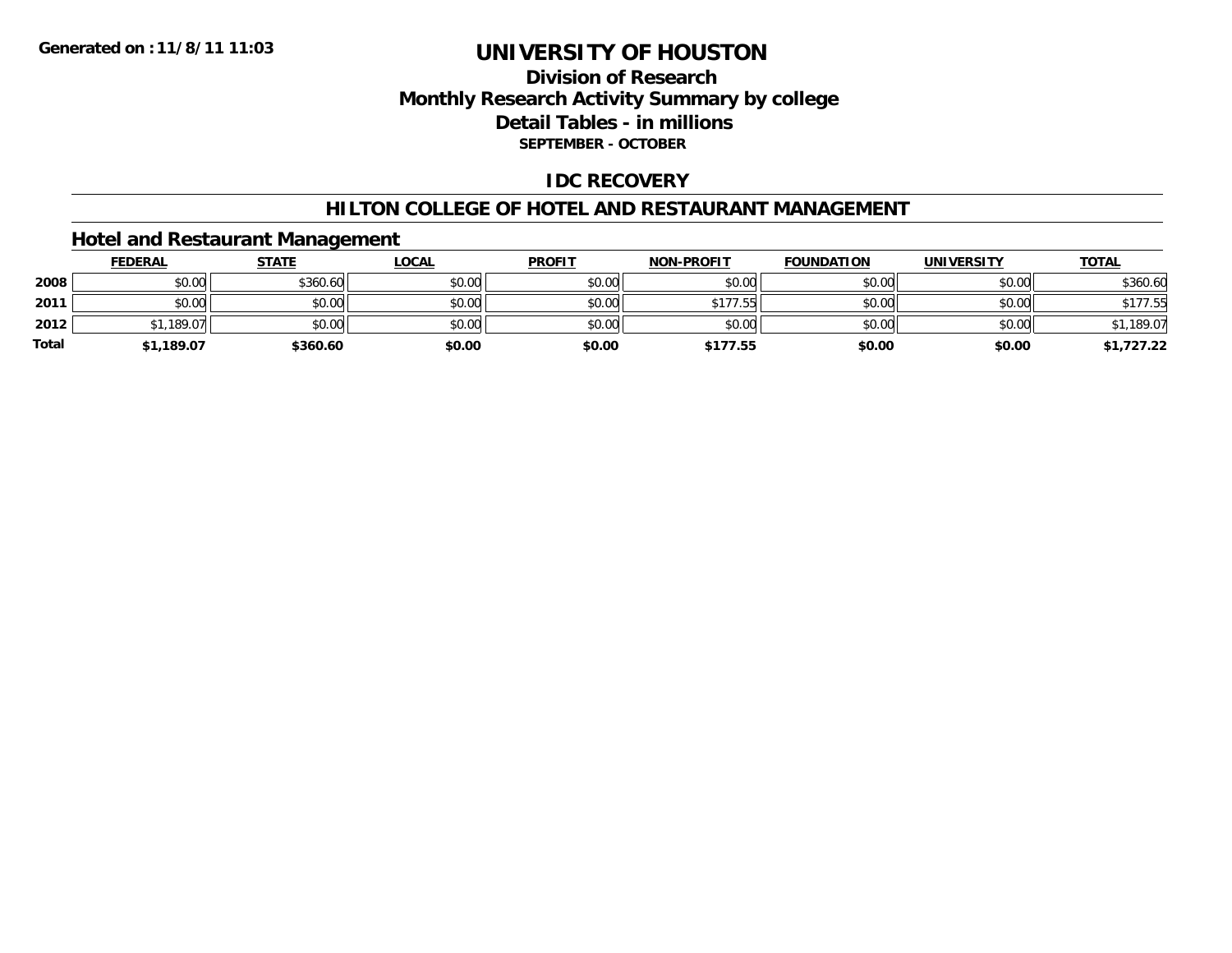### **Division of ResearchMonthly Research Activity Summary by college Detail Tables - in millions SEPTEMBER - OCTOBER**

#### **IDC RECOVERY**

#### **HONORS COLLEGE**

#### **Houston Teachers Institute**

|       | <b>FEDERAL</b>        | <b>STATE</b> | LOCAL  | <b>PROFIT</b> | <b>NON-PROFIT</b>             | <b>FOUNDATION</b> | <b>UNIVERSITY</b> | <u>TOTAL</u> |
|-------|-----------------------|--------------|--------|---------------|-------------------------------|-------------------|-------------------|--------------|
| 2010  | \$791.84              | \$0.00       | \$0.00 | \$0.00        | \$0.00                        | \$0.00            | \$0.00            | \$791.84     |
| 2012  | ¢J USS 00<br>92.UJJ.7 | \$0.00       | \$0.00 | \$0.00        | 008<br>ሖ ኅ<br>70 <sub>1</sub> | \$0.00            | \$0.00            | \$3,042.69   |
| Total | 2,825.83              | \$0.00       | \$0.00 | \$0.00        | \$1,008.70                    | \$0.00            | \$0.00            | \$3,834.53   |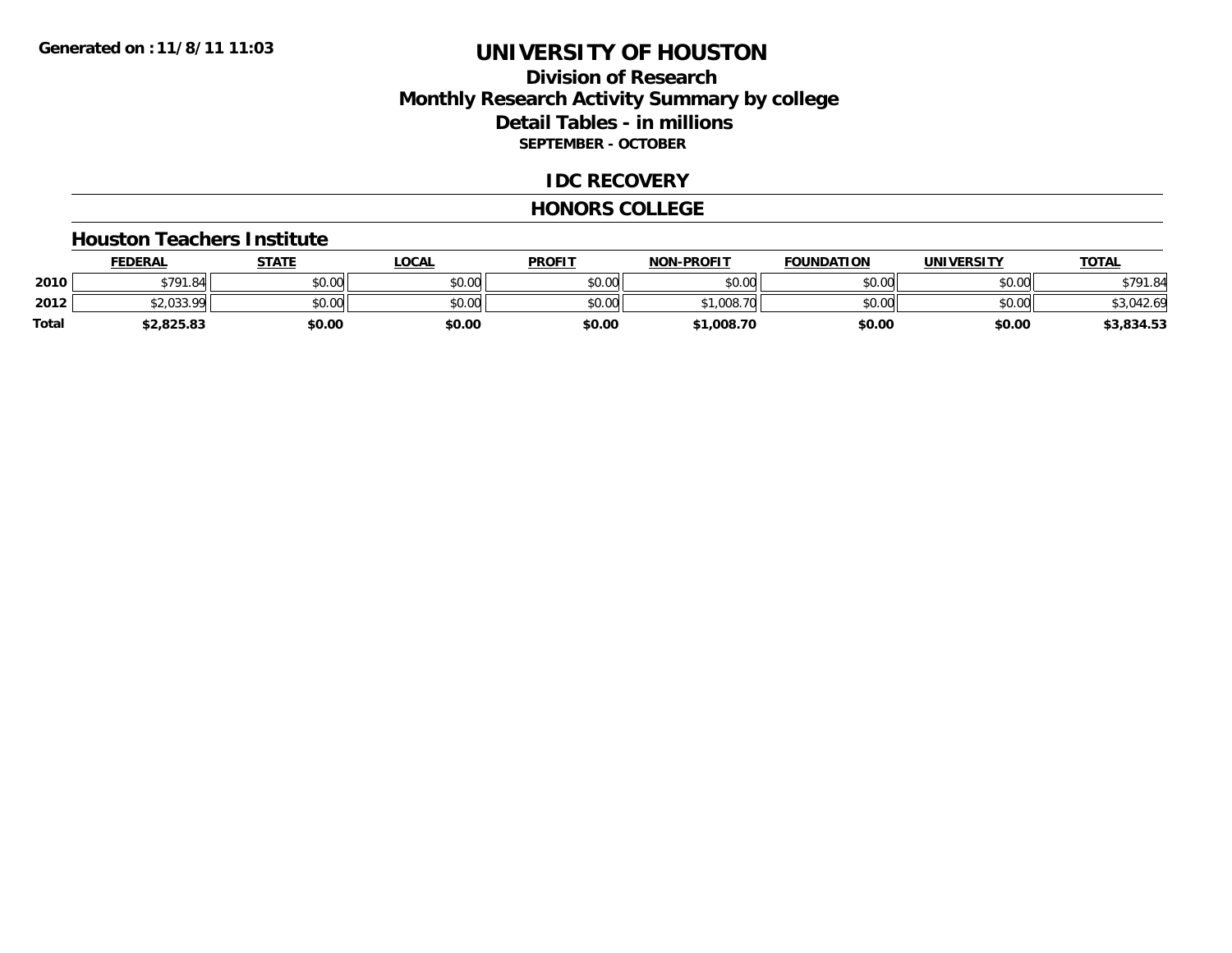### **Division of ResearchMonthly Research Activity Summary by college Detail Tables - in millions SEPTEMBER - OCTOBER**

#### **IDC RECOVERY**

#### **LIBRARY**

### **Administration, Library**

|       | <b>FEDERAL</b> | <u>STATE</u> | <u>LOCAL</u> | <b>PROFIT</b> | <b>NON-PROFIT</b> | <b>FOUNDATION</b> | <b>UNIVERSITY</b> | <b>TOTAL</b> |
|-------|----------------|--------------|--------------|---------------|-------------------|-------------------|-------------------|--------------|
| 2009  | \$867.96       | \$0.00       | \$0.00       | \$0.00        | \$0.00            | \$0.00            | \$0.00            | \$867.96     |
| 2010  | \$881.28       | \$0.00       | \$0.00       | \$0.00        | \$0.00            | \$0.00            | \$0.00            | \$881.28     |
| 2011  | \$718.08       | \$0.00       | \$0.00       | \$0.00        | \$0.00            | \$0.00            | \$0.00            | \$718.08     |
| Total | \$2,467.32     | \$0.00       | \$0.00       | \$0.00        | \$0.00            | \$0.00            | \$0.00            | \$2,467.32   |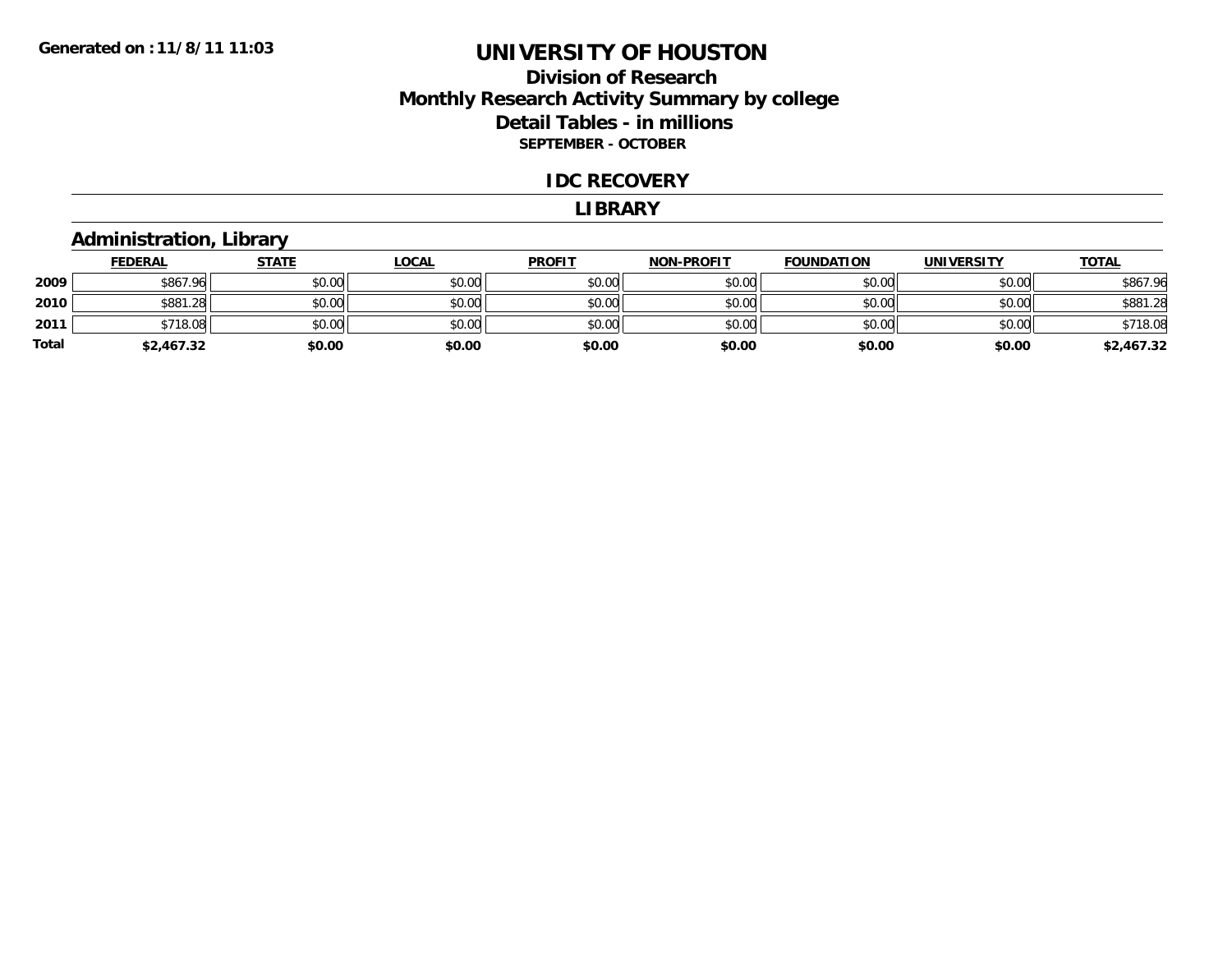### **Division of ResearchMonthly Research Activity Summary by college Detail Tables - in millions SEPTEMBER - OCTOBER**

### **IDC RECOVERY**

### **SENIOR V.P. FOR ACADEMIC AFFAIRS AND PROVOST**

# **Continuing Education**

|      | <b>FEDERAL</b>                          | <b>STATE</b> | <b>LOCAL</b>                                        | <b>PROFIT</b> | <b>NON-PROFIT</b> | <b>FOUNDATION</b> | <b>UNIVERSITY</b> | <b>TOTAL</b> |
|------|-----------------------------------------|--------------|-----------------------------------------------------|---------------|-------------------|-------------------|-------------------|--------------|
| 2011 | \$0.00                                  | \$79.12      | \$0.00                                              | \$0.00        | \$0.00            | \$0.00            | \$0.00            | \$79.12      |
|      | <b>Learning and Assessment Services</b> |              |                                                     |               |                   |                   |                   |              |
|      | <b>FEDERAL</b>                          | <b>STATE</b> | <b>LOCAL</b>                                        | <b>PROFIT</b> | <b>NON-PROFIT</b> | <b>FOUNDATION</b> | <b>UNIVERSITY</b> | <b>TOTAL</b> |
| 2008 | \$4,292.00                              | \$682.58     | \$0.00                                              | \$0.00        | \$0.00            | \$0.00            | \$0.00            | \$4,974.58   |
| 2009 | \$4,154.35                              | \$591.11     | \$0.00                                              | \$0.00        | \$0.00            | \$0.00            | \$0.00            | \$4,745.46   |
| 2010 | \$5,113.81                              | \$1,325.75   | \$0.00                                              | \$0.00        | \$0.00            | \$0.00            | \$0.00            | \$6,439.56   |
| 2011 | \$2,885.26                              | \$1,436.77   | \$0.00                                              | \$0.00        | (\$102.24)        | \$0.00            | \$0.00            | \$4,219.79   |
| 2012 | \$3,145.19                              | \$185.18     | \$0.00                                              | \$0.00        | \$0.00            | \$0.00            | \$0.00            | \$3,330.37   |
|      | <b>Learning Support Services</b>        |              |                                                     |               |                   |                   |                   |              |
|      | <b>FEDERAL</b>                          | <b>STATE</b> | <b>LOCAL</b>                                        | <b>PROFIT</b> | <b>NON-PROFIT</b> | <b>FOUNDATION</b> | <b>UNIVERSITY</b> | <b>TOTAL</b> |
| 2009 | \$936.94                                | \$0.00       | \$0.00                                              | \$0.00        | \$0.00            | \$0.00            | \$0.00            | \$936.94     |
| 2010 | \$3,866.71                              | \$0.00       | \$0.00                                              | \$0.00        | \$0.00            | \$0.00            | \$0.00            | \$3,866.71   |
|      |                                         |              | <b>Senior V.P. for Academic Affairs and Provost</b> |               |                   |                   |                   |              |

|              | <b>FEDERAL</b> | ~~**          | <b>LOCA</b>  | <b>PROFIT</b> | <b>I-PROFIT</b><br>וחרו | <b>FOUNDATION</b> | <b>IINTVF</b> | <b>TOTAL</b>  |  |
|--------------|----------------|---------------|--------------|---------------|-------------------------|-------------------|---------------|---------------|--|
| 2009         |                | 0000<br>JU.UU | 0000<br>ט.טע | \$0.00        | \$0.00                  | $\sim$ 00         | \$0.00        |               |  |
| <b>Total</b> | 324,358.80     | 4.300.5.      | \$0.00       | \$0.00        | \$102.24]               | \$0.00            | \$0.00        | 557.07<br>taa |  |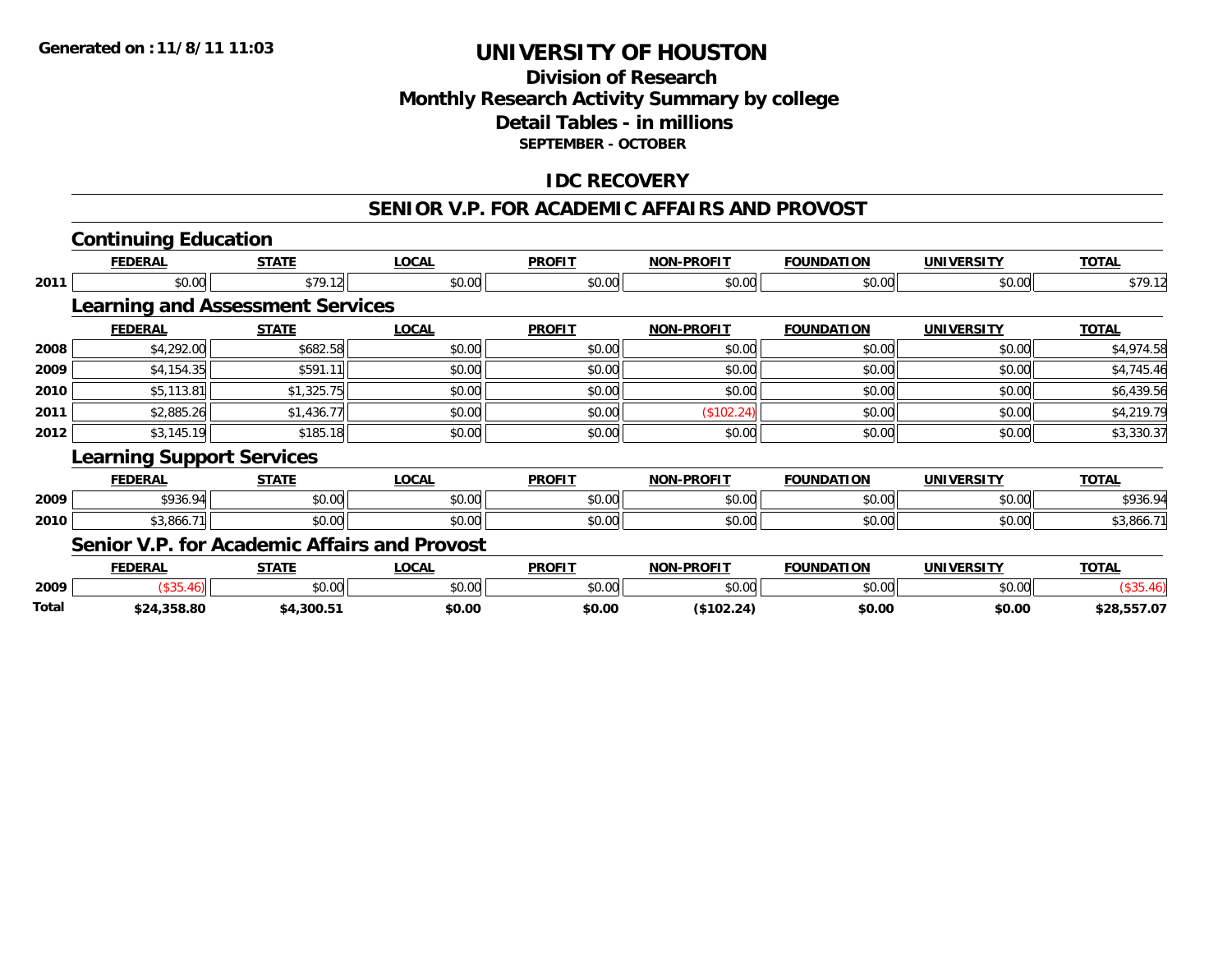**Total**

# **UNIVERSITY OF HOUSTON**

### **Division of ResearchMonthly Research Activity Summary by college Detail Tables - in millions SEPTEMBER - OCTOBER**

#### **IDC RECOVERY**

#### **UH LAW CENTER**

|      | Dean, Law      |              |              |               |                   |                   |                   |              |
|------|----------------|--------------|--------------|---------------|-------------------|-------------------|-------------------|--------------|
|      | <b>FEDERAL</b> | <b>STATE</b> | <b>LOCAL</b> | <b>PROFIT</b> | <b>NON-PROFIT</b> | <b>FOUNDATION</b> | <b>UNIVERSITY</b> | <b>TOTAL</b> |
| 2010 | \$19,989.32    | \$0.00       | \$0.00       | \$0.00        | \$0.00            | \$0.00            | \$0.00            | \$19,989.32  |
| 2011 | \$1,108.78     | \$0.00       | \$0.00       | \$0.00        | \$0.00            | \$0.00            | \$0.00            | \$1,108.78   |
|      | Law-UH         |              |              |               |                   |                   |                   |              |
|      | <b>FEDERAL</b> | <b>STATE</b> | <b>LOCAL</b> | <b>PROFIT</b> | <b>NON-PROFIT</b> | <b>FOUNDATION</b> | <b>UNIVERSITY</b> | <b>TOTAL</b> |
| 2009 | \$6,730.78     | \$0.00       | \$0.00       | \$0.00        | \$0.00            | \$0.00            | \$0.00            | \$6,730.78   |
| 2010 | \$1,078.20     | \$0.00       | \$0.00       | \$0.00        | \$0.00            | \$0.00            | \$0.00            | \$1,078.20   |
| 2011 | \$4,537.99     | \$0.00       | \$0.00       | \$0.00        | \$0.00            | \$617.11          | \$0.00            | \$5,155.10   |
| 2012 | \$1,201.29     | \$0.00       | \$0.00       | \$0.00        | \$0.00            | \$274.67          | \$0.00            | \$1,475.96   |

**\$34,646.36 \$0.00 \$0.00 \$0.00 \$0.00 \$891.78 \$0.00 \$35,538.14**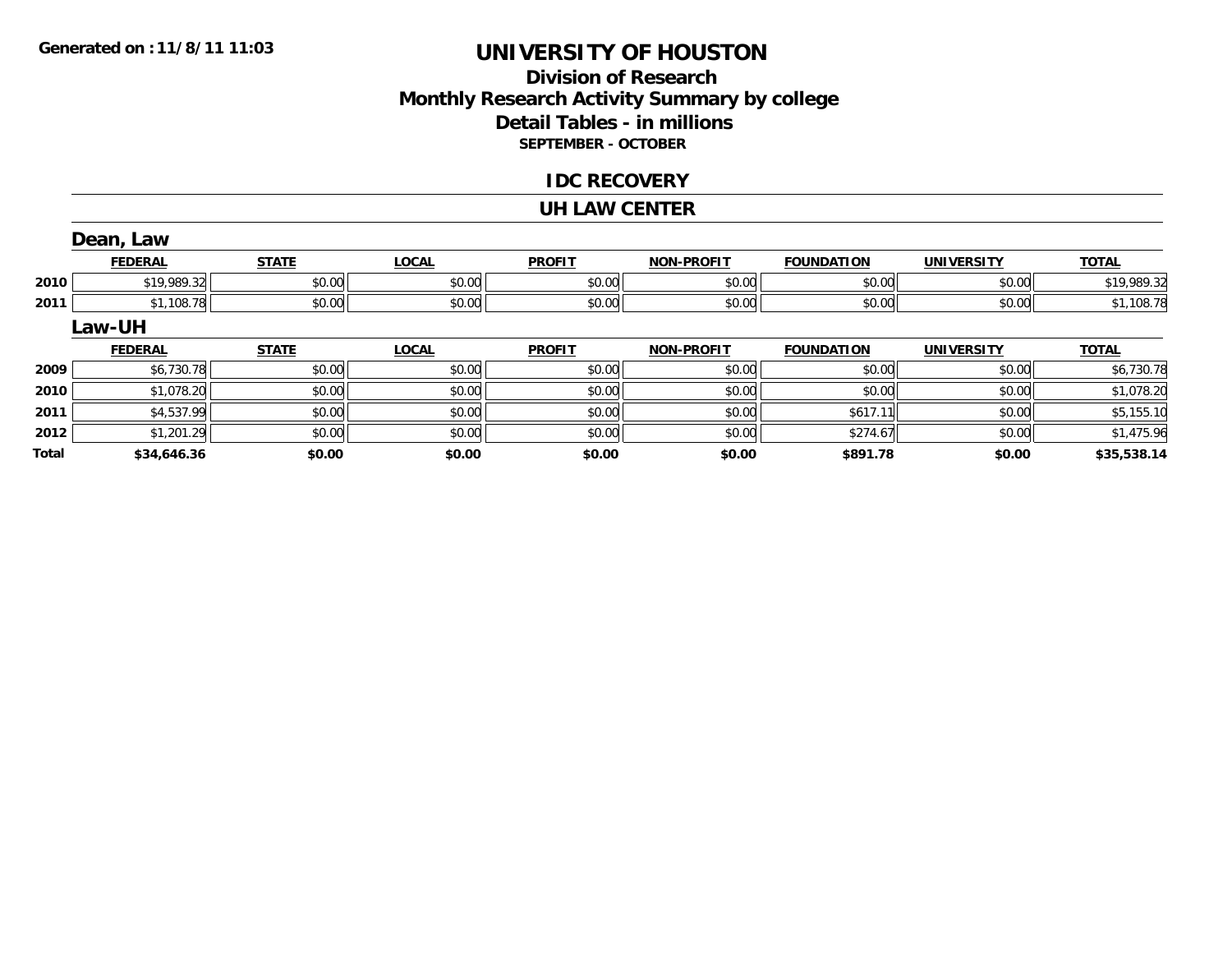### **Division of Research Monthly Research Activity Summary by college Detail Tables - in millions SEPTEMBER - OCTOBER**

#### **IDC RECOVERY**

#### **UH SYSTEM**

|              | <b>KUHT-TV</b> |              |              |               |                   |                   |                   |              |
|--------------|----------------|--------------|--------------|---------------|-------------------|-------------------|-------------------|--------------|
|              | <b>FEDERAL</b> | <b>STATE</b> | <b>LOCAL</b> | <b>PROFIT</b> | <b>NON-PROFIT</b> | <b>FOUNDATION</b> | <b>UNIVERSITY</b> | <b>TOTAL</b> |
| 2009         |                | \$0.00       | \$0.00       | \$0.00        | \$0.00            | \$0.00            | \$0.00            |              |
| <b>Total</b> | $($ \$35.46)   | \$0.00       | \$0.00       | \$0.00        | \$0.00            | \$0.00            | \$0.00            | $($ \$35.46) |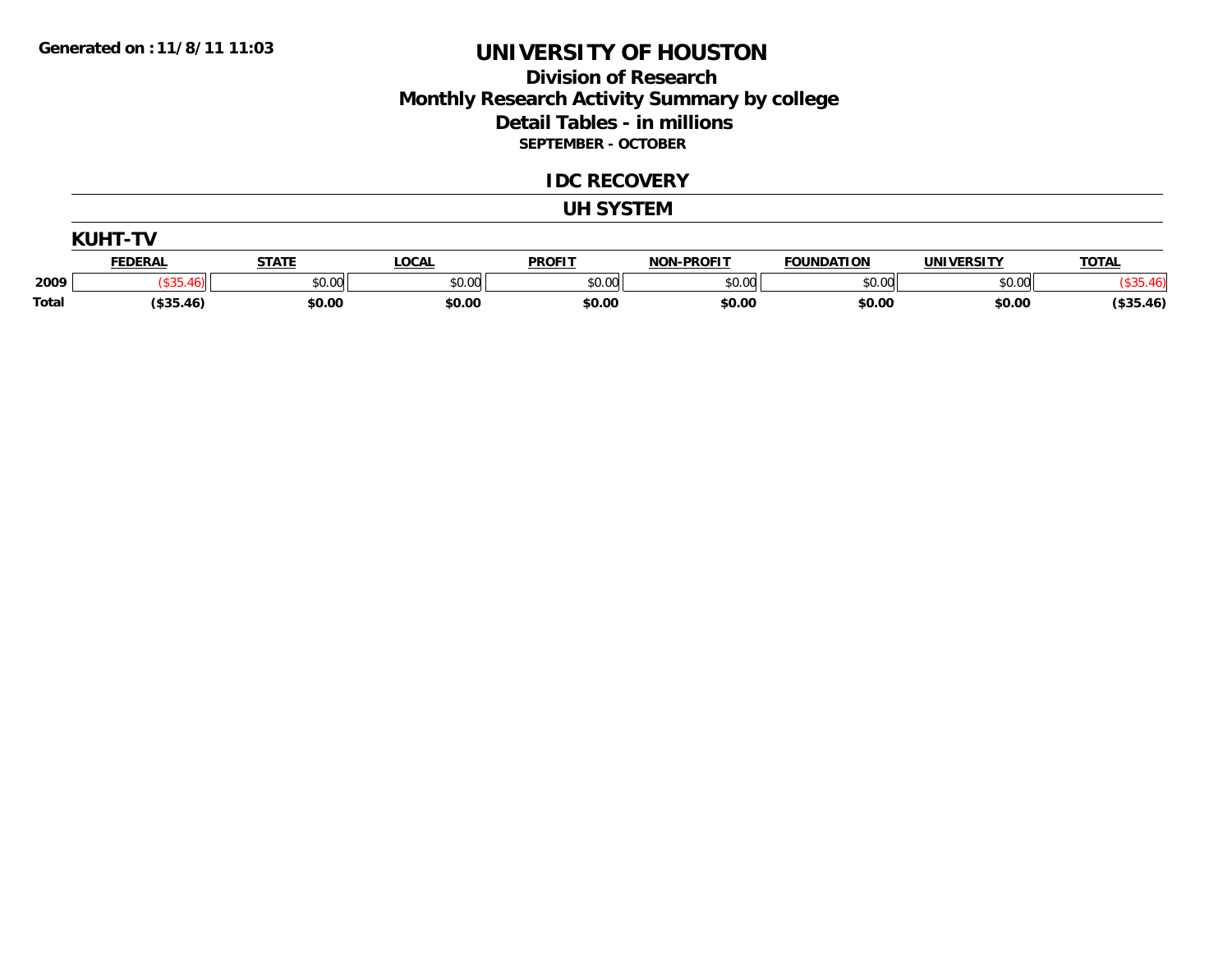### **Division of ResearchMonthly Research Activity Summary by college Detail Tables - in millions SEPTEMBER - OCTOBER**

#### **IDC RECOVERY**

#### **UKNOWN COLLEGE**

### **Unknown Department**

|       | <b>FEDERAL</b> | <b>STATE</b> | <b>LOCAL</b> | <b>PROFIT</b> | <b>NON-PROFIT</b> | <b>FOUNDATION</b> | <b>UNIVERSITY</b> | <b>TOTAL</b> |
|-------|----------------|--------------|--------------|---------------|-------------------|-------------------|-------------------|--------------|
| 2008  | \$1,397.45     | \$0.00       | \$0.00       | \$0.00        | \$0.00            | \$0.00            | \$0.00            | \$1,397.45   |
| 2009  | \$1,034.87     | \$0.00       | \$0.00       | \$0.00        | \$0.00            | \$0.00            | \$0.00            | \$1,034.87   |
| 2010  | \$2,084.66     | \$0.00       | \$0.00       | \$0.00        | \$0.00            | \$0.00            | \$0.00            | \$2,084.66   |
| 2011  | \$6,870.05     | \$4,807.50   | \$0.00       | \$2,843.25    | \$0.00            | \$0.00            | \$0.00            | \$14,520.80  |
| 2012  | \$1,158.15     | \$0.00       | \$0.00       | \$0.00        | \$0.00            | \$0.00            | \$0.00            | \$1,158.15   |
| Total | \$12,545.19    | \$4,807.50   | \$0.00       | \$2,843.25    | \$0.00            | \$0.00            | \$0.00            | \$20,195.95  |